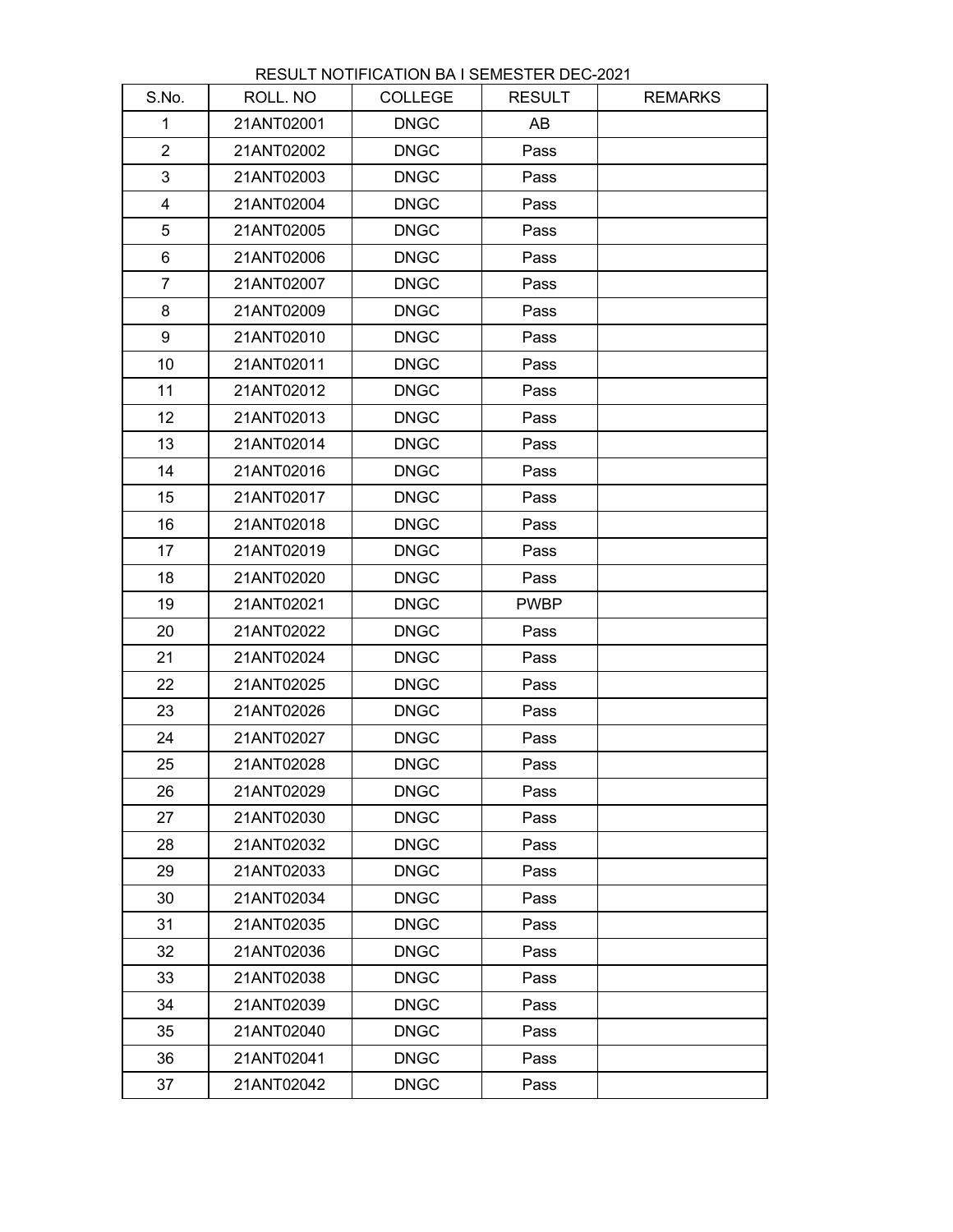| S.No. | ROLL. NO   | <b>COLLEGE</b> | <b>RESULT</b> | <b>REMARKS</b> |
|-------|------------|----------------|---------------|----------------|
| 38    | 21ANT02043 | <b>DNGC</b>    | Pass          |                |
| 39    | 21ANT02044 | <b>DNGC</b>    | Pass          |                |
| 40    | 21ANT02045 | <b>DNGC</b>    | Pass          |                |
| 41    | 21ANT02046 | <b>DNGC</b>    | Pass          |                |
| 42    | 21ANT02047 | <b>DNGC</b>    | Pass          |                |
| 43    | 21ANT02048 | <b>DNGC</b>    | Pass          |                |
| 44    | 21ANT02049 | <b>DNGC</b>    | Pass          |                |
| 45    | 21ANT02050 | <b>DNGC</b>    | Pass          |                |
| 46    | 21ANT02051 | <b>DNGC</b>    | Pass          |                |
| 47    | 21ANT02052 | <b>DNGC</b>    | Pass          |                |
| 48    | 21ANT02053 | <b>DNGC</b>    | Pass          |                |
| 49    | 21ANT02054 | <b>DNGC</b>    | Pass          |                |
| 50    | 21ANT02055 | <b>DNGC</b>    | Pass          |                |
| 51    | 21ANT02056 | <b>DNGC</b>    | Pass          |                |
| 52    | 21ANT02057 | <b>DNGC</b>    | Pass          |                |
| 53    | 21ANT02058 | <b>DNGC</b>    | Pass          |                |
| 54    | 21ANT02059 | <b>DNGC</b>    | Pass          |                |
| 55    | 21ANT02060 | <b>DNGC</b>    | Pass          |                |
| 56    | 21ANT02061 | <b>DNGC</b>    | Pass          |                |
| 57    | 21ANT02062 | <b>DNGC</b>    | Pass          |                |
| 58    | 21ANT02063 | <b>DNGC</b>    | Pass          |                |
| 59    | 21ANT02064 | <b>DNGC</b>    | Pass          |                |
| 60    | 21ANT02065 | <b>DNGC</b>    | Pass          |                |
| 61    | 21ANT02066 | <b>DNGC</b>    | Pass          |                |
| 62    | 21ANT02067 | <b>DNGC</b>    | Pass          |                |
| 63    | 21ANT02068 | <b>DNGC</b>    | Pass          |                |
| 64    | 21ANT02069 | <b>DNGC</b>    | Pass          |                |
| 65    | 21ANT02070 | <b>DNGC</b>    | Pass          |                |
| 66    | 21ANT02071 | <b>DNGC</b>    | Pass          |                |
| 67    | 21ANT02072 | <b>DNGC</b>    | Pass          |                |
| 68    | 21ANT02073 | <b>DNGC</b>    | Pass          |                |
| 69    | 21ANT02074 | <b>DNGC</b>    | Pass          |                |
| 70    | 21ANT02075 | <b>DNGC</b>    | Pass          |                |
| 71    | 21ANT02076 | <b>DNGC</b>    | Pass          |                |
| 72    | 21ANT02077 | <b>DNGC</b>    | Pass          |                |
| 73    | 21ANT02078 | <b>DNGC</b>    | Pass          |                |
| 74    | 21ANT02079 | <b>DNGC</b>    | Pass          |                |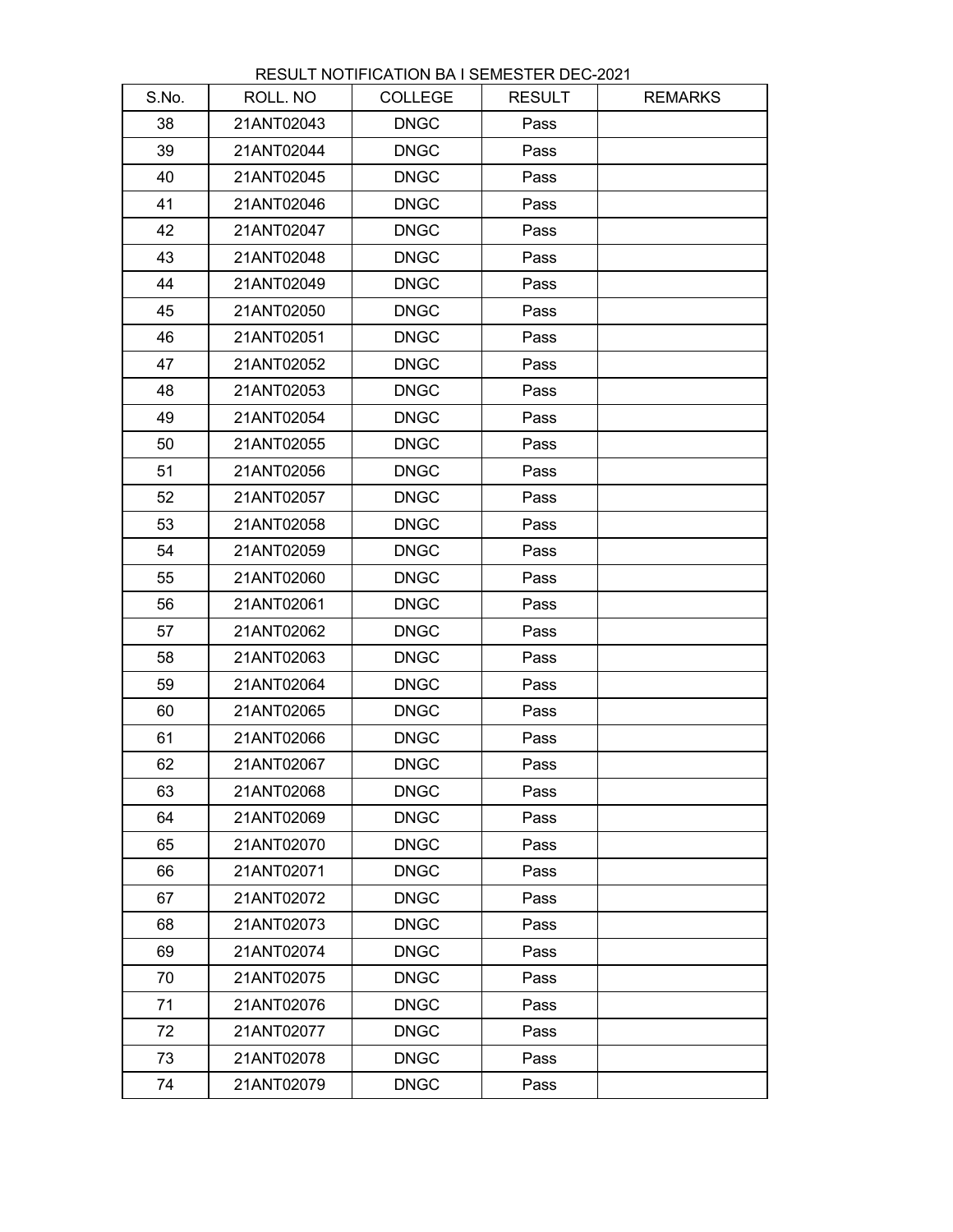| S.No.           | ROLL. NO   | <b>COLLEGE</b> | <b>RESULT</b> | <b>REMARKS</b> |
|-----------------|------------|----------------|---------------|----------------|
| 75              | 21ANT02080 | <b>DNGC</b>    | Pass          |                |
| 76              | 21ANT02081 | <b>DNGC</b>    | Pass          |                |
| 77              | 21ANT02082 | <b>DNGC</b>    | Pass          |                |
| 78              | 21ANT02083 | <b>DNGC</b>    | Pass          |                |
| 79              | 21ANT02084 | <b>DNGC</b>    | Pass          |                |
| 80              | 21ANT02085 | <b>DNGC</b>    | W             | <b>PR</b>      |
| 81              | 21ANT02086 | <b>DNGC</b>    | <b>PWBP</b>   |                |
| 82              | 21ANT02087 | <b>DNGC</b>    | Pass          |                |
| 83              | 21ANT02088 | <b>DNGC</b>    | W             | <b>PR</b>      |
| 84              | 21ANT02089 | <b>DNGC</b>    | Pass          |                |
| 85              | 21ANT02090 | <b>DNGC</b>    | Pass          |                |
| 86              | 21ANT02091 | <b>DNGC</b>    | Pass          |                |
| 87              | 21ANT02092 | <b>DNGC</b>    | Pass          |                |
| 88              | 21ANT02093 | <b>DNGC</b>    | Pass          |                |
| 89              | 21ANT02094 | <b>DNGC</b>    | Pass          |                |
| 90              | 21ANT02095 | <b>DNGC</b>    | Pass          |                |
| 91              | 21ANT02096 | <b>DNGC</b>    | Pass          |                |
| 92              | 21ANT02097 | <b>DNGC</b>    | Pass          |                |
| 93              | 21ANT02098 | <b>DNGC</b>    | Pass          |                |
| 94              | 21ANT02099 | <b>DNGC</b>    | Pass          |                |
| 95              | 21ANT02100 | <b>DNGC</b>    | Pass          |                |
| 96              | 21ANT02101 | <b>DNGC</b>    | Pass          |                |
| 97              | 21ANT02102 | <b>DNGC</b>    | Pass          |                |
| 98              | 21ANT02103 | <b>DNGC</b>    | Pass          |                |
| 99              | 21ANT02104 | <b>DNGC</b>    | Pass          |                |
| $\mathbf{1}$    | 21ECO02001 | <b>DNGC</b>    | Pass          |                |
| $\overline{2}$  | 21ECO02003 | <b>DNGC</b>    | Pass          |                |
| 3               | 21ECO02004 | <b>DNGC</b>    | Pass          |                |
| $\overline{4}$  | 21ECO02005 | <b>DNGC</b>    | Pass          |                |
| 5               | 21ECO02006 | <b>DNGC</b>    | Pass          |                |
| 6               | 21ECO02007 | <b>DNGC</b>    | Pass          |                |
| $\overline{7}$  | 21ECO02008 | <b>DNGC</b>    | Pass          |                |
| 8               | 21ECO02009 | <b>DNGC</b>    | Pass          |                |
| 9               | 21ECO02010 | <b>DNGC</b>    | Pass          |                |
| 10              | 21ECO02011 | <b>DNGC</b>    | Pass          |                |
| 11              | 21ECO02012 | <b>DNGC</b>    | Pass          |                |
| 12 <sub>2</sub> | 21ECO02013 | <b>DNGC</b>    | Pass          |                |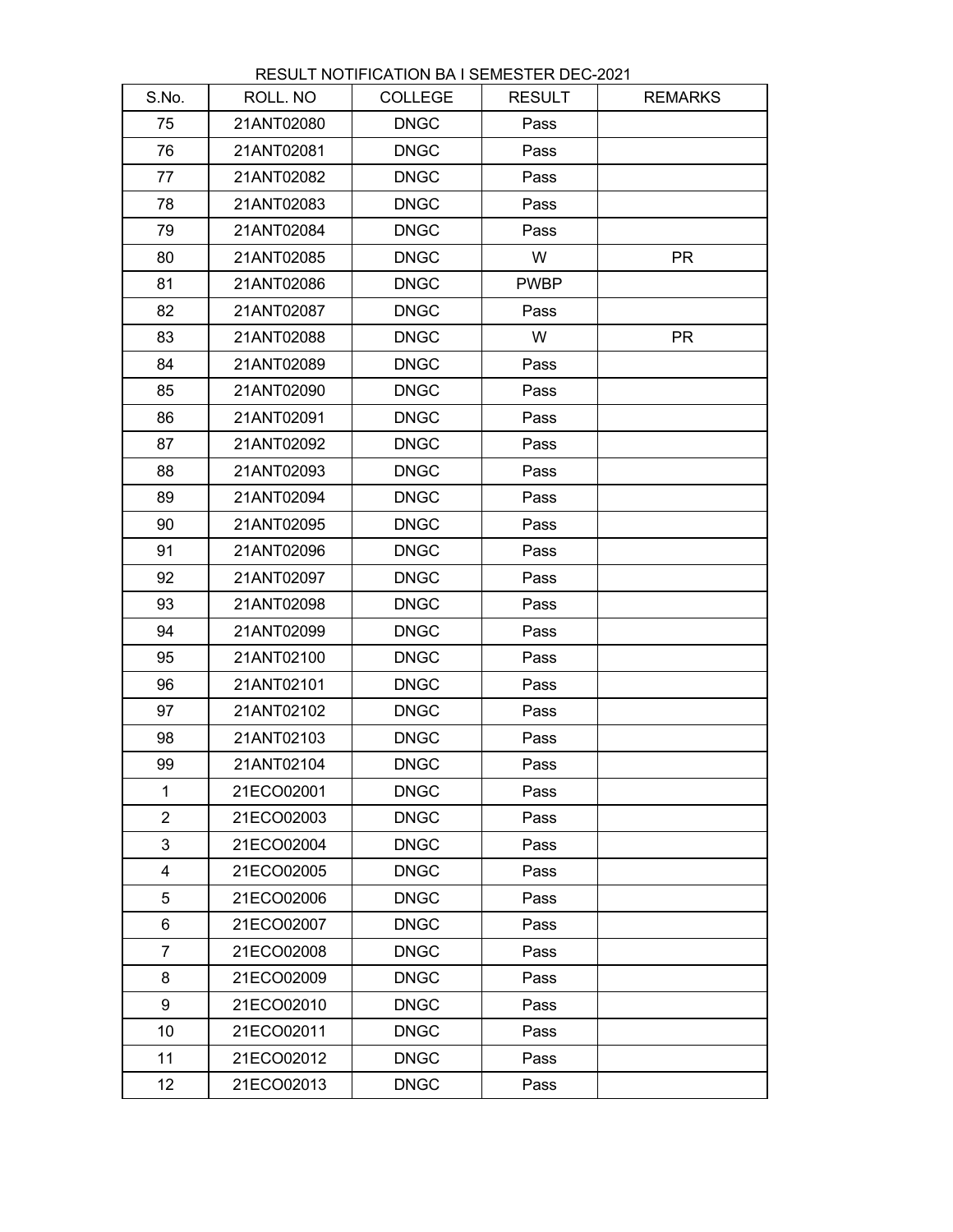| S.No. | ROLL. NO   | <b>COLLEGE</b> | <b>RESULT</b> | <b>REMARKS</b> |
|-------|------------|----------------|---------------|----------------|
| 13    | 21ECO02014 | <b>DNGC</b>    | Pass          |                |
| 14    | 21ECO02015 | <b>DNGC</b>    | Pass          |                |
| 15    | 21ECO02017 | <b>DNGC</b>    | Pass          |                |
| 16    | 21ECO02018 | <b>DNGC</b>    | Pass          |                |
| 17    | 21ECO02019 | <b>DNGC</b>    | Pass          |                |
| 18    | 21ECO02020 | <b>DNGC</b>    | Pass          |                |
| 19    | 21ECO02021 | <b>DNGC</b>    | Pass          |                |
| 20    | 21ECO02022 | <b>DNGC</b>    | Pass          |                |
| 21    | 21ECO02023 | <b>DNGC</b>    | Pass          |                |
| 22    | 21ECO02024 | <b>DNGC</b>    | Pass          |                |
| 23    | 21ECO02025 | <b>DNGC</b>    | Pass          |                |
| 24    | 21ECO02026 | <b>DNGC</b>    | Pass          |                |
| 25    | 21ECO02027 | <b>DNGC</b>    | Pass          |                |
| 26    | 21ECO02028 | <b>DNGC</b>    | Pass          |                |
| 27    | 21ECO02029 | <b>DNGC</b>    | Pass          |                |
| 28    | 21ECO02030 | <b>DNGC</b>    | Pass          |                |
| 29    | 21ECO02031 | <b>DNGC</b>    | Pass          |                |
| 30    | 21ECO02032 | <b>DNGC</b>    | Pass          |                |
| 31    | 21ECO02033 | <b>DNGC</b>    | Pass          |                |
| 32    | 21ECO02034 | <b>DNGC</b>    | Pass          |                |
| 33    | 21ECO02035 | <b>DNGC</b>    | Pass          |                |
| 34    | 21ECO02036 | <b>DNGC</b>    | Pass          |                |
| 35    | 21ECO02037 | <b>DNGC</b>    | Pass          |                |
| 36    | 21ECO02038 | <b>DNGC</b>    | Pass          |                |
| 37    | 21ECO02039 | <b>DNGC</b>    | Pass          |                |
| 38    | 21ECO02040 | <b>DNGC</b>    | Pass          |                |
| 39    | 21ECO02041 | <b>DNGC</b>    | Pass          |                |
| 40    | 21ECO02042 | <b>DNGC</b>    | Pass          |                |
| 41    | 21ECO02043 | <b>DNGC</b>    | Pass          |                |
| 42    | 21ECO02044 | <b>DNGC</b>    | Pass          |                |
| 43    | 21ECO02045 | <b>DNGC</b>    | Pass          |                |
| 44    | 21ECO02046 | <b>DNGC</b>    | Pass          |                |
| 45    | 21ECO02047 | <b>DNGC</b>    | Pass          |                |
| 46    | 21ECO02048 | <b>DNGC</b>    | Pass          |                |
| 47    | 21ECO02050 | <b>DNGC</b>    | Pass          |                |
| 48    | 21ECO02051 | <b>DNGC</b>    | Pass          |                |
| 49    | 21ECO02052 | <b>DNGC</b>    | Pass          |                |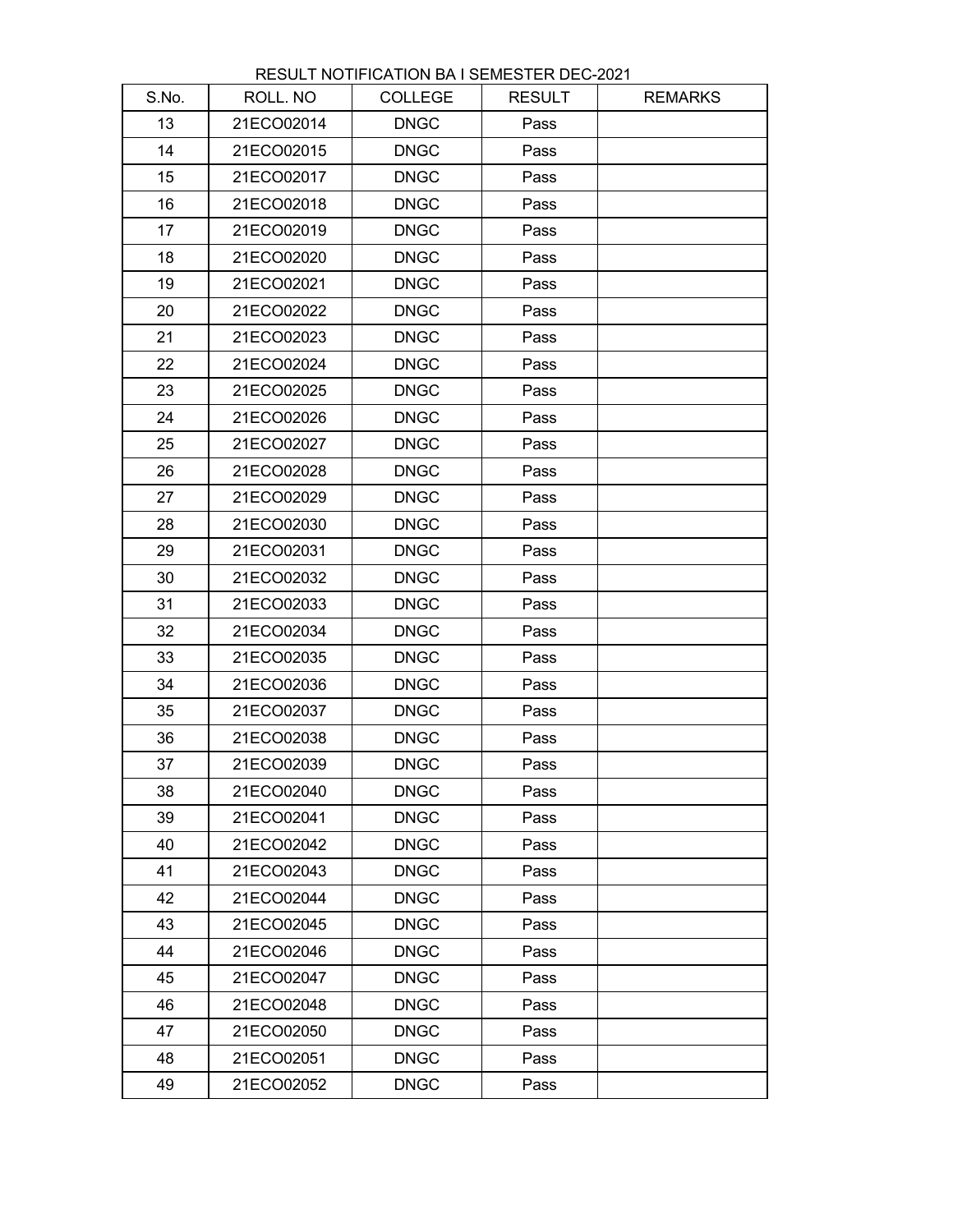| S.No. | ROLL. NO   | <b>COLLEGE</b> | <b>RESULT</b> | <b>REMARKS</b> |
|-------|------------|----------------|---------------|----------------|
| 50    | 21ECO02053 | <b>DNGC</b>    | Pass          |                |
| 51    | 21ECO02054 | <b>DNGC</b>    | Pass          |                |
| 52    | 21ECO02055 | <b>DNGC</b>    | Pass          |                |
| 53    | 21ECO02056 | <b>DNGC</b>    | Pass          |                |
| 54    | 21ECO02057 | <b>DNGC</b>    | Pass          |                |
| 55    | 21ECO02058 | <b>DNGC</b>    | Pass          |                |
| 56    | 21ECO02059 | <b>DNGC</b>    | Pass          |                |
| 57    | 21ECO02060 | <b>DNGC</b>    | Pass          |                |
| 58    | 21ECO02061 | <b>DNGC</b>    | Pass          |                |
| 59    | 21ECO02062 | <b>DNGC</b>    | Pass          |                |
| 60    | 21ECO02063 | <b>DNGC</b>    | Pass          |                |
| 61    | 21ECO02064 | <b>DNGC</b>    | Pass          |                |
| 62    | 21ECO02065 | <b>DNGC</b>    | Pass          |                |
| 63    | 21ECO02067 | <b>DNGC</b>    | Pass          |                |
| 64    | 21ECO02069 | <b>DNGC</b>    | Pass          |                |
| 65    | 21ECO02070 | <b>DNGC</b>    | Pass          |                |
| 66    | 21ECO02074 | <b>DNGC</b>    | Pass          |                |
| 67    | 21ECO02075 | <b>DNGC</b>    | Pass          |                |
| 68    | 21ECO02076 | <b>DNGC</b>    | Pass          |                |
| 69    | 21ECO02077 | <b>DNGC</b>    | Pass          |                |
| 70    | 21ECO02078 | <b>DNGC</b>    | Pass          |                |
| 71    | 21ECO02079 | <b>DNGC</b>    | Pass          |                |
| 72    | 21ECO02080 | <b>DNGC</b>    | Pass          |                |
| 73    | 21ECO02081 | <b>DNGC</b>    | Pass          |                |
| 74    | 21ECO02082 | <b>DNGC</b>    | Pass          |                |
| 75    | 21ECO02083 | <b>DNGC</b>    | Pass          |                |
| 76    | 21ECO02084 | <b>DNGC</b>    | Pass          |                |
| 77    | 21ECO02085 | <b>DNGC</b>    | Pass          |                |
| 78    | 21ECO02086 | <b>DNGC</b>    | Pass          |                |
| 79    | 21ECO02087 | <b>DNGC</b>    | Pass          |                |
| 80    | 21ECO02088 | <b>DNGC</b>    | Pass          |                |
| 81    | 21ECO02089 | <b>DNGC</b>    | Pass          |                |
| 82    | 21ECO02090 | <b>DNGC</b>    | Pass          |                |
| 83    | 21ECO02091 | <b>DNGC</b>    | Pass          |                |
| 84    | 21ECO02093 | <b>DNGC</b>    | Pass          |                |
| 85    | 21ECO02094 | <b>DNGC</b>    | Pass          |                |
| 86    | 21ECO02096 | <b>DNGC</b>    | Pass          |                |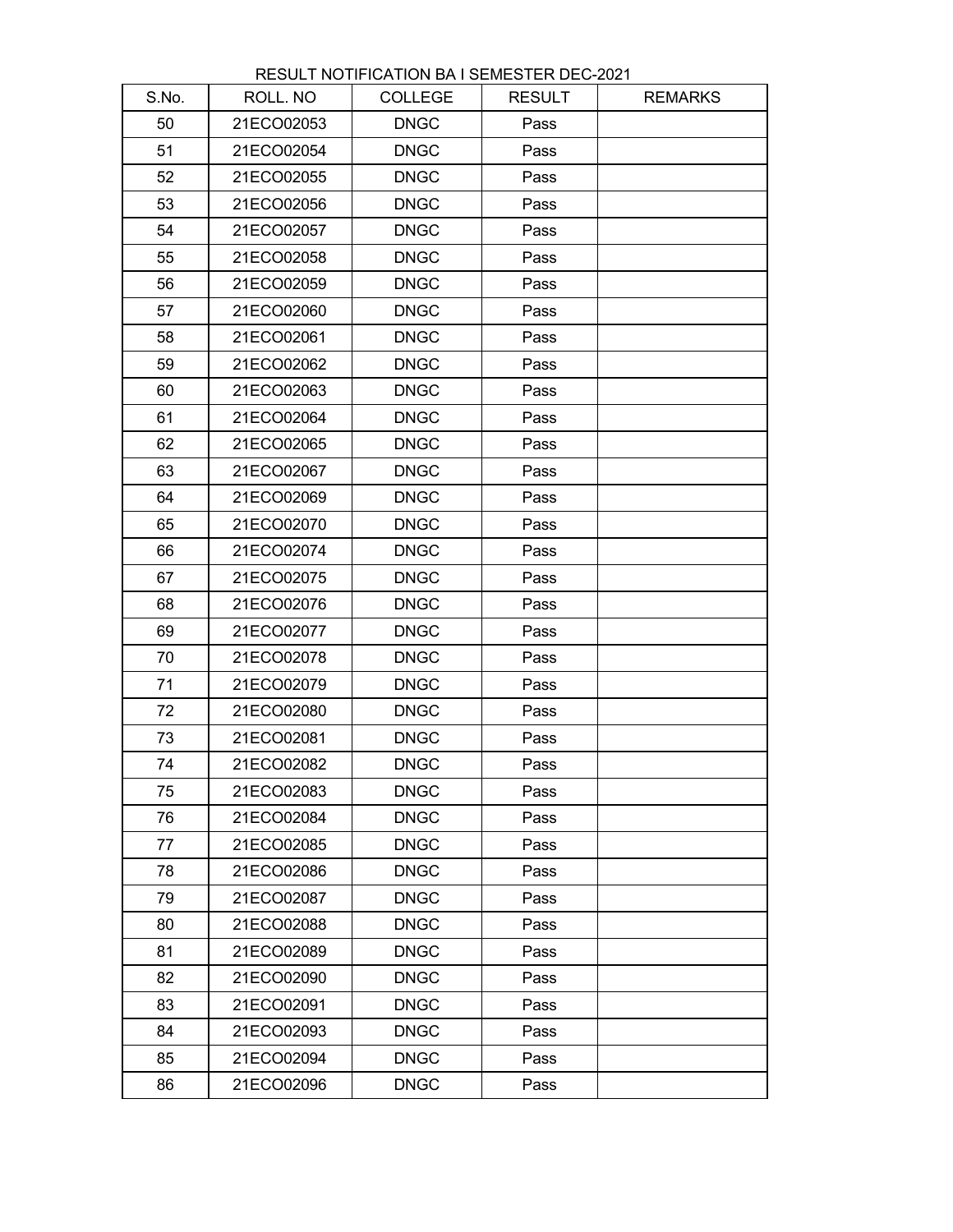| S.No.                   | ROLL. NO   | <b>COLLEGE</b> | <b>RESULT</b> | <b>REMARKS</b> |
|-------------------------|------------|----------------|---------------|----------------|
| 87                      | 21ECO02097 | <b>DNGC</b>    | Pass          |                |
| 88                      | 21ECO02098 | <b>DNGC</b>    | Pass          |                |
| 89                      | 21ECO02099 | <b>DNGC</b>    | Pass          |                |
| 90                      | 21ECO02100 | <b>DNGC</b>    | <b>PWBP</b>   |                |
| 91                      | 21ECO02101 | <b>DNGC</b>    | Pass          |                |
| 92                      | 21ECO02102 | <b>DNGC</b>    | Pass          |                |
| 93                      | 21ECO02103 | <b>DNGC</b>    | Pass          |                |
| $\mathbf 1$             | 21EDU02001 | <b>DNGC</b>    | Pass          |                |
| $\overline{2}$          | 21EDU02002 | <b>DNGC</b>    | Pass          |                |
| 3                       | 21EDU02003 | <b>DNGC</b>    | Pass          |                |
| $\overline{\mathbf{4}}$ | 21EDU02004 | <b>DNGC</b>    | <b>PWBP</b>   |                |
| 5                       | 21EDU02005 | <b>DNGC</b>    | Pass          |                |
| 6                       | 21EDU02006 | <b>DNGC</b>    | Pass          |                |
| $\overline{7}$          | 21EDU02007 | <b>DNGC</b>    | Pass          |                |
| 8                       | 21EDU02008 | <b>DNGC</b>    | Pass          |                |
| 9                       | 21EDU02009 | <b>DNGC</b>    | Pass          |                |
| 10                      | 21EDU02010 | <b>DNGC</b>    | Pass          |                |
| 11                      | 21EDU02011 | <b>DNGC</b>    | Pass          |                |
| 12                      | 21EDU02012 | <b>DNGC</b>    | Pass          |                |
| 13                      | 21EDU02013 | <b>DNGC</b>    | Pass          |                |
| 14                      | 21EDU02014 | <b>DNGC</b>    | Pass          |                |
| 15                      | 21EDU02015 | <b>DNGC</b>    | Pass          |                |
| 16                      | 21EDU02016 | <b>DNGC</b>    | Pass          |                |
| 17                      | 21EDU02017 | <b>DNGC</b>    | Pass          |                |
| 18                      | 21EDU02018 | <b>DNGC</b>    | Pass          |                |
| 19                      | 21EDU02019 | <b>DNGC</b>    | Pass          |                |
| 20                      | 21EDU02020 | <b>DNGC</b>    | Pass          |                |
| 21                      | 21EDU02021 | <b>DNGC</b>    | Pass          |                |
| 22                      | 21EDU02022 | <b>DNGC</b>    | Pass          |                |
| 23                      | 21EDU02023 | <b>DNGC</b>    | Pass          |                |
| 24                      | 21EDU02024 | <b>DNGC</b>    | Pass          |                |
| 25                      | 21EDU02025 | <b>DNGC</b>    | Pass          |                |
| 26                      | 21EDU02026 | <b>DNGC</b>    | Pass          |                |
| 27                      | 21EDU02027 | <b>DNGC</b>    | Pass          |                |
| 28                      | 21EDU02028 | <b>DNGC</b>    | Pass          |                |
| 29                      | 21EDU02029 | <b>DNGC</b>    | Pass          |                |
| 30                      | 21EDU02031 | <b>DNGC</b>    | Pass          |                |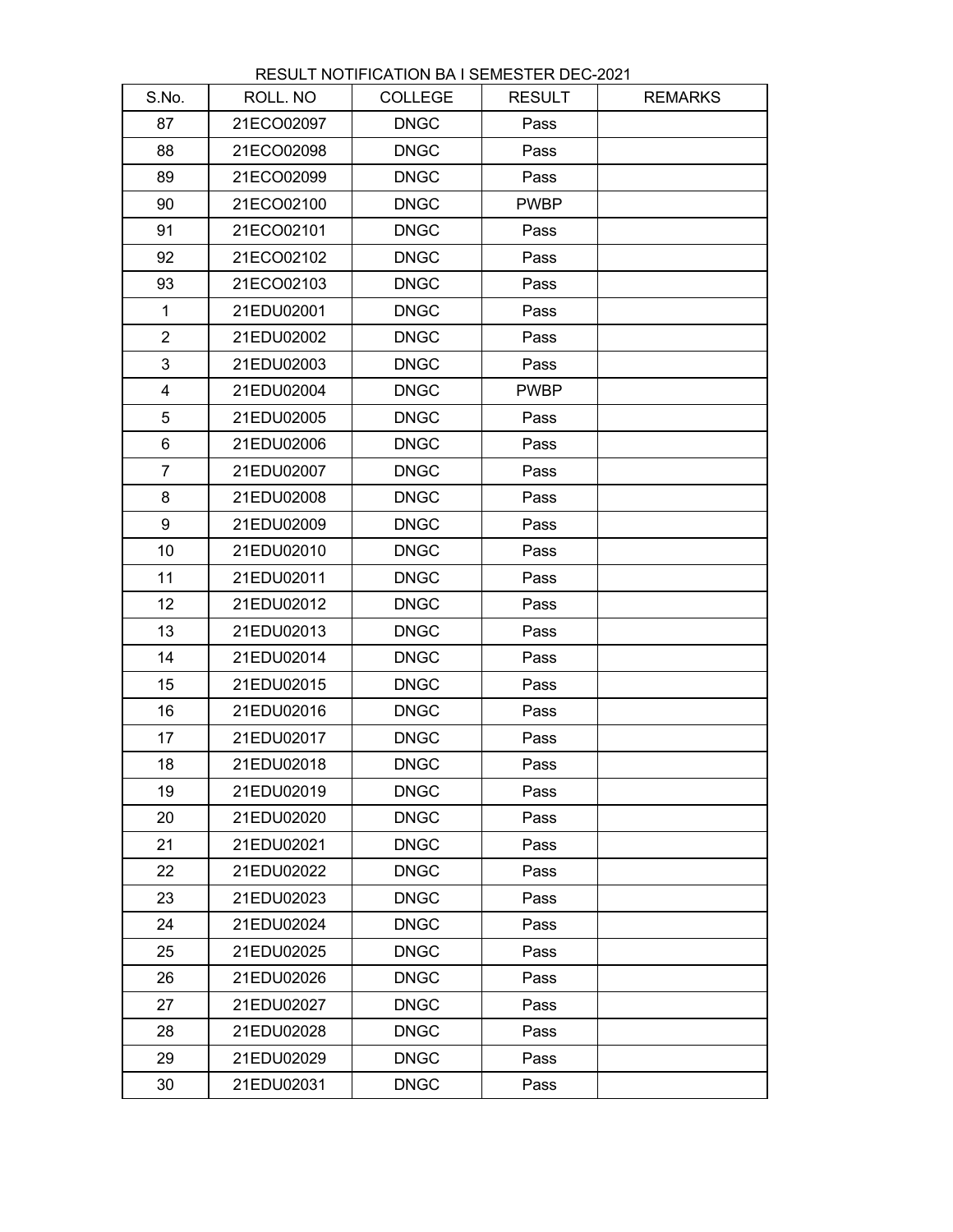| S.No. | ROLL. NO   | <b>COLLEGE</b> | <b>RESULT</b> | <b>REMARKS</b> |
|-------|------------|----------------|---------------|----------------|
| 31    | 21EDU02032 | <b>DNGC</b>    | Pass          |                |
| 32    | 21EDU02033 | <b>DNGC</b>    | Pass          |                |
| 33    | 21EDU02034 | <b>DNGC</b>    | Pass          |                |
| 34    | 21EDU02035 | <b>DNGC</b>    | Pass          |                |
| 35    | 21EDU02036 | <b>DNGC</b>    | Pass          |                |
| 36    | 21EDU02037 | <b>DNGC</b>    | Pass          |                |
| 37    | 21EDU02038 | <b>DNGC</b>    | Pass          |                |
| 38    | 21EDU02039 | <b>DNGC</b>    | Pass          |                |
| 39    | 21EDU02040 | <b>DNGC</b>    | Pass          |                |
| 40    | 21EDU02041 | <b>DNGC</b>    | Pass          |                |
| 41    | 21EDU02042 | <b>DNGC</b>    | Pass          |                |
| 42    | 21EDU02043 | <b>DNGC</b>    | Pass          |                |
| 43    | 21EDU02044 | <b>DNGC</b>    | Pass          |                |
| 44    | 21EDU02045 | <b>DNGC</b>    | Pass          |                |
| 45    | 21EDU02046 | <b>DNGC</b>    | Pass          |                |
| 46    | 21EDU02047 | <b>DNGC</b>    | Pass          |                |
| 47    | 21EDU02048 | <b>DNGC</b>    | Pass          |                |
| 48    | 21EDU02049 | <b>DNGC</b>    | Pass          |                |
| 49    | 21EDU02050 | <b>DNGC</b>    | Pass          |                |
| 50    | 21EDU02051 | <b>DNGC</b>    | Pass          |                |
| 51    | 21EDU02052 | <b>DNGC</b>    | Pass          |                |
| 52    | 21EDU02053 | <b>DNGC</b>    | Pass          |                |
| 53    | 21EDU02054 | <b>DNGC</b>    | Pass          |                |
| 54    | 21EDU02055 | <b>DNGC</b>    | Pass          |                |
| 55    | 21EDU02056 | <b>DNGC</b>    | Pass          |                |
| 56    | 21EDU02057 | <b>DNGC</b>    | Pass          |                |
| 57    | 21EDU02058 | <b>DNGC</b>    | Pass          |                |
| 58    | 21EDU02059 | <b>DNGC</b>    | Pass          |                |
| 59    | 21EDU02060 | <b>DNGC</b>    | Pass          |                |
| 60    | 21EDU02061 | <b>DNGC</b>    | Pass          |                |
| 61    | 21EDU02062 | <b>DNGC</b>    | Pass          |                |
| 62    | 21EDU02063 | <b>DNGC</b>    | Pass          |                |
| 63    | 21EDU02064 | <b>DNGC</b>    | Pass          |                |
| 64    | 21EDU02065 | <b>DNGC</b>    | Pass          |                |
| 65    | 21EDU02066 | <b>DNGC</b>    | Pass          |                |
| 66    | 21EDU02067 | <b>DNGC</b>    | Pass          |                |
| 67    | 21EDU02068 | <b>DNGC</b>    | Pass          |                |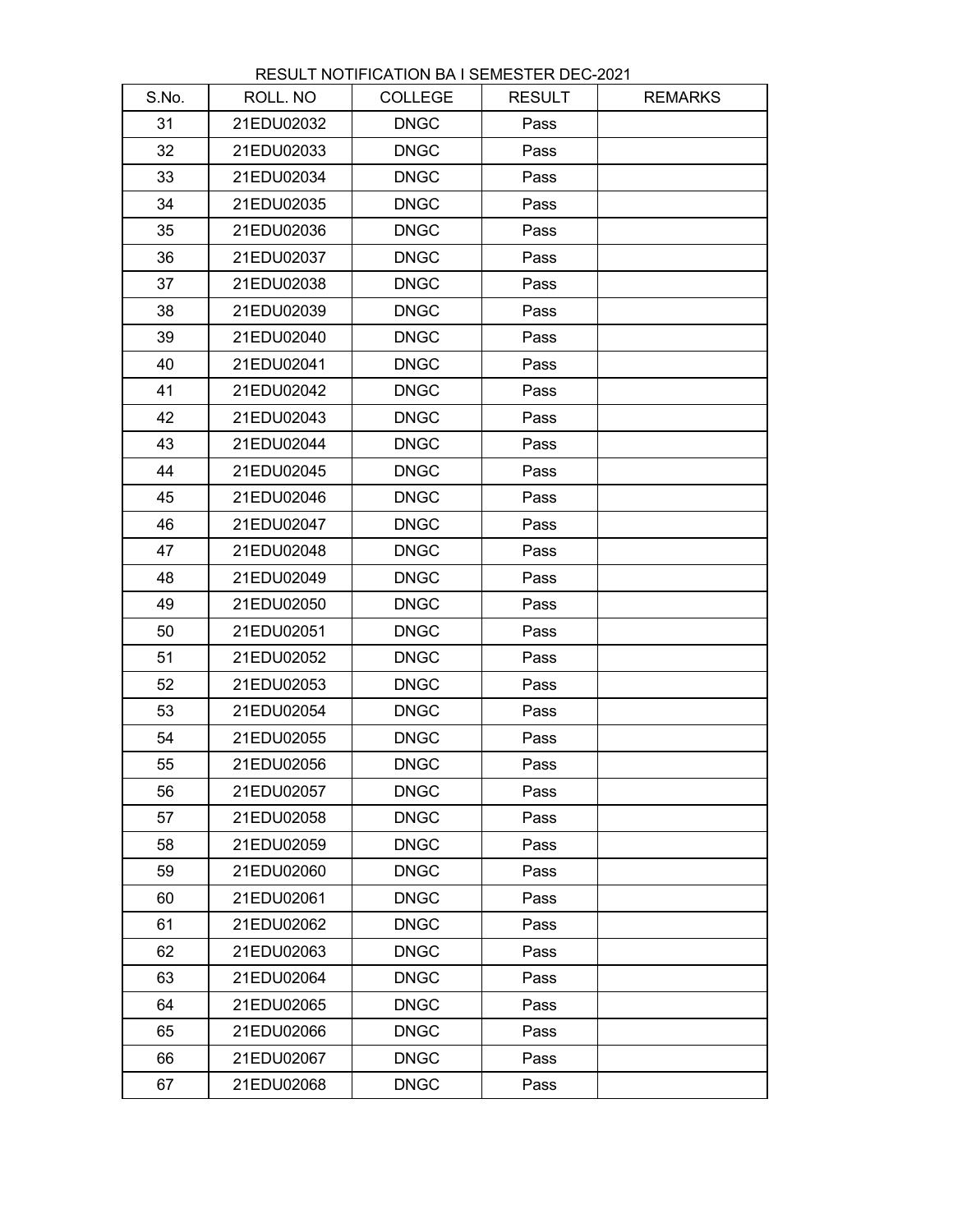| S.No. | ROLL. NO   | <b>COLLEGE</b> | <b>RESULT</b> | <b>REMARKS</b> |
|-------|------------|----------------|---------------|----------------|
| 68    | 21EDU02069 | <b>DNGC</b>    | Pass          |                |
| 69    | 21EDU02070 | <b>DNGC</b>    | Pass          |                |
| 70    | 21EDU02071 | <b>DNGC</b>    | Pass          |                |
| 71    | 21EDU02072 | <b>DNGC</b>    | Pass          |                |
| 72    | 21EDU02073 | <b>DNGC</b>    | Pass          |                |
| 73    | 21EDU02074 | <b>DNGC</b>    | Pass          |                |
| 74    | 21EDU02075 | <b>DNGC</b>    | Pass          |                |
| 75    | 21EDU02076 | <b>DNGC</b>    | Pass          |                |
| 76    | 21EDU02077 | <b>DNGC</b>    | Pass          |                |
| 77    | 21EDU02078 | <b>DNGC</b>    | Pass          |                |
| 78    | 21EDU02079 | <b>DNGC</b>    | Pass          |                |
| 79    | 21EDU02080 | <b>DNGC</b>    | Pass          |                |
| 80    | 21EDU02081 | <b>DNGC</b>    | Pass          |                |
| 81    | 21EDU02082 | <b>DNGC</b>    | Pass          |                |
| 82    | 21EDU02084 | <b>DNGC</b>    | Pass          |                |
| 83    | 21EDU02085 | <b>DNGC</b>    | Pass          |                |
| 84    | 21EDU02086 | <b>DNGC</b>    | Pass          |                |
| 85    | 21EDU02087 | <b>DNGC</b>    | Pass          |                |
| 86    | 21EDU02088 | <b>DNGC</b>    | Pass          |                |
| 87    | 21EDU02089 | <b>DNGC</b>    | Pass          |                |
| 88    | 21EDU02090 | <b>DNGC</b>    | Pass          |                |
| 89    | 21EDU02091 | <b>DNGC</b>    | Pass          |                |
| 90    | 21EDU02092 | <b>DNGC</b>    | Pass          |                |
| 91    | 21EDU02094 | <b>DNGC</b>    | Pass          |                |
| 92    | 21EDU02096 | <b>DNGC</b>    | Pass          |                |
| 93    | 21EDU02097 | <b>DNGC</b>    | Pass          |                |
| 94    | 21EDU02098 | <b>DNGC</b>    | Pass          |                |
| 95    | 21EDU02099 | <b>DNGC</b>    | Pass          |                |
| 96    | 21EDU02100 | <b>DNGC</b>    | Pass          |                |
| 97    | 21EDU02101 | <b>DNGC</b>    | Pass          |                |
| 98    | 21EDU02102 | <b>DNGC</b>    | Pass          |                |
| 99    | 21EDU02103 | <b>DNGC</b>    | Pass          |                |
| 100   | 21EDU02104 | <b>DNGC</b>    | Pass          |                |
| 101   | 21EDU02105 | <b>DNGC</b>    | Pass          |                |
| 102   | 21EDU02106 | <b>DNGC</b>    | Pass          |                |
| 103   | 21EDU02107 | <b>DNGC</b>    | Pass          |                |
| 104   | 21EDU02109 | <b>DNGC</b>    | Pass          |                |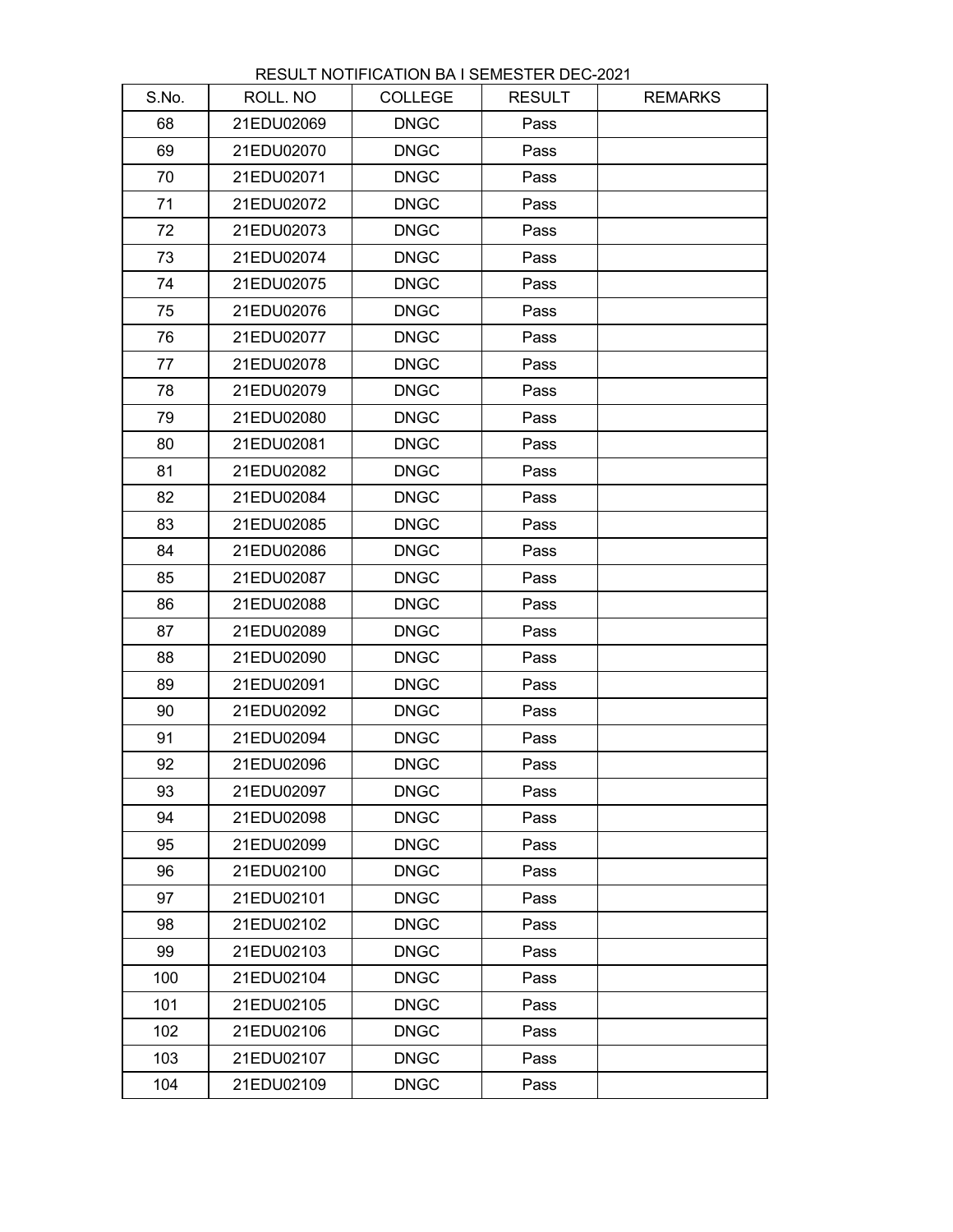| S.No. | ROLL. NO   | <b>COLLEGE</b> | <b>RESULT</b> | <b>REMARKS</b> |
|-------|------------|----------------|---------------|----------------|
| 105   | 21EDU02111 | <b>DNGC</b>    | Pass          |                |
| 106   | 21EDU02112 | <b>DNGC</b>    | Pass          |                |
| 107   | 21EDU02113 | <b>DNGC</b>    | Pass          |                |
| 108   | 21EDU02114 | <b>DNGC</b>    | Pass          |                |
| 109   | 21EDU02115 | <b>DNGC</b>    | Pass          |                |
| 110   | 21EDU02116 | <b>DNGC</b>    | Pass          |                |
| 111   | 21EDU02117 | <b>DNGC</b>    | Pass          |                |
| 112   | 21EDU02118 | <b>DNGC</b>    | Pass          |                |
| 113   | 21EDU02119 | <b>DNGC</b>    | Pass          |                |
| 114   | 21EDU02121 | <b>DNGC</b>    | Pass          |                |
| 115   | 21EDU02122 | <b>DNGC</b>    | Pass          |                |
| 116   | 21EDU02123 | <b>DNGC</b>    | Pass          |                |
| 117   | 21EDU02124 | <b>DNGC</b>    | Pass          |                |
| 118   | 21EDU02125 | <b>DNGC</b>    | Pass          |                |
| 119   | 21EDU02126 | <b>DNGC</b>    | Pass          |                |
| 120   | 21EDU02127 | <b>DNGC</b>    | Pass          |                |
| 121   | 21EDU02128 | <b>DNGC</b>    | <b>PWBP</b>   |                |
| 122   | 21EDU02129 | <b>DNGC</b>    | Pass          |                |
| 123   | 21EDU02131 | <b>DNGC</b>    | Pass          |                |
| 124   | 21EDU02133 | <b>DNGC</b>    | Pass          |                |
| 125   | 21EDU02134 | <b>DNGC</b>    | Pass          |                |
| 126   | 21EDU02135 | <b>DNGC</b>    | Pass          |                |
| 127   | 21EDU02137 | <b>DNGC</b>    | Pass          |                |
| 128   | 21EDU02138 | <b>DNGC</b>    | Pass          |                |
| 129   | 21EDU02139 | <b>DNGC</b>    | Pass          |                |
| 130   | 21EDU02140 | <b>DNGC</b>    | Pass          |                |
| 131   | 21EDU02141 | <b>DNGC</b>    | Pass          |                |
| 132   | 21EDU02142 | <b>DNGC</b>    | Pass          |                |
| 133   | 21EDU02143 | <b>DNGC</b>    | Pass          |                |
| 134   | 21EDU02144 | <b>DNGC</b>    | Pass          |                |
| 135   | 21EDU02145 | <b>DNGC</b>    | Pass          |                |
| 136   | 21EDU02146 | <b>DNGC</b>    | Pass          |                |
| 137   | 21EDU02147 | <b>DNGC</b>    | Pass          |                |
| 138   | 21EDU02148 | <b>DNGC</b>    | <b>FAIL</b>   | <b>PR</b>      |
| 139   | 21EDU02149 | <b>DNGC</b>    | W             | IA             |
| 140   | 21EDU02150 | <b>DNGC</b>    | Pass          |                |
| 141   | 21EDU02151 | <b>DNGC</b>    | Pass          |                |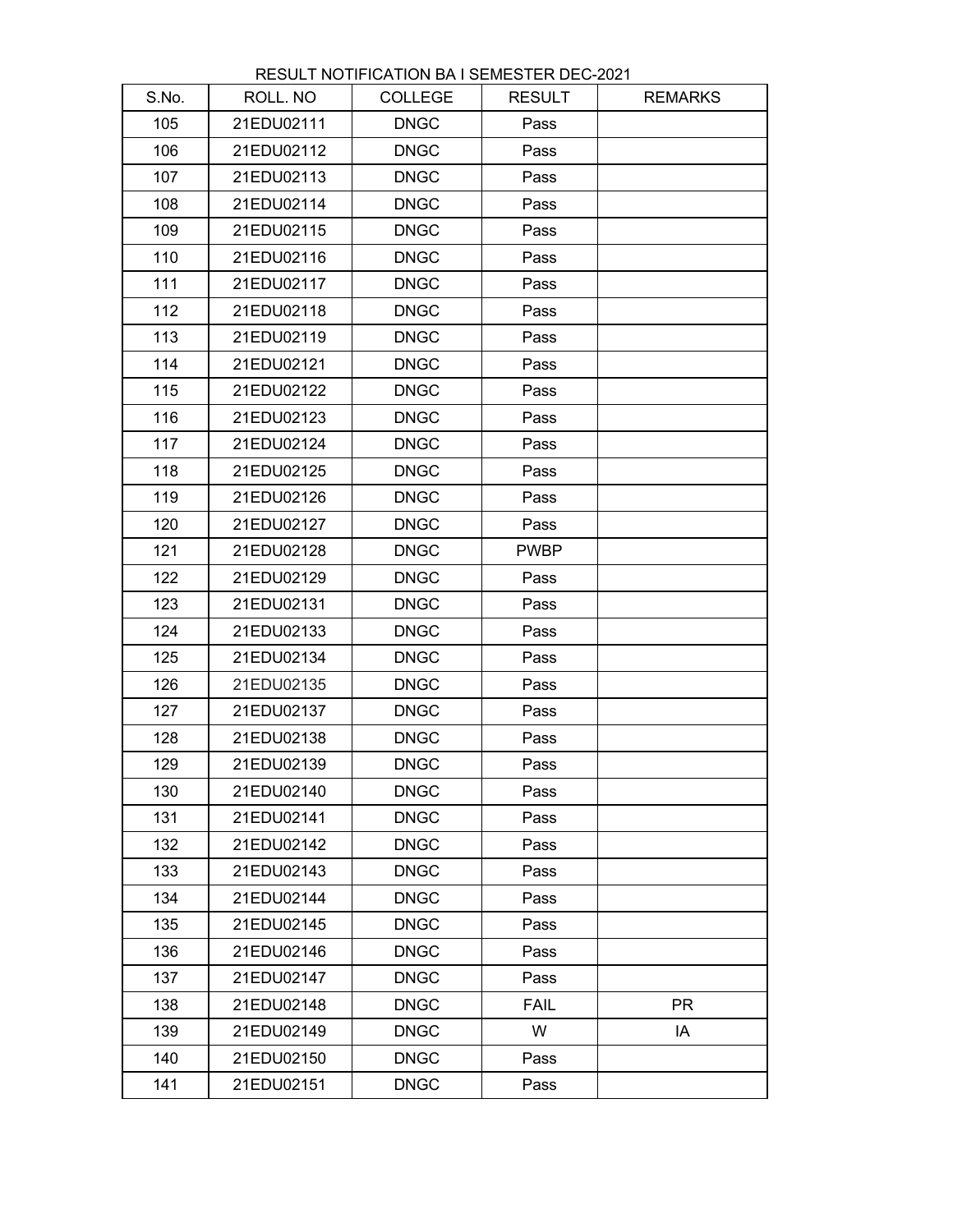| S.No. | ROLL. NO   | <b>COLLEGE</b> | <b>RESULT</b> | <b>REMARKS</b> |
|-------|------------|----------------|---------------|----------------|
| 142   | 21EDU02152 | <b>DNGC</b>    | Pass          |                |
| 143   | 21EDU02153 | <b>DNGC</b>    | Pass          |                |
| 144   | 21EDU02154 | <b>DNGC</b>    | Pass          |                |
| 145   | 21EDU02155 | <b>DNGC</b>    | Pass          |                |
| 146   | 21EDU02156 | <b>DNGC</b>    | <b>PWBP</b>   |                |
| 147   | 21EDU02157 | <b>DNGC</b>    | Pass          |                |
| 148   | 21EDU02158 | <b>DNGC</b>    | Pass          |                |
| 149   | 21EDU02159 | <b>DNGC</b>    | Pass          |                |
| 150   | 21EDU02160 | <b>DNGC</b>    | Pass          |                |
| 151   | 21EDU02161 | <b>DNGC</b>    | Pass          |                |
| 152   | 21EDU02162 | <b>DNGC</b>    | Pass          |                |
| 153   | 21EDU02163 | <b>DNGC</b>    | Pass          |                |
| 154   | 21EDU02164 | <b>DNGC</b>    | Pass          |                |
| 155   | 21EDU02165 | <b>DNGC</b>    | Pass          |                |
| 156   | 21EDU02166 | <b>DNGC</b>    | Pass          |                |
| 157   | 21EDU02167 | <b>DNGC</b>    | <b>FAIL</b>   |                |
| 158   | 21EDU02168 | <b>DNGC</b>    | Pass          |                |
| 159   | 21EDU02169 | <b>DNGC</b>    | Pass          |                |
| 160   | 21EDU02170 | <b>DNGC</b>    | Pass          |                |
| 161   | 21EDU02173 | <b>DNGC</b>    | Pass          |                |
| 162   | 21EDU02174 | <b>DNGC</b>    | Pass          |                |
| 163   | 21EDU02175 | <b>DNGC</b>    | Pass          |                |
| 164   | 21EDU02176 | <b>DNGC</b>    | Pass          |                |
| 165   | 21EDU02177 | <b>DNGC</b>    | Pass          |                |
| 166   | 21EDU02178 | <b>DNGC</b>    | Pass          |                |
| 167   | 21EDU02179 | <b>DNGC</b>    | Pass          |                |
| 168   | 21EDU02180 | <b>DNGC</b>    | Pass          |                |
| 169   | 21EDU02181 | <b>DNGC</b>    | Pass          |                |
| 170   | 21EDU02182 | <b>DNGC</b>    | Pass          |                |
| 171   | 21EDU02183 | <b>DNGC</b>    | Pass          |                |
| 172   | 21EDU02184 | <b>DNGC</b>    | Pass          |                |
| 173   | 21EDU02185 | <b>DNGC</b>    | Pass          |                |
| 174   | 21EDU02186 | <b>DNGC</b>    | Pass          |                |
| 175   | 21EDU02188 | <b>DNGC</b>    | Pass          |                |
| 176   | 21EDU02189 | <b>DNGC</b>    | Pass          |                |
| 177   | 21EDU02190 | <b>DNGC</b>    | Pass          |                |
| 178   | 21EDU02191 | <b>DNGC</b>    | Pass          |                |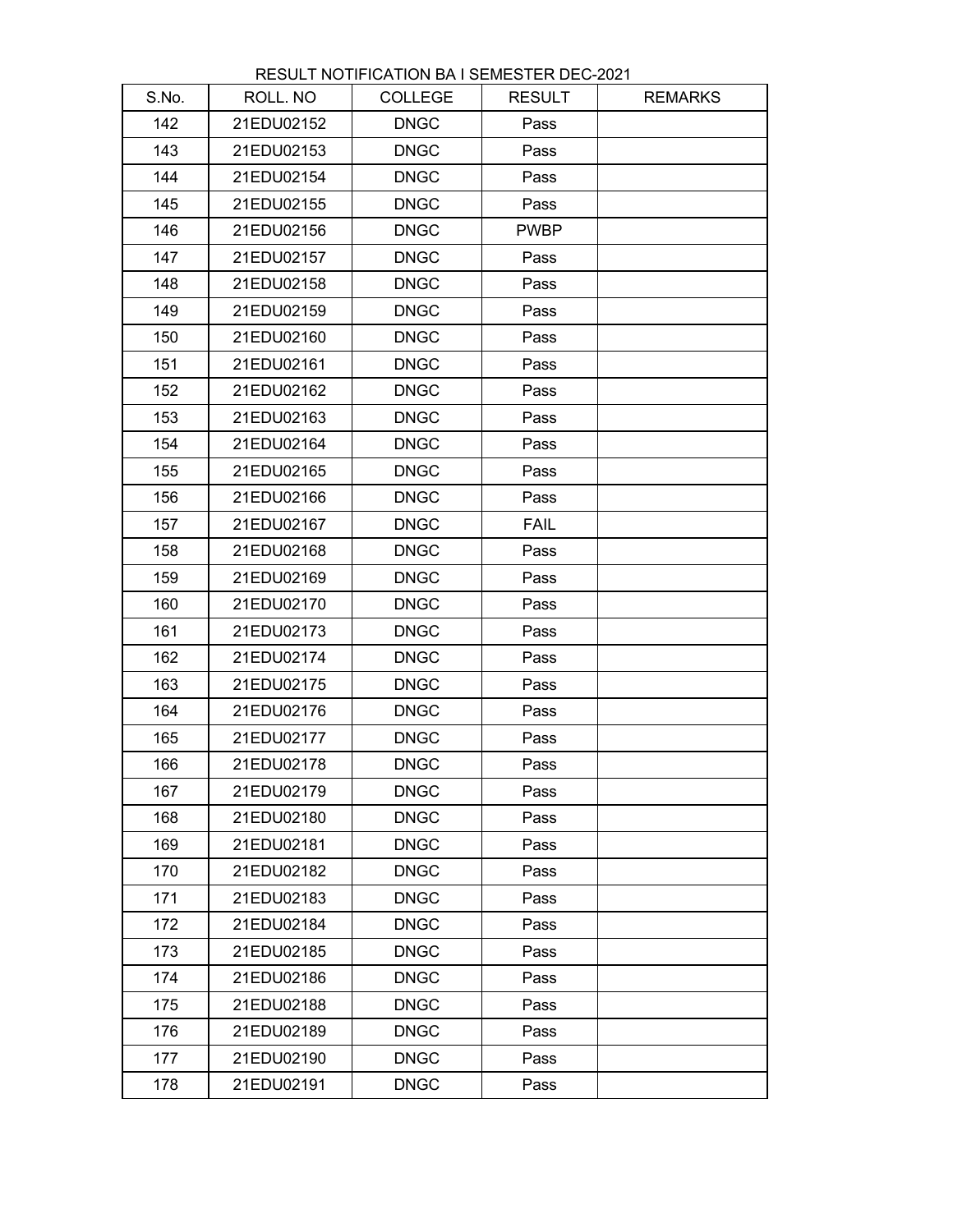| S.No.                   | ROLL. NO   | <b>COLLEGE</b> | <b>RESULT</b> | <b>REMARKS</b> |
|-------------------------|------------|----------------|---------------|----------------|
| 179                     | 21EDU02192 | <b>DNGC</b>    | Pass          |                |
| 180                     | 21EDU02193 | <b>DNGC</b>    | Pass          |                |
| 181                     | 21EDU02194 | <b>DNGC</b>    | Pass          |                |
| 182                     | 21EDU02195 | <b>DNGC</b>    | Pass          |                |
| 183                     | 21EDU02196 | <b>DNGC</b>    | Pass          |                |
| 184                     | 21EDU02198 | <b>DNGC</b>    | Pass          |                |
| 185                     | 21EDU02199 | <b>DNGC</b>    | Pass          |                |
| 186                     | 21EDU02200 | <b>DNGC</b>    | Pass          |                |
| 187                     | 21EDU02202 | <b>DNGC</b>    | Pass          |                |
| 188                     | 21EDU02203 | <b>DNGC</b>    | Pass          |                |
| 189                     | 21EDU02204 | <b>DNGC</b>    | Pass          |                |
| 190                     | 21EDU02205 | <b>DNGC</b>    | Pass          |                |
| 191                     | 21EDU02206 | <b>DNGC</b>    | Pass          |                |
| 192                     | 21EDU02207 | <b>DNGC</b>    | Pass          |                |
| 193                     | 21EDU02208 | <b>DNGC</b>    | Pass          |                |
| 194                     | 21EDU02209 | <b>DNGC</b>    | Pass          |                |
| 195                     | 21EDU02210 | <b>DNGC</b>    | <b>PWBP</b>   |                |
| 196                     | 21EDU02211 | <b>DNGC</b>    | Pass          |                |
| 197                     | 21EDU02213 | <b>DNGC</b>    | Pass          |                |
| 198                     | 21EDU02214 | <b>DNGC</b>    | Pass          |                |
| 199                     | 21EDU02215 | <b>DNGC</b>    | Pass          |                |
| 200                     | 21EDU02216 | <b>DNGC</b>    | Pass          |                |
| 201                     | 21EDU02217 | <b>DNGC</b>    | <b>PWBP</b>   |                |
| 1                       | 21ENG02001 | <b>DNGC</b>    | Pass          |                |
| $\overline{2}$          | 21ENG02002 | <b>DNGC</b>    | Pass          |                |
| 3                       | 21ENG02003 | <b>DNGC</b>    | Pass          |                |
| $\overline{\mathbf{4}}$ | 21ENG02004 | <b>DNGC</b>    | Pass          |                |
| 5                       | 21ENG02005 | <b>DNGC</b>    | Pass          |                |
| 6                       | 21ENG02006 | <b>DNGC</b>    | Pass          |                |
| $\overline{7}$          | 21ENG02007 | <b>DNGC</b>    | Pass          |                |
| 8                       | 21ENG02008 | <b>DNGC</b>    | Pass          |                |
| 9                       | 21ENG02009 | <b>DNGC</b>    | W             | <b>REGN</b>    |
| 10                      | 21ENG02010 | <b>DNGC</b>    | Pass          |                |
| 11                      | 21ENG02011 | <b>DNGC</b>    | Pass          |                |
| 12 <sub>2</sub>         | 21ENG02013 | <b>DNGC</b>    | Pass          |                |
| 13                      | 21ENG02014 | <b>DNGC</b>    | Pass          |                |
| 14                      | 21ENG02015 | <b>DNGC</b>    | Pass          |                |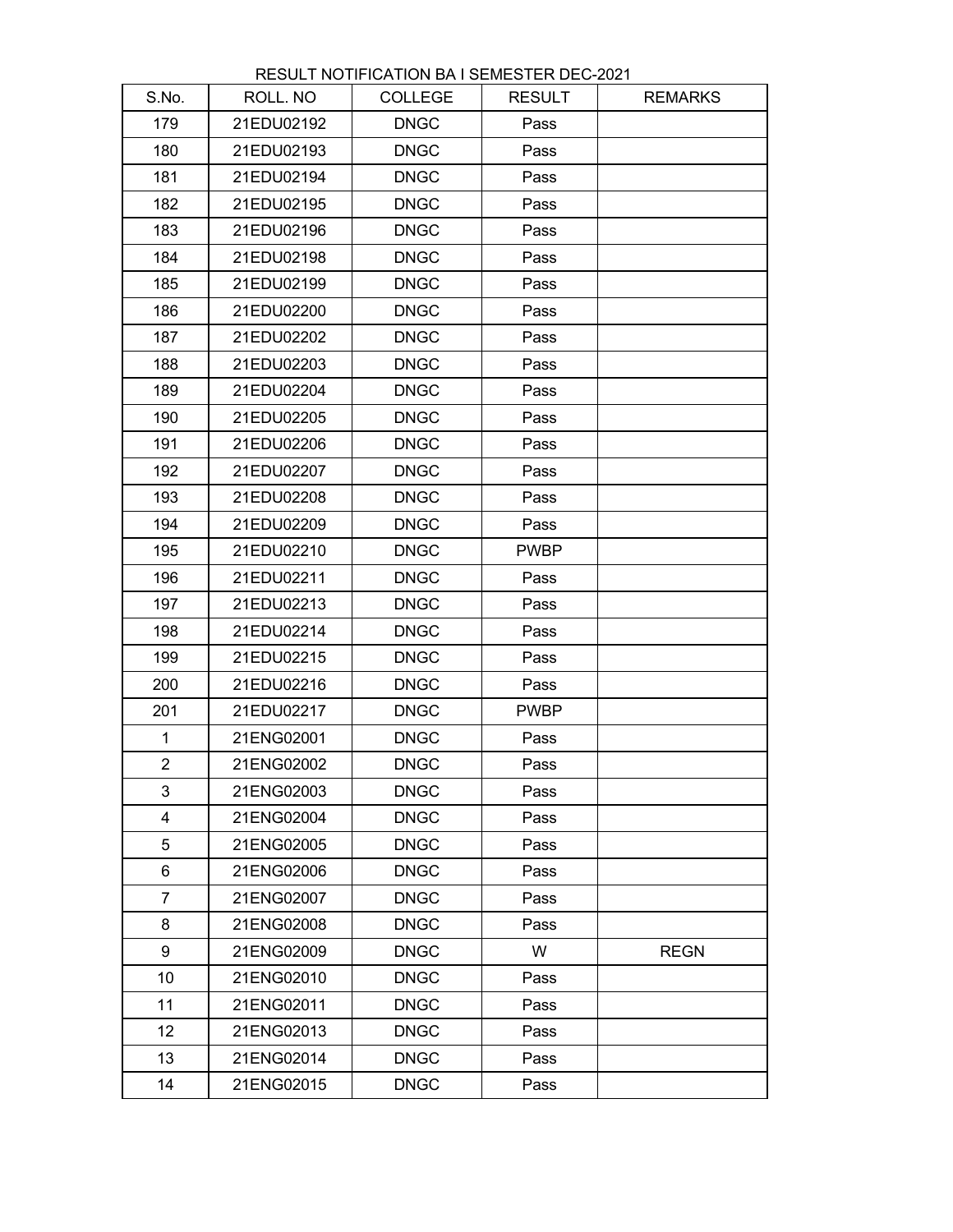| S.No. | ROLL. NO   | <b>COLLEGE</b> | <b>RESULT</b> | <b>REMARKS</b> |
|-------|------------|----------------|---------------|----------------|
| 15    | 21ENG02016 | <b>DNGC</b>    | Pass          |                |
| 16    | 21ENG02017 | <b>DNGC</b>    | Pass          |                |
| 17    | 21ENG02018 | <b>DNGC</b>    | Pass          |                |
| 18    | 21ENG02019 | <b>DNGC</b>    | Pass          |                |
| 19    | 21ENG02020 | <b>DNGC</b>    | Pass          |                |
| 20    | 21ENG02021 | <b>DNGC</b>    | Pass          |                |
| 21    | 21ENG02022 | <b>DNGC</b>    | Pass          |                |
| 22    | 21ENG02023 | <b>DNGC</b>    | Pass          |                |
| 23    | 21ENG02024 | <b>DNGC</b>    | Pass          |                |
| 24    | 21ENG02025 | <b>DNGC</b>    | Pass          |                |
| 25    | 21ENG02026 | <b>DNGC</b>    | Pass          |                |
| 26    | 21ENG02027 | <b>DNGC</b>    | Pass          |                |
| 27    | 21ENG02028 | <b>DNGC</b>    | Pass          |                |
| 28    | 21ENG02029 | <b>DNGC</b>    | Pass          |                |
| 29    | 21ENG02030 | <b>DNGC</b>    | Pass          |                |
| 30    | 21ENG02031 | <b>DNGC</b>    | Pass          |                |
| 31    | 21ENG02032 | <b>DNGC</b>    | Pass          |                |
| 32    | 21ENG02033 | <b>DNGC</b>    | Pass          |                |
| 33    | 21ENG02034 | <b>DNGC</b>    | Pass          |                |
| 34    | 21ENG02035 | <b>DNGC</b>    | Pass          |                |
| 35    | 21ENG02036 | <b>DNGC</b>    | Pass          |                |
| 36    | 21ENG02037 | <b>DNGC</b>    | Pass          |                |
| 37    | 21ENG02038 | <b>DNGC</b>    | Pass          |                |
| 38    | 21ENG02039 | <b>DNGC</b>    | Pass          |                |
| 39    | 21ENG02040 | <b>DNGC</b>    | Pass          |                |
| 40    | 21ENG02041 | <b>DNGC</b>    | Pass          |                |
| 41    | 21ENG02042 | <b>DNGC</b>    | Pass          |                |
| 42    | 21ENG02043 | <b>DNGC</b>    | Pass          |                |
| 43    | 21ENG02044 | <b>DNGC</b>    | Pass          |                |
| 44    | 21ENG02046 | <b>DNGC</b>    | Pass          |                |
| 45    | 21ENG02047 | <b>DNGC</b>    | Pass          |                |
| 46    | 21ENG02048 | <b>DNGC</b>    | Pass          |                |
| 47    | 21ENG02049 | <b>DNGC</b>    | Pass          |                |
| 48    | 21ENG02051 | <b>DNGC</b>    | <b>PWBP</b>   |                |
| 49    | 21ENG02052 | <b>DNGC</b>    | Pass          |                |
| 50    | 21ENG02053 | <b>DNGC</b>    | Pass          |                |
| 51    | 21ENG02054 | <b>DNGC</b>    | Pass          |                |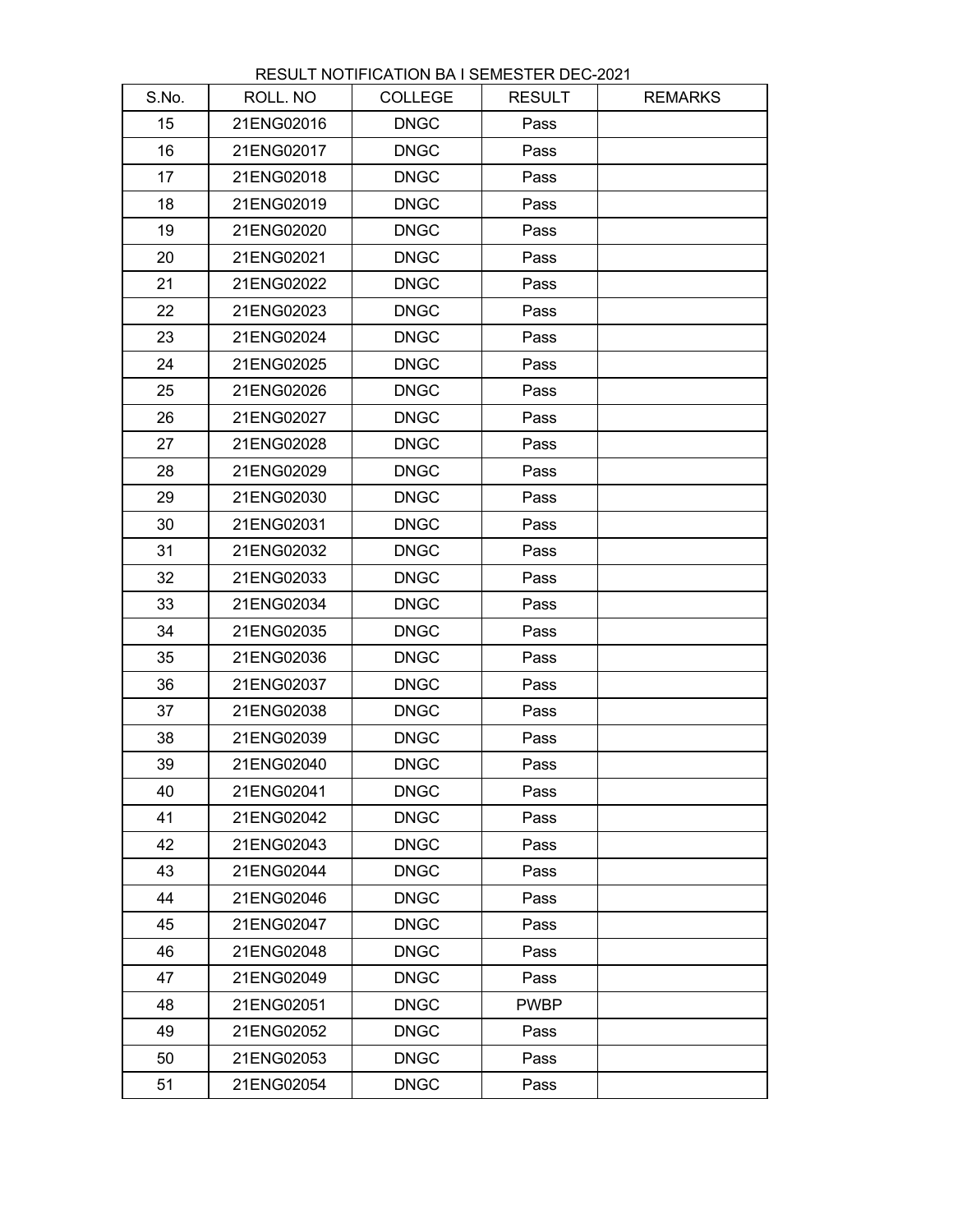| S.No. | ROLL. NO   | <b>COLLEGE</b> | <b>RESULT</b> | <b>REMARKS</b> |
|-------|------------|----------------|---------------|----------------|
| 52    | 21ENG02055 | <b>DNGC</b>    | Pass          |                |
| 53    | 21ENG02056 | <b>DNGC</b>    | Pass          |                |
| 54    | 21ENG02057 | <b>DNGC</b>    | Pass          |                |
| 55    | 21ENG02058 | <b>DNGC</b>    | Pass          |                |
| 56    | 21ENG02059 | <b>DNGC</b>    | Pass          |                |
| 57    | 21ENG02060 | <b>DNGC</b>    | Pass          |                |
| 58    | 21ENG02061 | <b>DNGC</b>    | Pass          |                |
| 59    | 21ENG02063 | <b>DNGC</b>    | Pass          |                |
| 60    | 21ENG02065 | <b>DNGC</b>    | Pass          |                |
| 61    | 21ENG02066 | <b>DNGC</b>    | Pass          |                |
| 62    | 21ENG02067 | <b>DNGC</b>    | Pass          |                |
| 63    | 21ENG02068 | <b>DNGC</b>    | Pass          |                |
| 64    | 21ENG02069 | <b>DNGC</b>    | Pass          |                |
| 65    | 21ENG02070 | <b>DNGC</b>    | Pass          |                |
| 66    | 21ENG02071 | <b>DNGC</b>    | Pass          |                |
| 67    | 21ENG02073 | <b>DNGC</b>    | Pass          |                |
| 68    | 21ENG02074 | <b>DNGC</b>    | Pass          |                |
| 69    | 21ENG02077 | <b>DNGC</b>    | Pass          |                |
| 70    | 21ENG02078 | <b>DNGC</b>    | Pass          |                |
| 71    | 21ENG02079 | <b>DNGC</b>    | Pass          |                |
| 72    | 21ENG02080 | <b>DNGC</b>    | Pass          |                |
| 73    | 21ENG02081 | <b>DNGC</b>    | Pass          |                |
| 74    | 21ENG02082 | <b>DNGC</b>    | Pass          |                |
| 75    | 21ENG02083 | <b>DNGC</b>    | Pass          |                |
| 76    | 21ENG02084 | <b>DNGC</b>    | Pass          |                |
| 77    | 21ENG02085 | <b>DNGC</b>    | Pass          |                |
| 78    | 21ENG02086 | <b>DNGC</b>    | Pass          |                |
| 79    | 21ENG02087 | <b>DNGC</b>    | Pass          |                |
| 80    | 21ENG02089 | <b>DNGC</b>    | Pass          |                |
| 81    | 21ENG02092 | <b>DNGC</b>    | Pass          |                |
| 82    | 21ENG02093 | <b>DNGC</b>    | Pass          |                |
| 83    | 21ENG02095 | <b>DNGC</b>    | Pass          |                |
| 84    | 21ENG02096 | <b>DNGC</b>    | Pass          |                |
| 85    | 21ENG02098 | <b>DNGC</b>    | Pass          |                |
| 86    | 21ENG02099 | <b>DNGC</b>    | Pass          |                |
| 87    | 21ENG02100 | <b>DNGC</b>    | Pass          |                |
| 88    | 21ENG02101 | <b>DNGC</b>    | Pass          |                |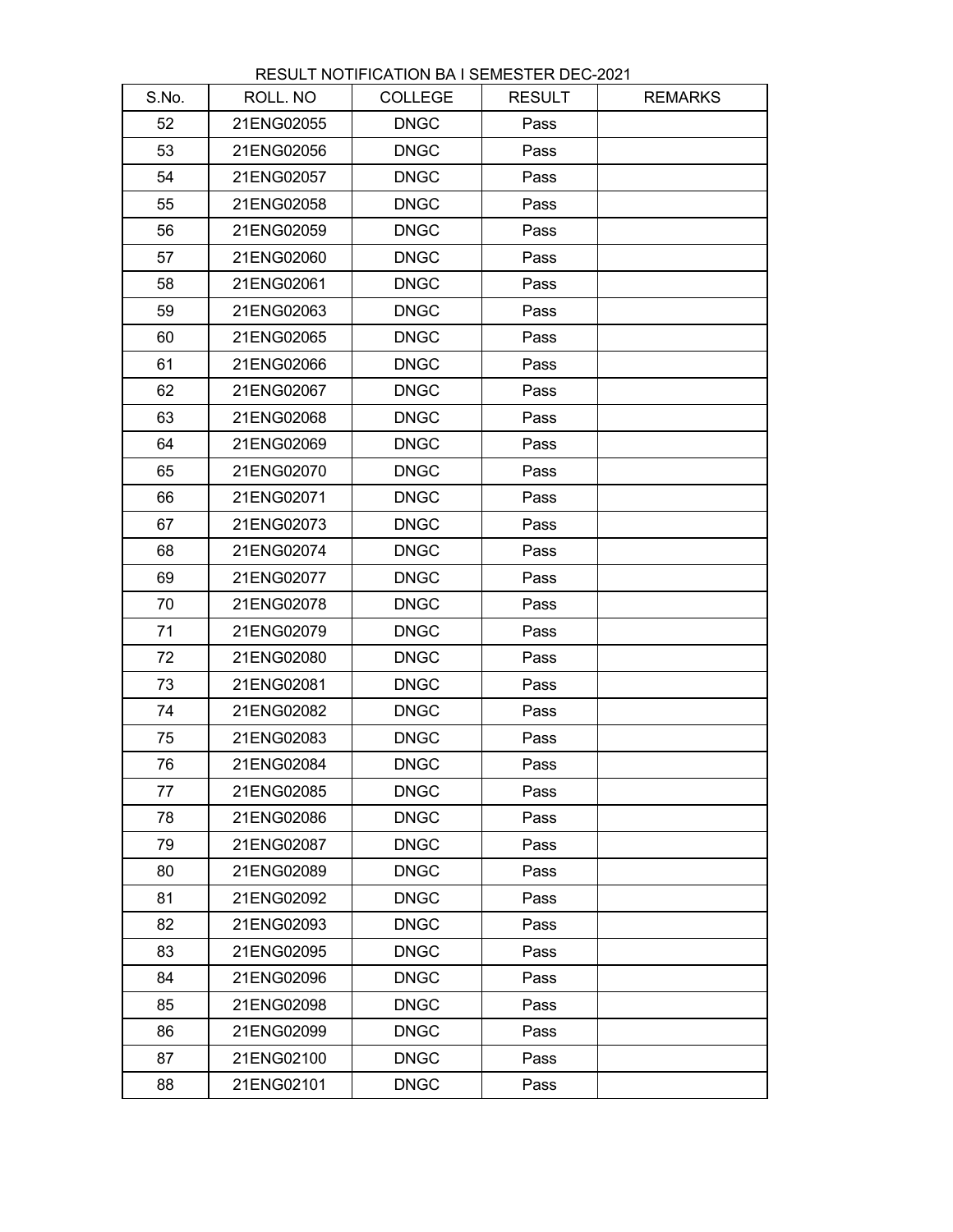| S.No. | ROLL. NO   | <b>COLLEGE</b> | <b>RESULT</b> | <b>REMARKS</b> |
|-------|------------|----------------|---------------|----------------|
| 89    | 21ENG02102 | <b>DNGC</b>    | <b>PWBP</b>   |                |
| 90    | 21ENG02104 | <b>DNGC</b>    | Pass          |                |
| 91    | 21ENG02105 | <b>DNGC</b>    | Pass          |                |
| 92    | 21ENG02107 | <b>DNGC</b>    | Pass          |                |
| 93    | 21ENG02108 | <b>DNGC</b>    | Pass          |                |
| 94    | 21ENG02109 | <b>DNGC</b>    | Pass          |                |
| 95    | 21ENG02110 | <b>DNGC</b>    | Pass          |                |
| 96    | 21ENG02111 | <b>DNGC</b>    | Pass          |                |
| 97    | 21ENG02112 | <b>DNGC</b>    | Pass          |                |
| 98    | 21ENG02113 | <b>DNGC</b>    | Pass          |                |
| 99    | 21ENG02114 | <b>DNGC</b>    | Pass          |                |
| 100   | 21ENG02115 | <b>DNGC</b>    | Pass          |                |
| 101   | 21ENG02116 | <b>DNGC</b>    | Pass          |                |
| 102   | 21ENG02117 | <b>DNGC</b>    | Pass          |                |
| 103   | 21ENG02118 | <b>DNGC</b>    | Pass          |                |
| 104   | 21ENG02121 | <b>DNGC</b>    | Pass          |                |
| 105   | 21ENG02122 | <b>DNGC</b>    | Pass          |                |
| 106   | 21ENG02123 | <b>DNGC</b>    | Pass          |                |
| 107   | 21ENG02124 | <b>DNGC</b>    | Pass          |                |
| 108   | 21ENG02125 | <b>DNGC</b>    | Pass          |                |
| 109   | 21ENG02126 | <b>DNGC</b>    | Pass          |                |
| 110   | 21ENG02127 | <b>DNGC</b>    | Pass          |                |
| 111   | 21ENG02129 | <b>DNGC</b>    | Pass          |                |
| 112   | 21ENG02130 | <b>DNGC</b>    | Pass          |                |
| 113   | 21ENG02131 | <b>DNGC</b>    | Pass          |                |
| 114   | 21ENG02133 | <b>DNGC</b>    | Pass          |                |
| 115   | 21ENG02134 | <b>DNGC</b>    | Pass          |                |
| 116   | 21ENG02135 | <b>DNGC</b>    | Pass          |                |
| 117   | 21ENG02136 | <b>DNGC</b>    | Pass          |                |
| 118   | 21ENG02137 | <b>DNGC</b>    | Pass          |                |
| 119   | 21ENG02138 | <b>DNGC</b>    | Pass          |                |
| 120   | 21ENG02139 | <b>DNGC</b>    | Pass          |                |
| 121   | 21ENG02140 | <b>DNGC</b>    | Pass          |                |
| 122   | 21ENG02141 | <b>DNGC</b>    | Pass          |                |
| 123   | 21ENG02142 | <b>DNGC</b>    | Pass          |                |
| 124   | 21ENG02143 | <b>DNGC</b>    | Pass          |                |
| 125   | 21ENG02144 | <b>DNGC</b>    | Pass          |                |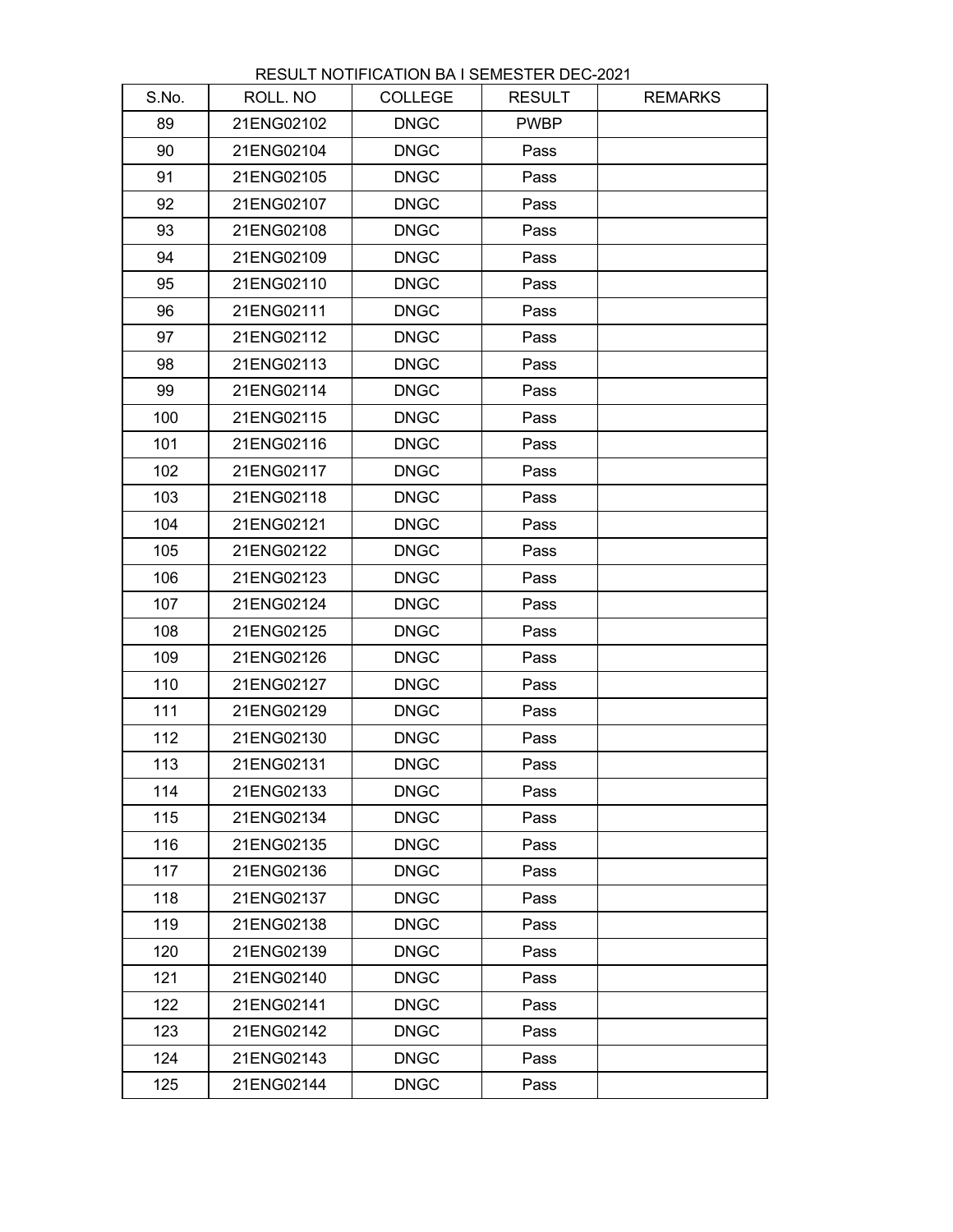| S.No.          | ROLL. NO   | <b>COLLEGE</b> | <b>RESULT</b> | <b>REMARKS</b> |
|----------------|------------|----------------|---------------|----------------|
| 126            | 21ENG02145 | <b>DNGC</b>    | Pass          |                |
| 127            | 21ENG02146 | <b>DNGC</b>    | Pass          |                |
| 128            | 21ENG02147 | <b>DNGC</b>    | Pass          |                |
| 129            | 21ENG02148 | <b>DNGC</b>    | Pass          |                |
| 130            | 21ENG02149 | <b>DNGC</b>    | Pass          |                |
| 131            | 21ENG02150 | <b>DNGC</b>    | Pass          |                |
| 132            | 21ENG02151 | <b>DNGC</b>    | Pass          |                |
| 133            | 21ENG02152 | <b>DNGC</b>    | Pass          |                |
| 134            | 21ENG02153 | <b>DNGC</b>    | Pass          |                |
| 135            | 21ENG02155 | <b>DNGC</b>    | Pass          |                |
| 136            | 21ENG02156 | <b>DNGC</b>    | Pass          |                |
| 137            | 21ENG02157 | <b>DNGC</b>    | Pass          |                |
| 138            | 21ENG02158 | <b>DNGC</b>    | <b>PWBP</b>   |                |
| 139            | 21ENG02159 | <b>DNGC</b>    | Pass          |                |
| 140            | 21ENG02160 | <b>DNGC</b>    | Pass          |                |
| 141            | 21ENG02161 | <b>DNGC</b>    | Pass          |                |
| 142            | 21ENG02162 | <b>DNGC</b>    | Pass          |                |
| 143            | 21ENG02163 | <b>DNGC</b>    | Pass          |                |
| 144            | 21ENG02164 | <b>DNGC</b>    | Pass          |                |
| 145            | 21ENG02165 | <b>DNGC</b>    | Pass          |                |
| 146            | 21ENG02166 | <b>DNGC</b>    | Pass          |                |
| 147            | 21ENG02167 | <b>DNGC</b>    | Pass          |                |
| 148            | 21ENG02168 | <b>DNGC</b>    | Pass          |                |
| 149            | 21ENG02169 | <b>DNGC</b>    | Pass          |                |
| 150            | 21ENG02170 | <b>DNGC</b>    | Pass          |                |
| 151            | 21ENG02172 | <b>DNGC</b>    | Pass          |                |
| 152            | 21ENG02174 | <b>DNGC</b>    | Pass          |                |
| 153            | 21ENG02175 | <b>DNGC</b>    | Pass          |                |
| 154            | 21ENG02176 | <b>DNGC</b>    | Pass          |                |
| 155            | 21ENG02177 | <b>DNGC</b>    | Pass          |                |
| 156            | 21ENG02178 | <b>DNGC</b>    | Pass          |                |
| 157            | 21ENG02179 | <b>DNGC</b>    | Pass          |                |
| 1              | 21GEO02001 | <b>DNGC</b>    | Pass          |                |
| $\overline{2}$ | 21GEO02002 | <b>DNGC</b>    | Pass          |                |
| 3              | 21GEO02003 | <b>DNGC</b>    | Pass          |                |
| $\overline{4}$ | 21GEO02004 | <b>DNGC</b>    | Pass          |                |
| 5              | 21GEO02005 | <b>DNGC</b>    | Pass          |                |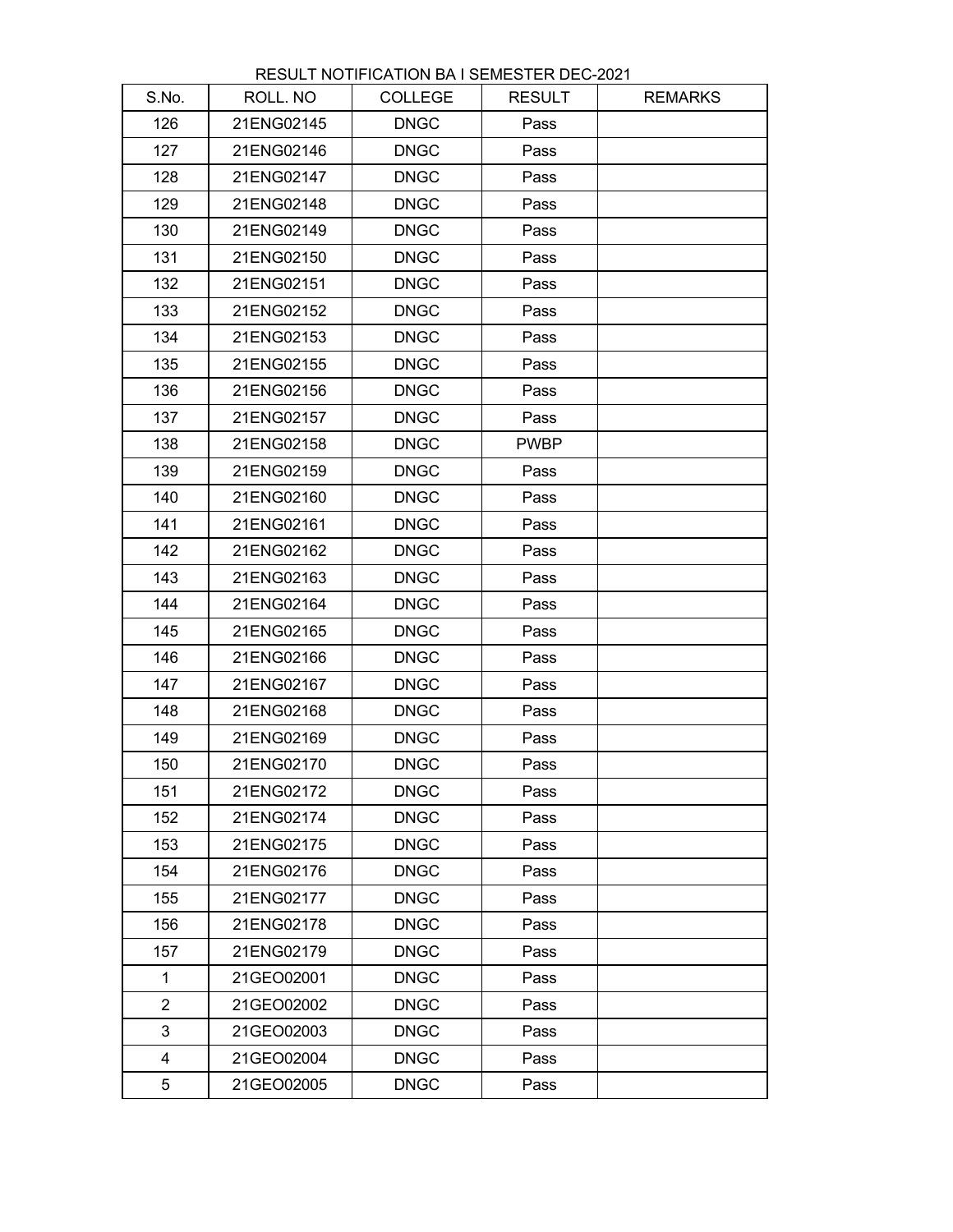| S.No.           | ROLL. NO   | <b>COLLEGE</b> | <b>RESULT</b> | <b>REMARKS</b> |
|-----------------|------------|----------------|---------------|----------------|
| 6               | 21GEO02006 | <b>DNGC</b>    | Pass          |                |
| $\overline{7}$  | 21GEO02007 | <b>DNGC</b>    | Pass          |                |
| 8               | 21GEO02008 | <b>DNGC</b>    | Pass          |                |
| 9               | 21GEO02009 | <b>DNGC</b>    | Pass          |                |
| 10              | 21GEO02010 | <b>DNGC</b>    | Pass          |                |
| 11              | 21GEO02011 | <b>DNGC</b>    | Pass          |                |
| 12 <sub>2</sub> | 21GEO02012 | <b>DNGC</b>    | Pass          |                |
| 13              | 21GEO02013 | <b>DNGC</b>    | Pass          |                |
| 14              | 21GEO02014 | <b>DNGC</b>    | Pass          |                |
| 15              | 21GEO02015 | <b>DNGC</b>    | Pass          |                |
| 16              | 21GEO02016 | <b>DNGC</b>    | Pass          |                |
| 17              | 21GEO02017 | <b>DNGC</b>    | Pass          |                |
| 18              | 21GEO02018 | <b>DNGC</b>    | W             | <b>REGN</b>    |
| 19              | 21GEO02019 | <b>DNGC</b>    | Pass          |                |
| 20              | 21GEO02020 | <b>DNGC</b>    | Pass          |                |
| 21              | 21GEO02021 | <b>DNGC</b>    | Pass          |                |
| 22              | 21GEO02022 | <b>DNGC</b>    | Pass          |                |
| 23              | 21GEO02023 | <b>DNGC</b>    | Pass          |                |
| 24              | 21GEO02024 | <b>DNGC</b>    | Pass          |                |
| 25              | 21GEO02025 | <b>DNGC</b>    | Pass          |                |
| 26              | 21GEO02027 | <b>DNGC</b>    | <b>FAIL</b>   | <b>PR</b>      |
| 27              | 21GEO02028 | <b>DNGC</b>    | Pass          |                |
| 28              | 21GEO02029 | <b>DNGC</b>    | Pass          |                |
| 29              | 21GEO02030 | <b>DNGC</b>    | Pass          |                |
| 30              | 21GEO02031 | <b>DNGC</b>    | Pass          |                |
| 31              | 21GEO02032 | <b>DNGC</b>    | Pass          |                |
| 32              | 21GEO02033 | <b>DNGC</b>    | Pass          |                |
| 33              | 21GEO02034 | <b>DNGC</b>    | Pass          |                |
| 34              | 21GEO02035 | <b>DNGC</b>    | Pass          |                |
| 35              | 21GEO02036 | <b>DNGC</b>    | Pass          |                |
| 36              | 21GEO02037 | <b>DNGC</b>    | Pass          |                |
| 37              | 21GEO02038 | <b>DNGC</b>    | Pass          |                |
| 38              | 21GEO02039 | <b>DNGC</b>    | <b>FAIL</b>   | <b>PR</b>      |
| 39              | 21GEO02040 | <b>DNGC</b>    | Pass          |                |
| 40              | 21GEO02041 | <b>DNGC</b>    | Pass          |                |
| 41              | 21GEO02042 | <b>DNGC</b>    | Pass          |                |
| 42              | 21GEO02043 | <b>DNGC</b>    | Pass          |                |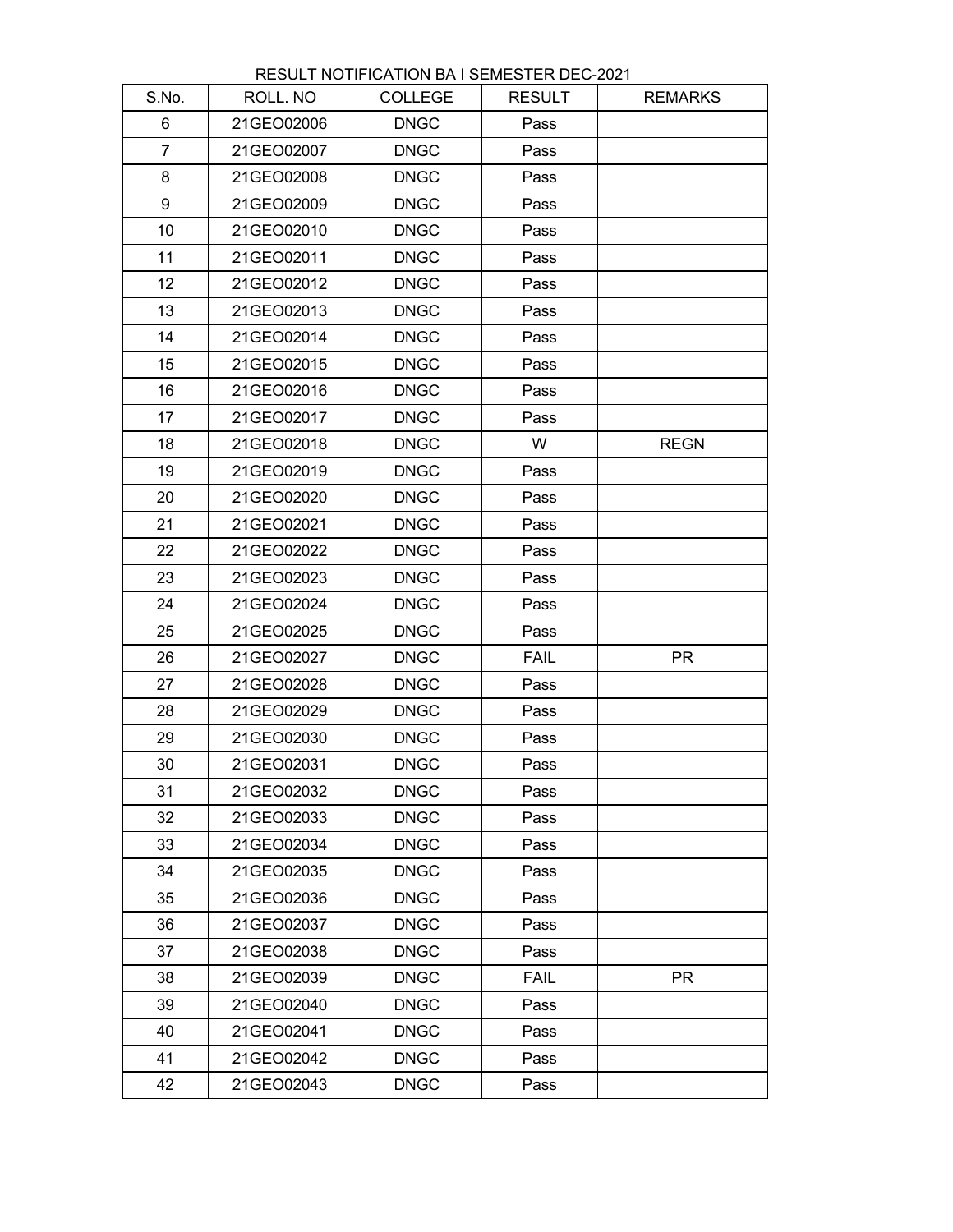| S.No. | ROLL. NO   | <b>COLLEGE</b> | <b>RESULT</b> | <b>REMARKS</b> |
|-------|------------|----------------|---------------|----------------|
| 43    | 21GEO02044 | <b>DNGC</b>    | Pass          |                |
| 44    | 21GEO02045 | <b>DNGC</b>    | Pass          |                |
| 45    | 21GEO02047 | <b>DNGC</b>    | Pass          |                |
| 46    | 21GEO02048 | <b>DNGC</b>    | Pass          |                |
| 47    | 21GEO02049 | <b>DNGC</b>    | Pass          |                |
| 48    | 21GEO02050 | <b>DNGC</b>    | Pass          |                |
| 49    | 21GEO02051 | <b>DNGC</b>    | Pass          |                |
| 50    | 21GEO02052 | <b>DNGC</b>    | Pass          |                |
| 51    | 21GEO02053 | <b>DNGC</b>    | Pass          |                |
| 52    | 21GEO02054 | <b>DNGC</b>    | Pass          |                |
| 53    | 21GEO02055 | <b>DNGC</b>    | Pass          |                |
| 54    | 21GEO02056 | <b>DNGC</b>    | Pass          |                |
| 55    | 21GEO02058 | <b>DNGC</b>    | <b>FAIL</b>   | <b>PR</b>      |
| 56    | 21GEO02059 | <b>DNGC</b>    | Pass          |                |
| 57    | 21GEO02060 | <b>DNGC</b>    | Pass          |                |
| 58    | 21GEO02061 | <b>DNGC</b>    | Pass          |                |
| 59    | 21GEO02062 | <b>DNGC</b>    | Pass          |                |
| 60    | 21GEO02064 | <b>DNGC</b>    | W             | <b>REGN</b>    |
| 61    | 21GEO02065 | <b>DNGC</b>    | Pass          |                |
| 62    | 21GEO02066 | <b>DNGC</b>    | Pass          |                |
| 63    | 21GEO02067 | <b>DNGC</b>    | Pass          |                |
| 64    | 21GEO02068 | <b>DNGC</b>    | Pass          |                |
| 65    | 21GEO02069 | <b>DNGC</b>    | Pass          |                |
| 66    | 21GEO02070 | <b>DNGC</b>    | Pass          |                |
| 67    | 21GEO02073 | <b>DNGC</b>    | <b>FAIL</b>   | <b>PR</b>      |
| 68    | 21GEO02075 | <b>DNGC</b>    | Pass          |                |
| 69    | 21GEO02076 | <b>DNGC</b>    | Pass          |                |
| 70    | 21GEO02077 | <b>DNGC</b>    | Pass          |                |
| 71    | 21GEO02078 | <b>DNGC</b>    | Pass          |                |
| 72    | 21GEO02079 | <b>DNGC</b>    | Pass          |                |
| 73    | 21GEO02080 | <b>DNGC</b>    | Pass          |                |
| 74    | 21GEO02081 | <b>DNGC</b>    | Pass          |                |
| 75    | 21GEO02082 | <b>DNGC</b>    | W             | <b>REGN</b>    |
| 76    | 21GEO02083 | <b>DNGC</b>    | Pass          |                |
| 77    | 21GEO02085 | <b>DNGC</b>    | Pass          |                |
| 78    | 21GEO02086 | <b>DNGC</b>    | Pass          |                |
| 79    | 21GEO02088 | <b>DNGC</b>    | Pass          |                |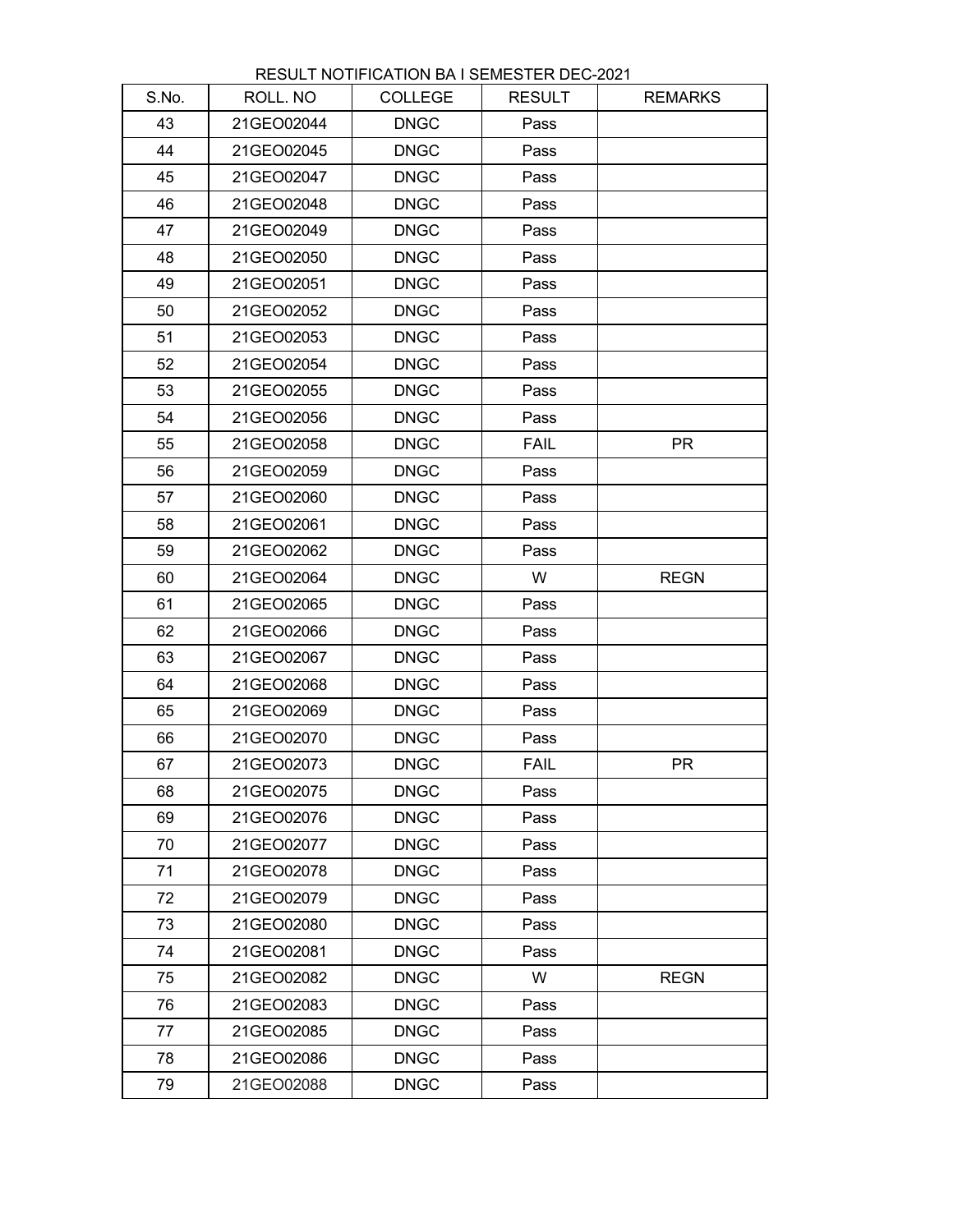| S.No. | ROLL. NO   | <b>COLLEGE</b> | <b>RESULT</b> | <b>REMARKS</b> |
|-------|------------|----------------|---------------|----------------|
| 80    | 21GEO02089 | <b>DNGC</b>    | Pass          |                |
| 81    | 21GEO02090 | <b>DNGC</b>    | Pass          |                |
| 82    | 21GEO02091 | <b>DNGC</b>    | Pass          |                |
| 83    | 21GEO02092 | <b>DNGC</b>    | Pass          |                |
| 84    | 21GEO02093 | <b>DNGC</b>    | Pass          |                |
| 85    | 21GEO02094 | <b>DNGC</b>    | Pass          |                |
| 86    | 21GEO02095 | <b>DNGC</b>    | Pass          |                |
| 87    | 21GEO02096 | <b>DNGC</b>    | Pass          |                |
| 88    | 21GEO02097 | <b>DNGC</b>    | Pass          |                |
| 89    | 21GEO02098 | <b>DNGC</b>    | Pass          |                |
| 90    | 21GEO02099 | <b>DNGC</b>    | Pass          |                |
| 91    | 21GEO02100 | <b>DNGC</b>    | Pass          |                |
| 92    | 21GEO02101 | <b>DNGC</b>    | Pass          |                |
| 93    | 21GEO02102 | <b>DNGC</b>    | Pass          |                |
| 94    | 21GEO02107 | <b>DNGC</b>    | Pass          |                |
| 95    | 21GEO02109 | <b>DNGC</b>    | Pass          |                |
| 96    | 21GEO02110 | <b>DNGC</b>    | Pass          |                |
| 97    | 21GEO02111 | <b>DNGC</b>    | Pass          |                |
| 98    | 21GEO02112 | <b>DNGC</b>    | Pass          |                |
| 99    | 21GEO02114 | <b>DNGC</b>    | Pass          |                |
| 100   | 21GEO02115 | <b>DNGC</b>    | Pass          |                |
| 101   | 21GEO02116 | <b>DNGC</b>    | Pass          |                |
| 102   | 21GEO02117 | <b>DNGC</b>    | <b>FAIL</b>   | <b>PR</b>      |
| 103   | 21GEO02118 | <b>DNGC</b>    | Pass          |                |
| 104   | 21GEO02119 | <b>DNGC</b>    | Pass          |                |
| 105   | 21GEO02120 | <b>DNGC</b>    | Pass          |                |
| 106   | 21GEO02121 | <b>DNGC</b>    | Pass          |                |
| 107   | 21GEO02122 | <b>DNGC</b>    | Pass          |                |
| 108   | 21GEO02123 | <b>DNGC</b>    | Pass          |                |
| 109   | 21GEO02124 | <b>DNGC</b>    | W             | <b>REGN</b>    |
| 110   | 21GEO02125 | <b>DNGC</b>    | Pass          |                |
| 111   | 21GEO02126 | <b>DNGC</b>    | Pass          |                |
| 112   | 21GEO02127 | <b>DNGC</b>    | Pass          |                |
| 113   | 21GEO02129 | <b>DNGC</b>    | Pass          |                |
| 114   | 21GEO02130 | <b>DNGC</b>    | Pass          |                |
| 115   | 21GEO02132 | <b>DNGC</b>    | Pass          |                |
| 116   | 21GEO02133 | <b>DNGC</b>    | Pass          |                |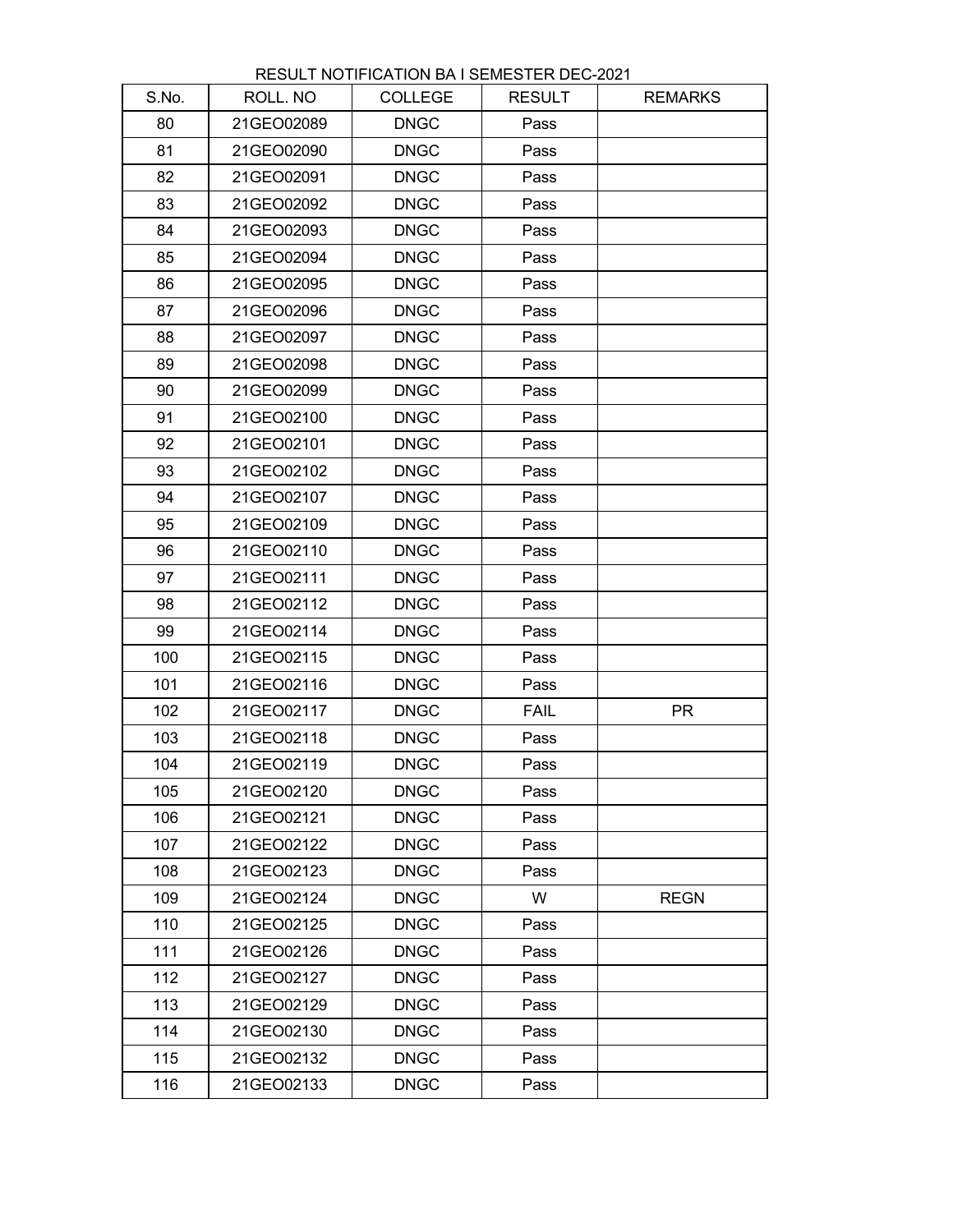| S.No.          | ROLL. NO   | <b>COLLEGE</b> | <b>RESULT</b> | <b>REMARKS</b> |
|----------------|------------|----------------|---------------|----------------|
| 117            | 21GEO02134 | <b>DNGC</b>    | Pass          |                |
| 118            | 21GEO02135 | <b>DNGC</b>    | <b>FAIL</b>   | <b>PR</b>      |
| 119            | 21GEO02137 | <b>DNGC</b>    | Pass          |                |
| 120            | 21GEO02138 | <b>DNGC</b>    | Pass          |                |
| 121            | 21GEO02141 | <b>DNGC</b>    | Pass          |                |
| 122            | 21GEO02142 | <b>DNGC</b>    | Pass          |                |
| 123            | 21GEO02143 | <b>DNGC</b>    | Pass          |                |
| 124            | 21GEO02144 | <b>DNGC</b>    | Pass          |                |
| 125            | 21GEO02145 | <b>DNGC</b>    | Pass          |                |
| 126            | 21GEO02146 | <b>DNGC</b>    | Pass          |                |
| 127            | 21GEO02147 | <b>DNGC</b>    | Pass          |                |
| 128            | 21GEO02148 | <b>DNGC</b>    | Pass          |                |
| 129            | 21GEO02150 | <b>DNGC</b>    | Pass          |                |
| 130            | 21GEO02151 | <b>DNGC</b>    | Pass          |                |
| 131            | 21GEO02152 | <b>DNGC</b>    | Pass          |                |
| 132            | 21GEO02153 | <b>DNGC</b>    | Pass          |                |
| 133            | 21GEO02154 | <b>DNGC</b>    | Pass          |                |
| 134            | 21GEO02155 | <b>DNGC</b>    | Pass          |                |
| 135            | 21GEO02156 | <b>DNGC</b>    | Pass          |                |
| 136            | 21GEO02157 | <b>DNGC</b>    | Pass          |                |
| 137            | 21GEO02158 | <b>DNGC</b>    | Pass          |                |
| 138            | 21GEO02160 | <b>DNGC</b>    | Pass          |                |
| 139            | 21GEO02161 | <b>DNGC</b>    | Pass          |                |
| 140            | 21GEO02162 | <b>DNGC</b>    | Pass          |                |
| 141            | 21GEO02163 | <b>DNGC</b>    | Pass          |                |
| 142            | 21GEO02164 | <b>DNGC</b>    | Pass          |                |
| 143            | 21GEO02165 | <b>DNGC</b>    | W             | PR&REGN        |
| 144            | 21GEO02166 | <b>DNGC</b>    | Pass          |                |
| 145            | 21GEO02167 | <b>DNGC</b>    | W             | <b>REGN</b>    |
| 146            | 21GEO02168 | <b>DNGC</b>    | Pass          |                |
| 147            | 21GEO02169 | <b>DNGC</b>    | <b>FAIL</b>   | <b>PR</b>      |
| 148            | 21GEO02170 | <b>DNGC</b>    | <b>FAIL</b>   | <b>PR</b>      |
| 149            | 21GEO02171 | <b>DNGC</b>    | Pass          |                |
| $\mathbf{1}$   | 21HIN02001 | <b>DNGC</b>    | <b>PWBP</b>   |                |
| $\overline{2}$ | 21HIN02002 | <b>DNGC</b>    | Pass          |                |
| 3              | 21HIN02003 | <b>DNGC</b>    | Pass          |                |
| 4              | 21HIN02004 | <b>DNGC</b>    | Pass          |                |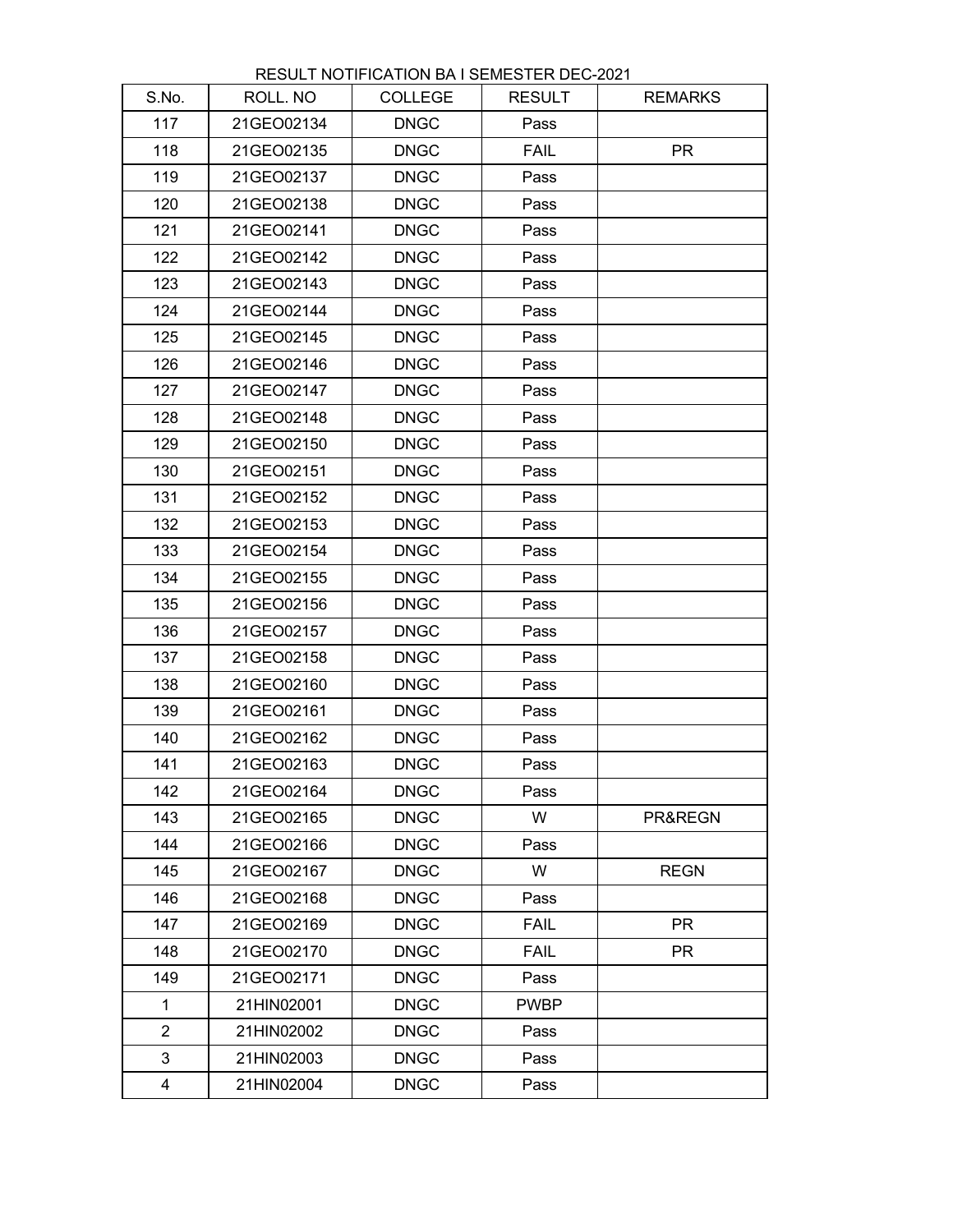| S.No.          | ROLL. NO   | <b>COLLEGE</b> | <b>RESULT</b> | <b>REMARKS</b> |
|----------------|------------|----------------|---------------|----------------|
| 5              | 21HIN02005 | <b>DNGC</b>    | Pass          |                |
| 6              | 21HIN02006 | <b>DNGC</b>    | Pass          |                |
| $\overline{7}$ | 21HIN02007 | <b>DNGC</b>    | Pass          |                |
| 8              | 21HIN02008 | <b>DNGC</b>    | Pass          |                |
| 9              | 21HIN02009 | <b>DNGC</b>    | Pass          |                |
| 10             | 21HIN02010 | <b>DNGC</b>    | Pass          |                |
| 11             | 21HIN02011 | <b>DNGC</b>    | Pass          |                |
| 12             | 21HIN02012 | <b>DNGC</b>    | Pass          |                |
| 13             | 21HIN02013 | <b>DNGC</b>    | Pass          |                |
| 14             | 21HIN02014 | <b>DNGC</b>    | Pass          |                |
| 15             | 21HIN02015 | <b>DNGC</b>    | Pass          |                |
| 16             | 21HIN02016 | <b>DNGC</b>    | Pass          |                |
| 17             | 21HIN02017 | <b>DNGC</b>    | Pass          |                |
| 18             | 21HIN02018 | <b>DNGC</b>    | Pass          |                |
| 19             | 21HIN02019 | <b>DNGC</b>    | Pass          |                |
| 20             | 21HIN02020 | <b>DNGC</b>    | Pass          |                |
| 21             | 21HIN02021 | <b>DNGC</b>    | Pass          |                |
| 22             | 21HIN02022 | <b>DNGC</b>    | Pass          |                |
| 23             | 21HIN02023 | <b>DNGC</b>    | Pass          |                |
| 24             | 21HIN02024 | <b>DNGC</b>    | Pass          |                |
| 25             | 21HIN02025 | <b>DNGC</b>    | Pass          |                |
| 26             | 21HIN02026 | <b>DNGC</b>    | Pass          |                |
| 27             | 21HIN02027 | <b>DNGC</b>    | Pass          |                |
| 28             | 21HIN02029 | <b>DNGC</b>    | Pass          |                |
| 29             | 21HIN02030 | <b>DNGC</b>    | Pass          |                |
| 30             | 21HIN02031 | <b>DNGC</b>    | Pass          |                |
| 31             | 21HIN02032 | <b>DNGC</b>    | Pass          |                |
| 32             | 21HIN02033 | <b>DNGC</b>    | Pass          |                |
| 33             | 21HIN02034 | <b>DNGC</b>    | Pass          |                |
| 34             | 21HIN02035 | <b>DNGC</b>    | Pass          |                |
| 35             | 21HIN02036 | <b>DNGC</b>    | Pass          |                |
| 36             | 21HIN02037 | <b>DNGC</b>    | Pass          |                |
| 37             | 21HIN02038 | <b>DNGC</b>    | Pass          |                |
| 38             | 21HIN02040 | <b>DNGC</b>    | Pass          |                |
| 39             | 21HIN02041 | <b>DNGC</b>    | Pass          |                |
| 40             | 21HIN02042 | <b>DNGC</b>    | Pass          |                |
| 41             | 21HIN02043 | <b>DNGC</b>    | Pass          |                |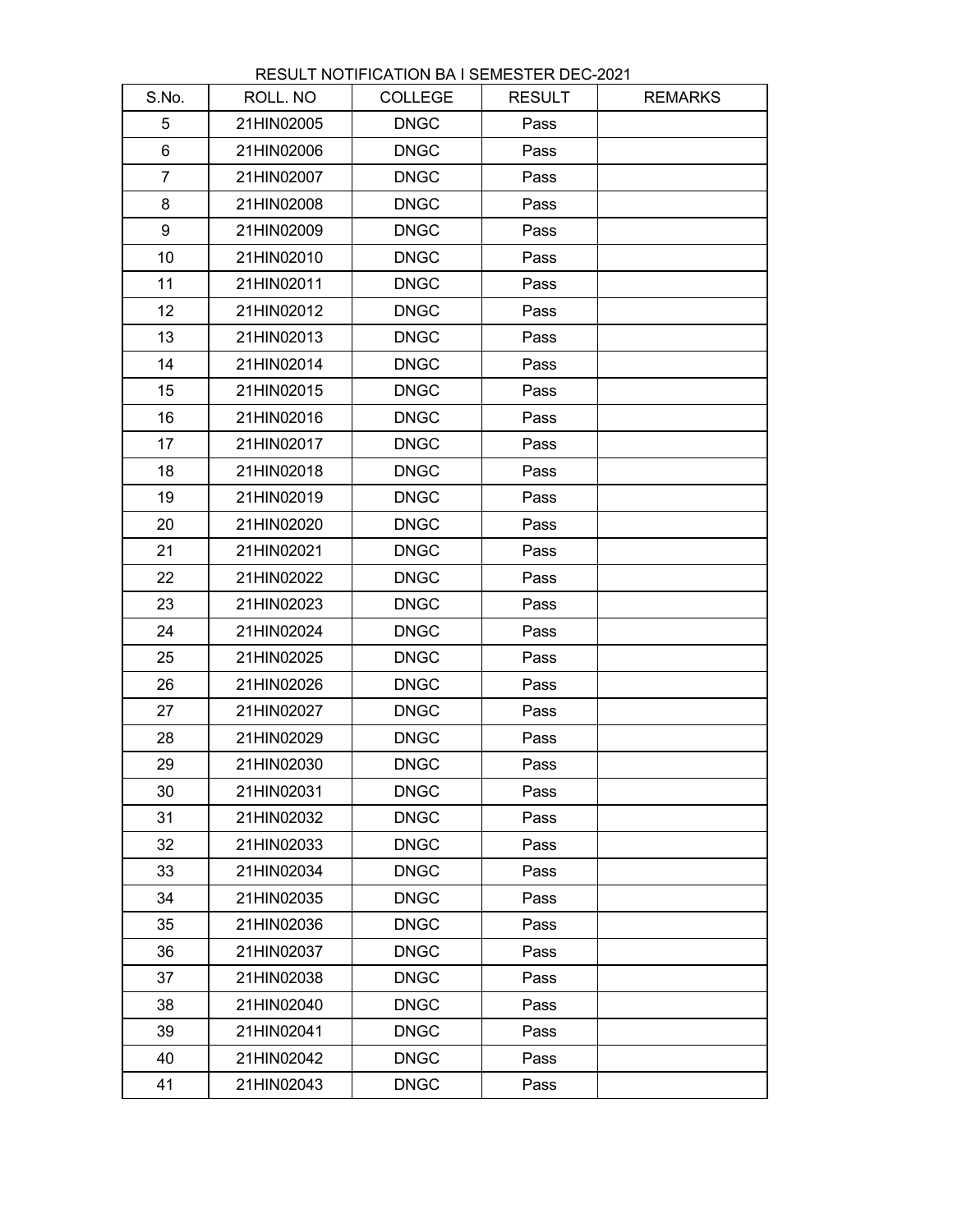| S.No. | ROLL. NO   | <b>COLLEGE</b> | <b>RESULT</b> | <b>REMARKS</b> |
|-------|------------|----------------|---------------|----------------|
| 42    | 21HIN02044 | <b>DNGC</b>    | Pass          |                |
| 43    | 21HIN02045 | <b>DNGC</b>    | Pass          |                |
| 44    | 21HIN02046 | <b>DNGC</b>    | Pass          |                |
| 45    | 21HIN02047 | <b>DNGC</b>    | Pass          |                |
| 46    | 21HIN02048 | <b>DNGC</b>    | Pass          |                |
| 47    | 21HIN02049 | <b>DNGC</b>    | Pass          |                |
| 48    | 21HIN02050 | <b>DNGC</b>    | Pass          |                |
| 49    | 21HIN02051 | <b>DNGC</b>    | Pass          |                |
| 50    | 21HIN02052 | <b>DNGC</b>    | Pass          |                |
| 51    | 21HIN02053 | <b>DNGC</b>    | Pass          |                |
| 52    | 21HIN02054 | <b>DNGC</b>    | Pass          |                |
| 53    | 21HIN02055 | <b>DNGC</b>    | Pass          |                |
| 54    | 21HIN02056 | <b>DNGC</b>    | Pass          |                |
| 55    | 21HIN02057 | <b>DNGC</b>    | Pass          |                |
| 56    | 21HIN02058 | <b>DNGC</b>    | Pass          |                |
| 57    | 21HIN02059 | <b>DNGC</b>    | Pass          |                |
| 58    | 21HIN02060 | <b>DNGC</b>    | Pass          |                |
| 59    | 21HIN02061 | <b>DNGC</b>    | Pass          |                |
| 60    | 21HIN02062 | <b>DNGC</b>    | Pass          |                |
| 61    | 21HIN02064 | <b>DNGC</b>    | Pass          |                |
| 62    | 21HIN02067 | <b>DNGC</b>    | Pass          |                |
| 63    | 21HIN02068 | <b>DNGC</b>    | Pass          |                |
| 64    | 21HIN02069 | <b>DNGC</b>    | Pass          |                |
| 65    | 21HIN02070 | <b>DNGC</b>    | Pass          |                |
| 66    | 21HIN02072 | <b>DNGC</b>    | Pass          |                |
| 67    | 21HIN02073 | <b>DNGC</b>    | W             | <b>PR</b>      |
| 68    | 21HIN02074 | <b>DNGC</b>    | Pass          |                |
| 69    | 21HIN02075 | <b>DNGC</b>    | Pass          |                |
| 70    | 21HIN02076 | <b>DNGC</b>    | Pass          |                |
| 71    | 21HIN02078 | <b>DNGC</b>    | Pass          |                |
| 72    | 21HIN02079 | <b>DNGC</b>    | Pass          |                |
| 73    | 21HIN02080 | <b>DNGC</b>    | Pass          |                |
| 74    | 21HIN02082 | <b>DNGC</b>    | Pass          |                |
| 75    | 21HIN02083 | <b>DNGC</b>    | Pass          |                |
| 76    | 21HIN02084 | <b>DNGC</b>    | Pass          |                |
| 77    | 21HIN02085 | <b>DNGC</b>    | Pass          |                |
| 78    | 21HIN02086 | <b>DNGC</b>    | Pass          |                |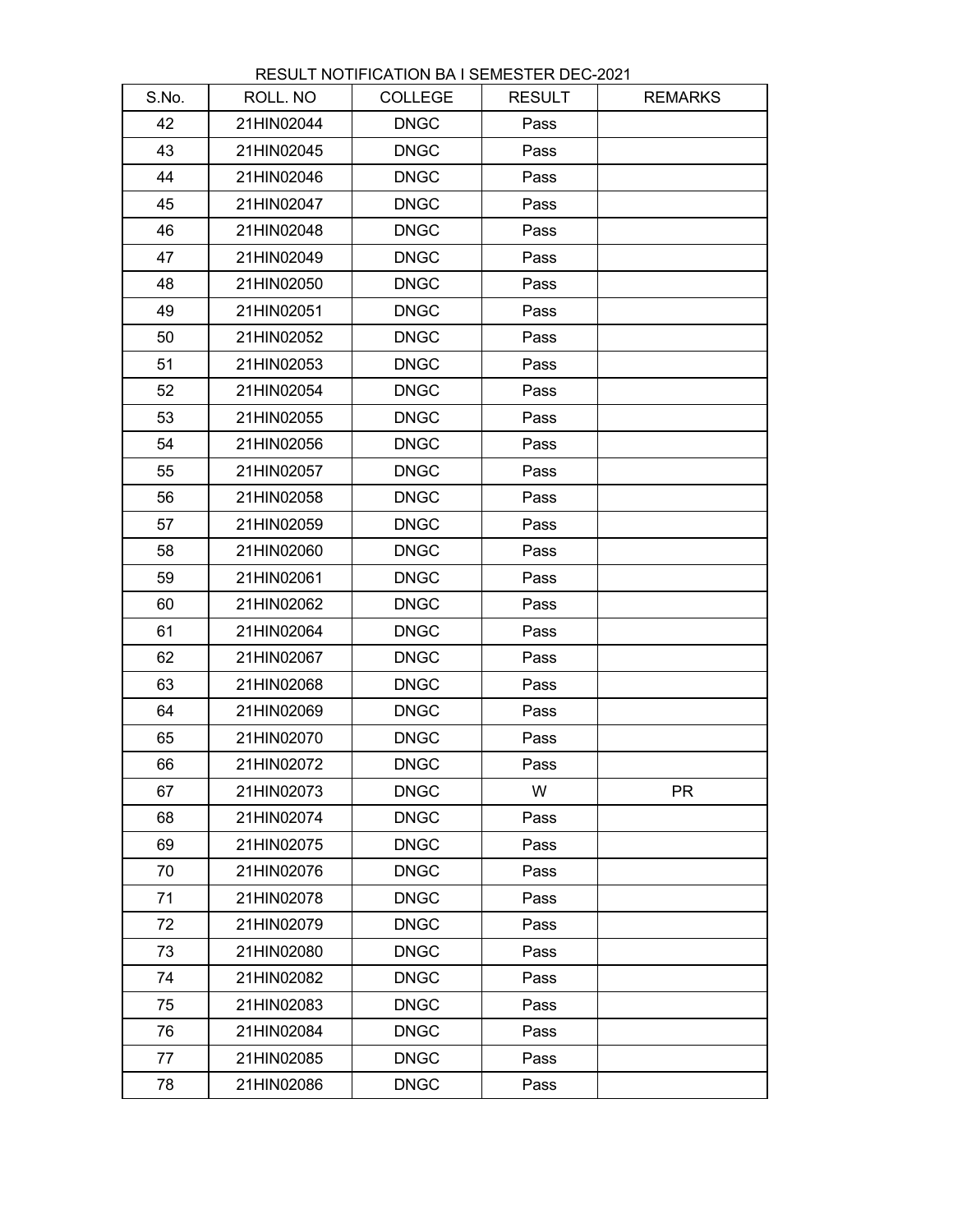| S.No.           | ROLL. NO   | <b>COLLEGE</b> | <b>RESULT</b> | <b>REMARKS</b> |
|-----------------|------------|----------------|---------------|----------------|
| 79              | 21HIN02090 | <b>DNGC</b>    | Pass          |                |
| 80              | 21HIN02091 | <b>DNGC</b>    | Pass          |                |
| 81              | 21HIN02092 | <b>DNGC</b>    | Pass          |                |
| 82              | 21HIN02093 | <b>DNGC</b>    | Pass          |                |
| 83              | 21HIN02094 | <b>DNGC</b>    | Pass          |                |
| 84              | 21HIN02095 | <b>DNGC</b>    | Pass          |                |
| 85              | 21HIN02096 | <b>DNGC</b>    | Pass          |                |
| 86              | 21HIN02097 | <b>DNGC</b>    | Pass          |                |
| 87              | 21HIN02099 | <b>DNGC</b>    | Pass          |                |
| 88              | 21HIN02101 | <b>DNGC</b>    | Pass          |                |
| 89              | 21HIN02102 | <b>DNGC</b>    | Pass          |                |
| 90              | 21HIN02103 | <b>DNGC</b>    | Pass          |                |
| 91              | 21HIN02104 | <b>DNGC</b>    | Pass          |                |
| 92              | 21HIN02105 | <b>DNGC</b>    | Pass          |                |
| 93              | 21HIN02106 | <b>DNGC</b>    | Pass          |                |
| 94              | 21HIN02107 | <b>DNGC</b>    | Pass          |                |
| 95              | 21HIN02108 | <b>DNGC</b>    | Pass          |                |
| 96              | 21HIN02109 | <b>DNGC</b>    | Pass          |                |
| 97              | 21HIN02110 | <b>DNGC</b>    | Pass          |                |
| $\mathbf{1}$    | 21HIS02001 | <b>DNGC</b>    | Pass          |                |
| $\overline{2}$  | 21HIS02002 | <b>DNGC</b>    | Pass          |                |
| 3               | 21HIS02003 | <b>DNGC</b>    | Pass          |                |
| 4               | 21HIS02004 | <b>DNGC</b>    | Pass          |                |
| 5               | 21HIS02005 | <b>DNGC</b>    | Pass          |                |
| 6               | 21HIS02006 | <b>DNGC</b>    | Pass          |                |
| $\overline{7}$  | 21HIS02007 | <b>DNGC</b>    | Pass          |                |
| 8               | 21HIS02008 | <b>DNGC</b>    | Pass          |                |
| 9               | 21HIS02009 | <b>DNGC</b>    | Pass          |                |
| 10              | 21HIS02010 | <b>DNGC</b>    | Pass          |                |
| 11              | 21HIS02012 | <b>DNGC</b>    | Pass          |                |
| 12 <sub>2</sub> | 21HIS02013 | <b>DNGC</b>    | Pass          |                |
| 13              | 21HIS02014 | <b>DNGC</b>    | <b>PWBP</b>   |                |
| 14              | 21HIS02015 | <b>DNGC</b>    | Pass          |                |
| 15              | 21HIS02016 | <b>DNGC</b>    | Pass          |                |
| 16              | 21HIS02017 | <b>DNGC</b>    | Pass          |                |
| 17              | 21HIS02018 | <b>DNGC</b>    | Pass          |                |
| 18              | 21HIS02019 | <b>DNGC</b>    | Pass          |                |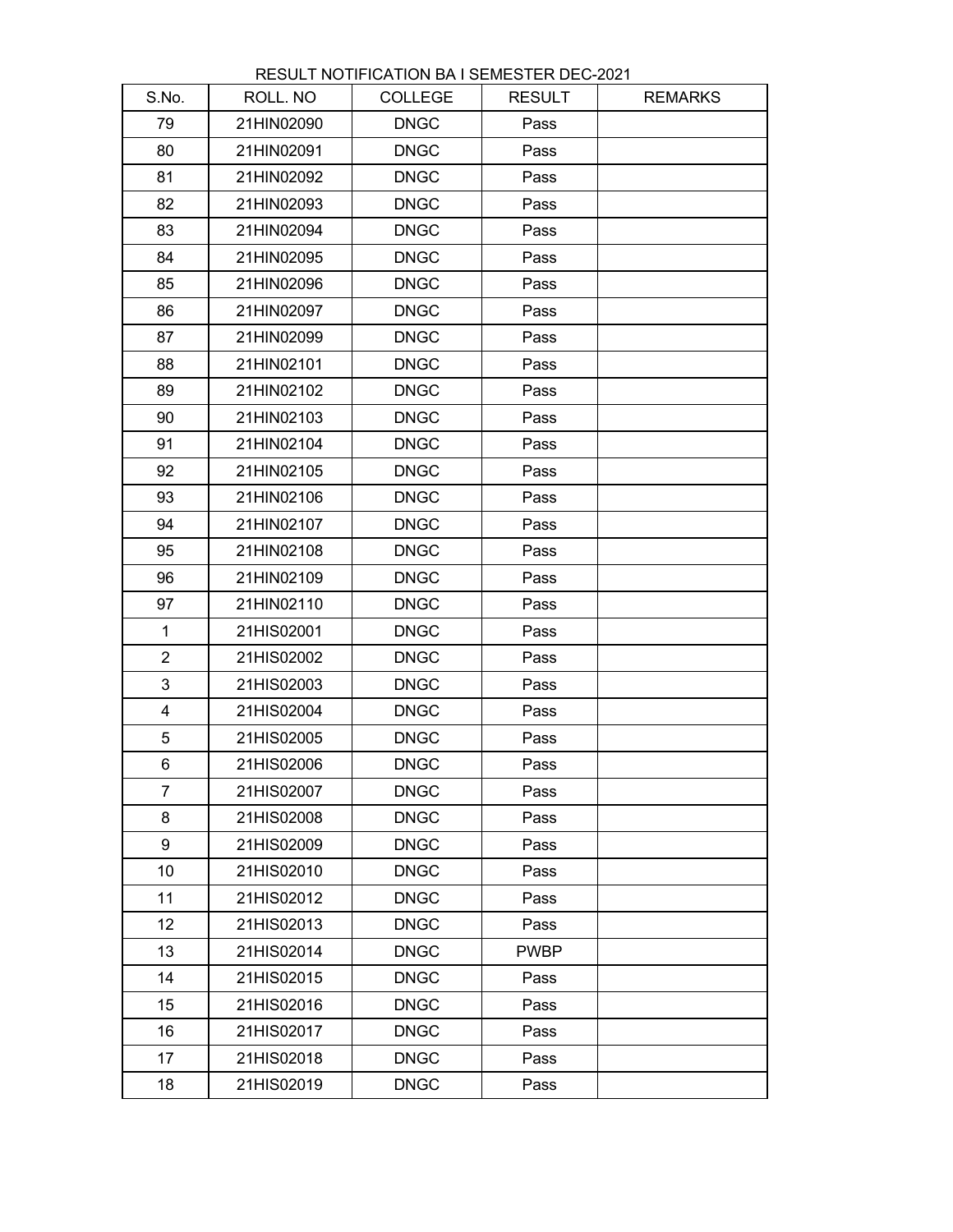| S.No. | ROLL. NO   | <b>COLLEGE</b> | <b>RESULT</b> | <b>REMARKS</b> |
|-------|------------|----------------|---------------|----------------|
| 19    | 21HIS02020 | <b>DNGC</b>    | Pass          |                |
| 20    | 21HIS02021 | <b>DNGC</b>    | Pass          |                |
| 21    | 21HIS02022 | <b>DNGC</b>    | Pass          |                |
| 22    | 21HIS02023 | <b>DNGC</b>    | Pass          |                |
| 23    | 21HIS02024 | <b>DNGC</b>    | Pass          |                |
| 24    | 21HIS02025 | <b>DNGC</b>    | Pass          |                |
| 25    | 21HIS02026 | <b>DNGC</b>    | Pass          |                |
| 26    | 21HIS02027 | <b>DNGC</b>    | Pass          |                |
| 27    | 21HIS02028 | <b>DNGC</b>    | Pass          |                |
| 28    | 21HIS02029 | <b>DNGC</b>    | Pass          |                |
| 29    | 21HIS02031 | <b>DNGC</b>    | Pass          |                |
| 30    | 21HIS02032 | <b>DNGC</b>    | Pass          |                |
| 31    | 21HIS02033 | <b>DNGC</b>    | Pass          |                |
| 32    | 21HIS02034 | <b>DNGC</b>    | Pass          |                |
| 33    | 21HIS02035 | <b>DNGC</b>    | Pass          |                |
| 34    | 21HIS02036 | <b>DNGC</b>    | Pass          |                |
| 35    | 21HIS02037 | <b>DNGC</b>    | Pass          |                |
| 36    | 21HIS02038 | <b>DNGC</b>    | Pass          |                |
| 37    | 21HIS02039 | <b>DNGC</b>    | Pass          |                |
| 38    | 21HIS02040 | <b>DNGC</b>    | Pass          |                |
| 39    | 21HIS02041 | <b>DNGC</b>    | Pass          |                |
| 40    | 21HIS02042 | <b>DNGC</b>    | Pass          |                |
| 41    | 21HIS02043 | <b>DNGC</b>    | Pass          |                |
| 42    | 21HIS02044 | <b>DNGC</b>    | Pass          |                |
| 43    | 21HIS02045 | <b>DNGC</b>    | Pass          |                |
| 44    | 21HIS02046 | <b>DNGC</b>    | Pass          |                |
| 45    | 21HIS02047 | <b>DNGC</b>    | Pass          |                |
| 46    | 21HIS02048 | <b>DNGC</b>    | Pass          |                |
| 47    | 21HIS02049 | <b>DNGC</b>    | Pass          |                |
| 48    | 21HIS02050 | <b>DNGC</b>    | Pass          |                |
| 49    | 21HIS02051 | <b>DNGC</b>    | Pass          |                |
| 50    | 21HIS02052 | <b>DNGC</b>    | Pass          |                |
| 51    | 21HIS02053 | <b>DNGC</b>    | Pass          |                |
| 52    | 21HIS02054 | <b>DNGC</b>    | Pass          |                |
| 53    | 21HIS02055 | <b>DNGC</b>    | Pass          |                |
| 54    | 21HIS02056 | <b>DNGC</b>    | Pass          |                |
| 55    | 21HIS02057 | <b>DNGC</b>    | Pass          |                |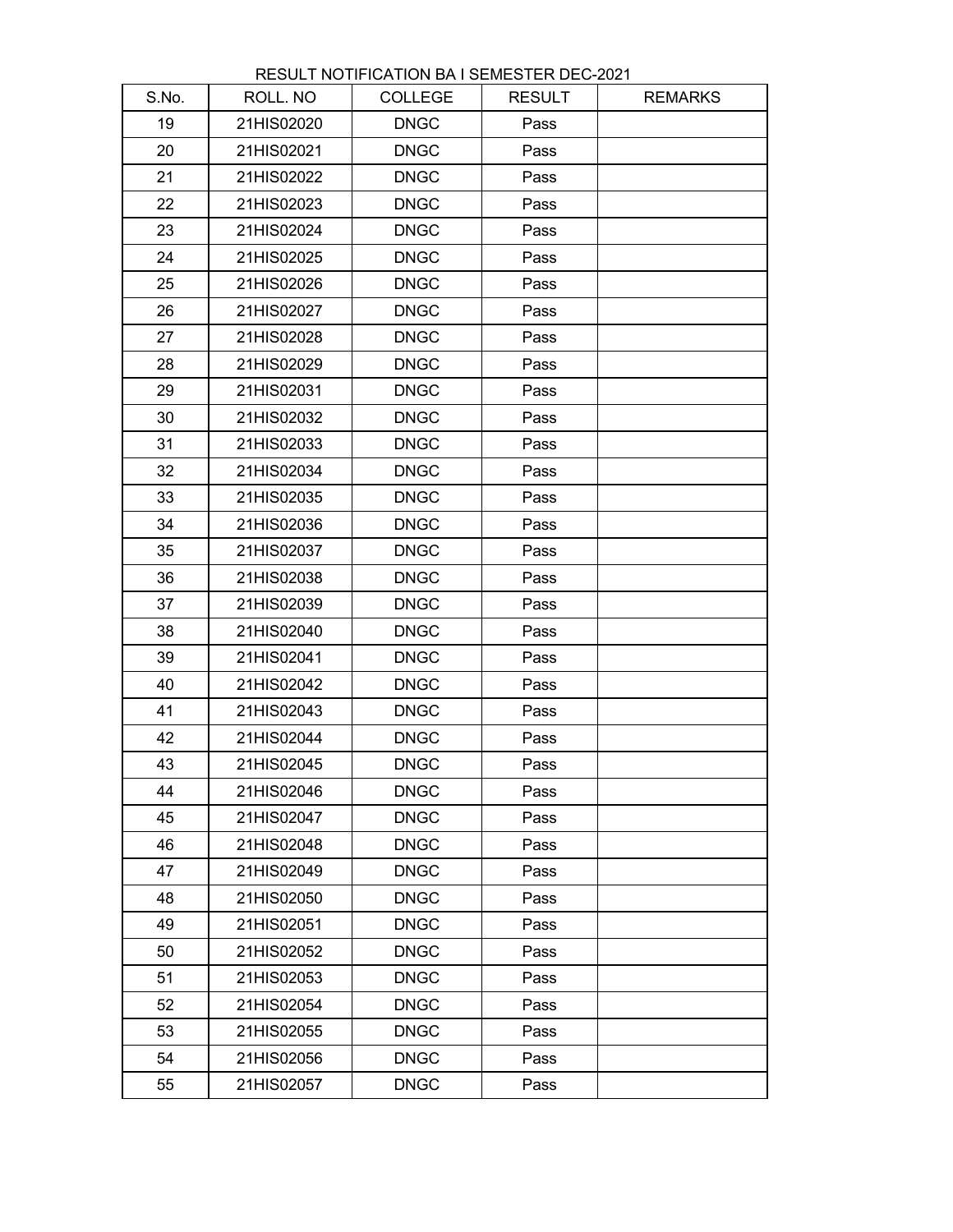| S.No. | ROLL. NO   | <b>COLLEGE</b> | <b>RESULT</b> | <b>REMARKS</b> |
|-------|------------|----------------|---------------|----------------|
| 56    | 21HIS02058 | <b>DNGC</b>    | Pass          |                |
| 57    | 21HIS02059 | <b>DNGC</b>    | Pass          |                |
| 58    | 21HIS02060 | <b>DNGC</b>    | Pass          |                |
| 59    | 21HIS02061 | <b>DNGC</b>    | Pass          |                |
| 60    | 21HIS02062 | <b>DNGC</b>    | Pass          |                |
| 61    | 21HIS02064 | <b>DNGC</b>    | Pass          |                |
| 62    | 21HIS02065 | <b>DNGC</b>    | Pass          |                |
| 63    | 21HIS02066 | <b>DNGC</b>    | Pass          |                |
| 64    | 21HIS02067 | <b>DNGC</b>    | Pass          |                |
| 65    | 21HIS02068 | <b>DNGC</b>    | Pass          |                |
| 66    | 21HIS02069 | <b>DNGC</b>    | Pass          |                |
| 67    | 21HIS02070 | <b>DNGC</b>    | Pass          |                |
| 68    | 21HIS02071 | <b>DNGC</b>    | Pass          |                |
| 69    | 21HIS02072 | <b>DNGC</b>    | Pass          |                |
| 70    | 21HIS02073 | <b>DNGC</b>    | Pass          |                |
| 71    | 21HIS02074 | <b>DNGC</b>    | Pass          |                |
| 72    | 21HIS02075 | <b>DNGC</b>    | Pass          |                |
| 73    | 21HIS02076 | <b>DNGC</b>    | Pass          |                |
| 74    | 21HIS02077 | <b>DNGC</b>    | Pass          |                |
| 75    | 21HIS02079 | <b>DNGC</b>    | Pass          |                |
| 76    | 21HIS02081 | <b>DNGC</b>    | W             | <b>REGN</b>    |
| 77    | 21HIS02082 | <b>DNGC</b>    | AB            |                |
| 78    | 21HIS02083 | <b>DNGC</b>    | <b>PWBP</b>   |                |
| 79    | 21HIS02084 | <b>DNGC</b>    | Pass          |                |
| 80    | 21HIS02085 | <b>DNGC</b>    | Pass          |                |
| 81    | 21HIS02086 | <b>DNGC</b>    | Pass          |                |
| 82    | 21HIS02087 | <b>DNGC</b>    | Pass          |                |
| 83    | 21HIS02088 | <b>DNGC</b>    | Pass          |                |
| 84    | 21HIS02089 | <b>DNGC</b>    | Pass          |                |
| 85    | 21HIS02090 | <b>DNGC</b>    | Pass          |                |
| 86    | 21HIS02091 | <b>DNGC</b>    | Pass          |                |
| 87    | 21HIS02092 | <b>DNGC</b>    | Pass          |                |
| 88    | 21HIS02093 | <b>DNGC</b>    | Pass          |                |
| 89    | 21HIS02094 | <b>DNGC</b>    | Pass          |                |
| 90    | 21HIS02095 | <b>DNGC</b>    | Pass          |                |
| 91    | 21HIS02096 | <b>DNGC</b>    | Pass          |                |
| 92    | 21HIS02097 | <b>DNGC</b>    | Pass          |                |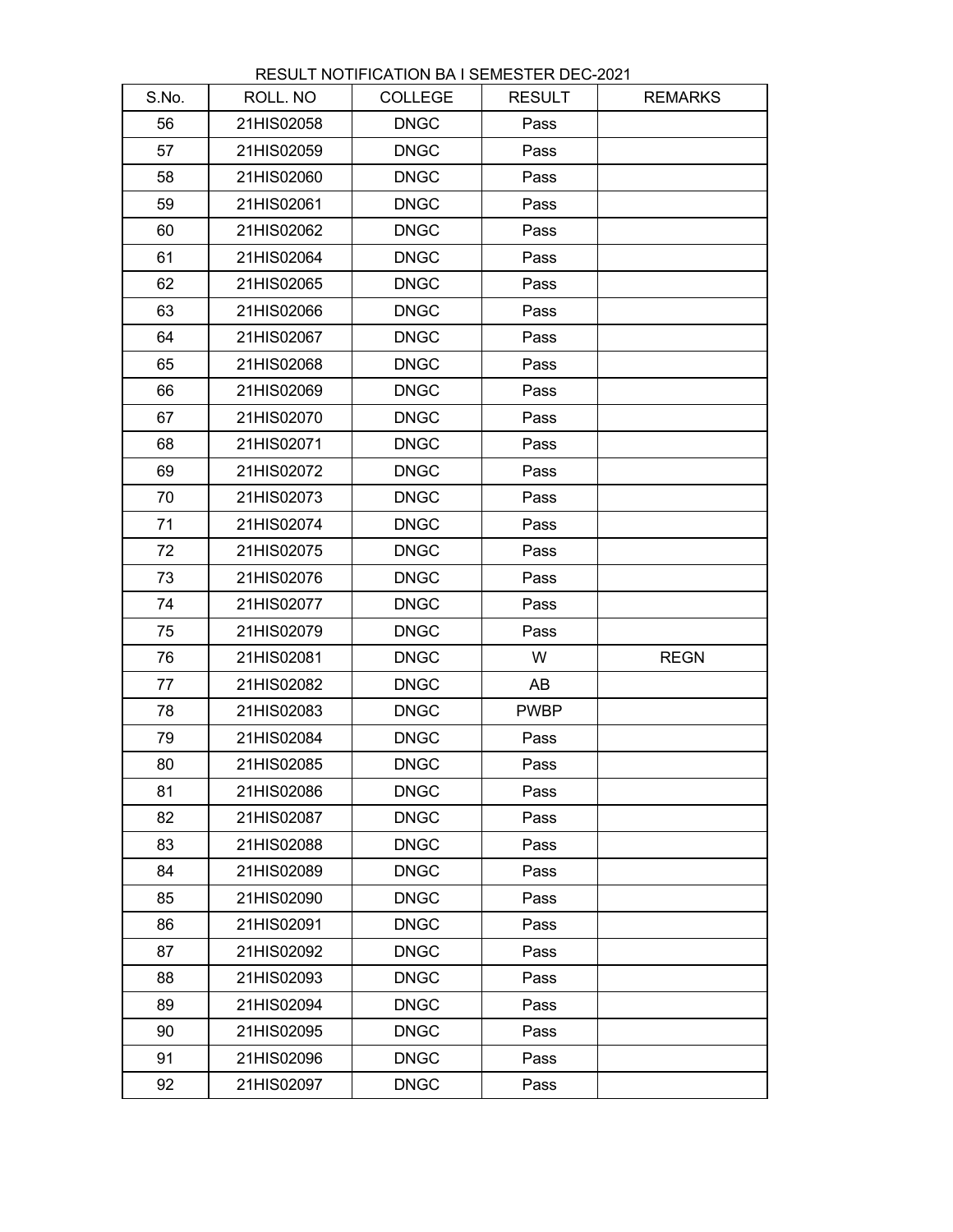| S.No. | ROLL. NO   | <b>COLLEGE</b> | <b>RESULT</b> | <b>REMARKS</b> |
|-------|------------|----------------|---------------|----------------|
| 93    | 21HIS02098 | <b>DNGC</b>    | Pass          |                |
| 94    | 21HIS02100 | <b>DNGC</b>    | <b>PWBP</b>   |                |
| 95    | 21HIS02101 | <b>DNGC</b>    | Pass          |                |
| 96    | 21HIS02102 | <b>DNGC</b>    | Pass          |                |
| 97    | 21HIS02103 | <b>DNGC</b>    | Pass          |                |
| 98    | 21HIS02104 | <b>DNGC</b>    | Pass          |                |
| 99    | 21HIS02105 | <b>DNGC</b>    | Pass          |                |
| 100   | 21HIS02107 | <b>DNGC</b>    | Pass          |                |
| 101   | 21HIS02108 | <b>DNGC</b>    | <b>PWBP</b>   |                |
| 102   | 21HIS02109 | <b>DNGC</b>    | Pass          |                |
| 103   | 21HIS02110 | <b>DNGC</b>    | Pass          |                |
| 104   | 21HIS02111 | <b>DNGC</b>    | Pass          |                |
| 105   | 21HIS02112 | <b>DNGC</b>    | Pass          |                |
| 106   | 21HIS02113 | <b>DNGC</b>    | Pass          |                |
| 107   | 21HIS02114 | <b>DNGC</b>    | Pass          |                |
| 108   | 21HIS02115 | <b>DNGC</b>    | Pass          |                |
| 109   | 21HIS02117 | <b>DNGC</b>    | Pass          |                |
| 110   | 21HIS02118 | <b>DNGC</b>    | <b>PWBP</b>   |                |
| 111   | 21HIS02119 | <b>DNGC</b>    | Pass          |                |
| 112   | 21HIS02120 | <b>DNGC</b>    | <b>PWBP</b>   |                |
| 113   | 21HIS02121 | <b>DNGC</b>    | Pass          |                |
| 114   | 21HIS02122 | <b>DNGC</b>    | Pass          |                |
| 115   | 21HIS02123 | <b>DNGC</b>    | Pass          |                |
| 116   | 21HIS02124 | <b>DNGC</b>    | Pass          |                |
| 117   | 21HIS02125 | <b>DNGC</b>    | Pass          |                |
| 118   | 21HIS02126 | <b>DNGC</b>    | Pass          |                |
| 119   | 21HIS02127 | <b>DNGC</b>    | Pass          |                |
| 120   | 21HIS02130 | <b>DNGC</b>    | Pass          |                |
| 121   | 21HIS02131 | <b>DNGC</b>    | Pass          |                |
| 122   | 21HIS02132 | <b>DNGC</b>    | Pass          |                |
| 123   | 21HIS02133 | <b>DNGC</b>    | Pass          |                |
| 124   | 21HIS02134 | <b>DNGC</b>    | Pass          |                |
| 125   | 21HIS02135 | <b>DNGC</b>    | Pass          |                |
| 126   | 21HIS02136 | <b>DNGC</b>    | Pass          |                |
| 127   | 21HIS02137 | <b>DNGC</b>    | Pass          |                |
| 128   | 21HIS02138 | <b>DNGC</b>    | <b>PWBP</b>   |                |
| 129   | 21HIS02139 | <b>DNGC</b>    | Pass          |                |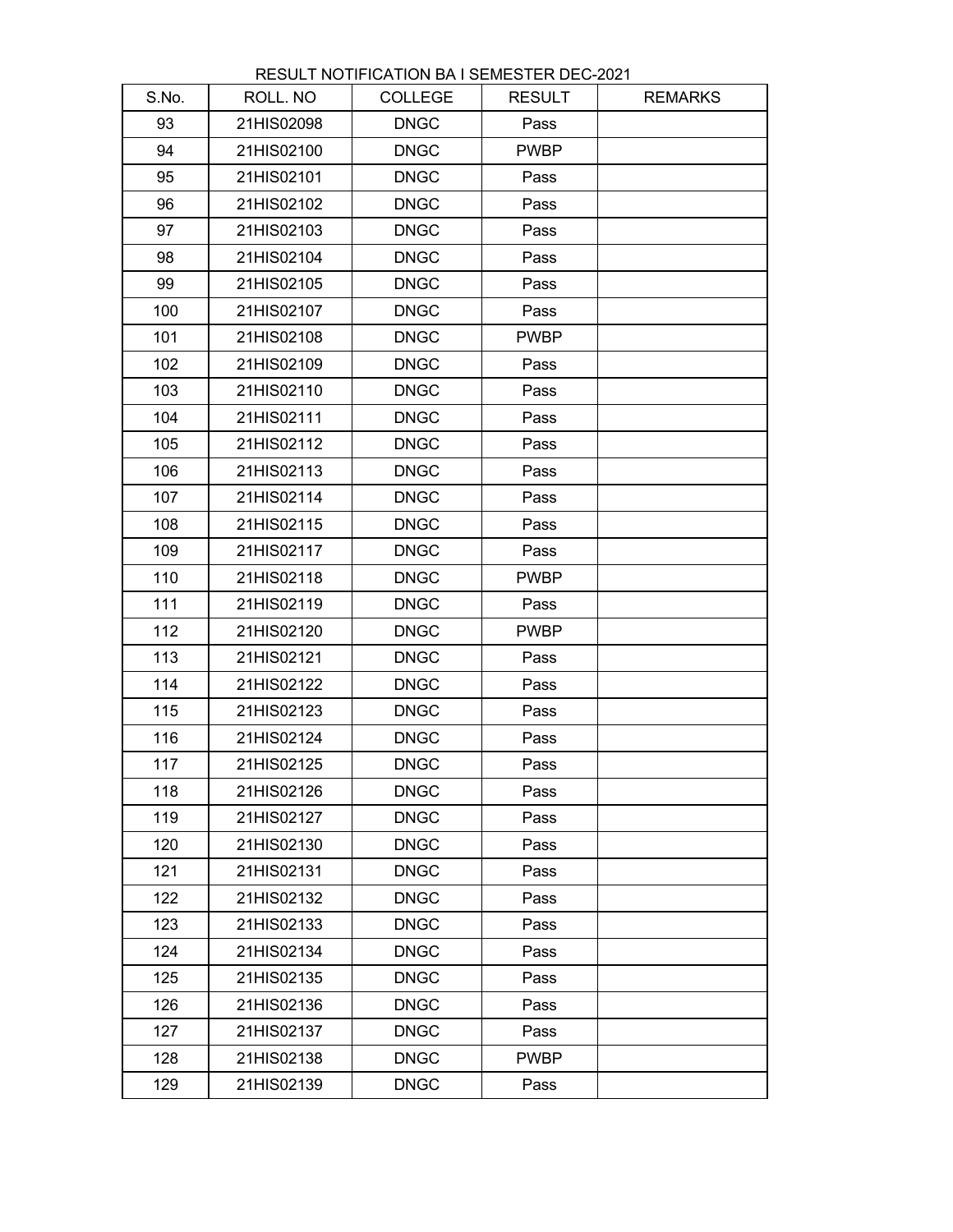| S.No. | ROLL. NO   | <b>COLLEGE</b> | <b>RESULT</b> | <b>REMARKS</b> |
|-------|------------|----------------|---------------|----------------|
| 130   | 21HIS02140 | <b>DNGC</b>    | Pass          |                |
| 131   | 21HIS02141 | <b>DNGC</b>    | Pass          |                |
| 132   | 21HIS02142 | <b>DNGC</b>    | Pass          |                |
| 133   | 21HIS02143 | <b>DNGC</b>    | Pass          |                |
| 134   | 21HIS02144 | <b>DNGC</b>    | Pass          |                |
| 135   | 21HIS02145 | <b>DNGC</b>    | Pass          |                |
| 136   | 21HIS02146 | <b>DNGC</b>    | Pass          |                |
| 137   | 21HIS02147 | <b>DNGC</b>    | Pass          |                |
| 138   | 21HIS02148 | <b>DNGC</b>    | <b>FAIL</b>   |                |
| 139   | 21HIS02150 | <b>DNGC</b>    | Pass          |                |
| 140   | 21HIS02151 | <b>DNGC</b>    | Pass          |                |
| 141   | 21HIS02152 | <b>DNGC</b>    | Pass          |                |
| 142   | 21HIS02153 | <b>DNGC</b>    | Pass          |                |
| 143   | 21HIS02154 | <b>DNGC</b>    | Pass          |                |
| 144   | 21HIS02155 | <b>DNGC</b>    | Pass          |                |
| 145   | 21HIS02156 | <b>DNGC</b>    | Pass          |                |
| 146   | 21HIS02157 | <b>DNGC</b>    | Pass          |                |
| 147   | 21HIS02158 | <b>DNGC</b>    | <b>FAIL</b>   |                |
| 148   | 21HIS02159 | <b>DNGC</b>    | <b>PWBP</b>   |                |
| 149   | 21HIS02160 | <b>DNGC</b>    | Pass          |                |
| 150   | 21HIS02161 | <b>DNGC</b>    | Pass          |                |
| 151   | 21HIS02162 | <b>DNGC</b>    | Pass          |                |
| 152   | 21HIS02163 | <b>DNGC</b>    | Pass          |                |
| 153   | 21HIS02165 | <b>DNGC</b>    | Pass          |                |
| 154   | 21HIS02167 | <b>DNGC</b>    | <b>PWBP</b>   |                |
| 155   | 21HIS02168 | <b>DNGC</b>    | Pass          |                |
| 156   | 21HIS02169 | <b>DNGC</b>    | Pass          |                |
| 157   | 21HIS02170 | <b>DNGC</b>    | Pass          |                |
| 158   | 21HIS02171 | <b>DNGC</b>    | Pass          |                |
| 159   | 21HIS02172 | <b>DNGC</b>    | Pass          |                |
| 160   | 21HIS02173 | <b>DNGC</b>    | Pass          |                |
| 161   | 21HIS02174 | <b>DNGC</b>    | Pass          |                |
| 162   | 21HIS02177 | <b>DNGC</b>    | Pass          |                |
| 163   | 21HIS02178 | <b>DNGC</b>    | Pass          |                |
| 164   | 21HIS02179 | <b>DNGC</b>    | Pass          |                |
| 165   | 21HIS02180 | <b>DNGC</b>    | Pass          |                |
| 166   | 21HIS02181 | <b>DNGC</b>    | Pass          |                |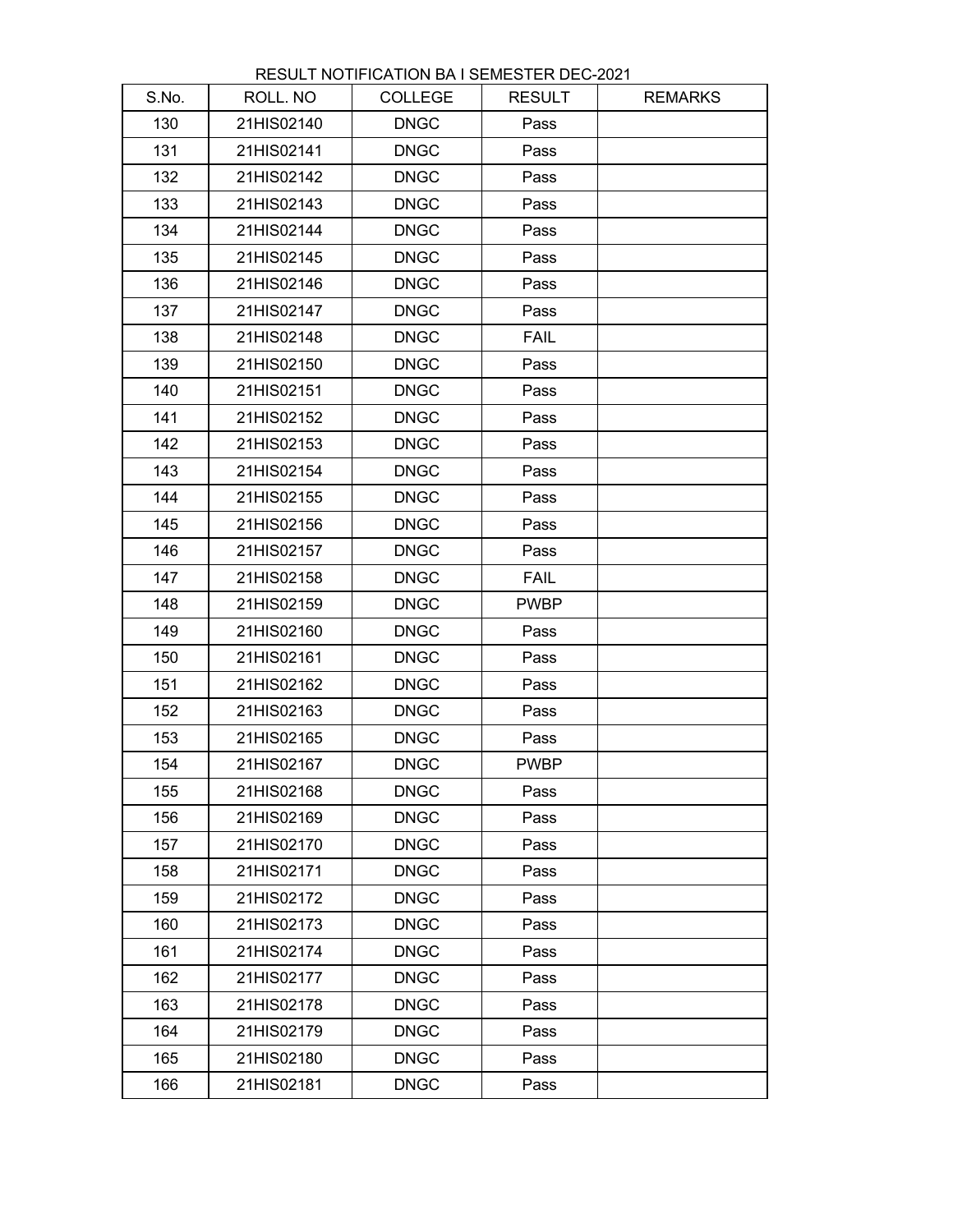| RESULT NOTIFICATION BA I SEMESTER DEC-2021 |  |
|--------------------------------------------|--|
|--------------------------------------------|--|

| S.No. | ROLL. NO   | <b>COLLEGE</b> | <b>RESULT</b> | <b>REMARKS</b> |
|-------|------------|----------------|---------------|----------------|
| 167   | 21HIS02182 | <b>DNGC</b>    | Pass          |                |
| 168   | 21HIS02183 | <b>DNGC</b>    | Pass          |                |
| 169   | 21HIS02185 | <b>DNGC</b>    | Pass          |                |
| 170   | 21HIS02186 | <b>DNGC</b>    | Pass          |                |
| 171   | 21HIS02187 | <b>DNGC</b>    | Pass          |                |
| 172   | 21HIS02188 | <b>DNGC</b>    | Pass          |                |
| 173   | 21HIS02189 | <b>DNGC</b>    | <b>PWBP</b>   |                |
| 174   | 21HIS02190 | <b>DNGC</b>    | Pass          |                |
| 175   | 21HIS02191 | <b>DNGC</b>    | Pass          |                |
| 176   | 21HIS02192 | <b>DNGC</b>    | Pass          |                |
| 177   | 21HIS02193 | <b>DNGC</b>    | Pass          |                |
| 178   | 21HIS02194 | <b>DNGC</b>    | Pass          |                |
| 179   | 21HIS02196 | <b>DNGC</b>    | Pass          |                |
| 180   | 21HIS02197 | <b>DNGC</b>    | Pass          |                |
| 181   | 21HIS02198 | <b>DNGC</b>    | Pass          |                |
| 182   | 21HIS02200 | <b>DNGC</b>    | Pass          |                |
| 183   | 21HIS02201 | <b>DNGC</b>    | Pass          |                |
| 184   | 21HIS02202 | <b>DNGC</b>    | Pass          |                |
| 185   | 21HIS02203 | <b>DNGC</b>    | Pass          |                |
| 186   | 21HIS02204 | <b>DNGC</b>    | Pass          |                |
| 187   | 21HIS02205 | <b>DNGC</b>    | Pass          |                |
| 188   | 21HIS02206 | <b>DNGC</b>    | Pass          |                |
| 189   | 21HIS02208 | <b>DNGC</b>    | Pass          |                |
| 190   | 21HIS02209 | <b>DNGC</b>    | Pass          |                |
| 191   | 21HIS02210 | <b>DNGC</b>    | Pass          |                |
| 192   | 21HIS02211 | <b>DNGC</b>    | <b>PWBP</b>   |                |
| 193   | 21HIS02212 | <b>DNGC</b>    | Pass          |                |
| 194   | 21HIS02213 | <b>DNGC</b>    | Pass          |                |
| 195   | 21HIS02214 | <b>DNGC</b>    | Pass          |                |
| 196   | 21HIS02215 | <b>DNGC</b>    | <b>PWBP</b>   |                |
| 197   | 21HIS02216 | <b>DNGC</b>    | Pass          |                |
| 198   | 21HIS02217 | <b>DNGC</b>    | Pass          |                |
| 199   | 21HIS02218 | <b>DNGC</b>    | Pass          |                |
| 200   | 21HIS02219 | <b>DNGC</b>    | Pass          |                |
| 201   | 21HIS02220 | <b>DNGC</b>    | Pass          |                |
| 202   | 21HIS02221 | <b>DNGC</b>    | Pass          |                |
| 203   | 21HIS02222 | <b>DNGC</b>    | Pass          |                |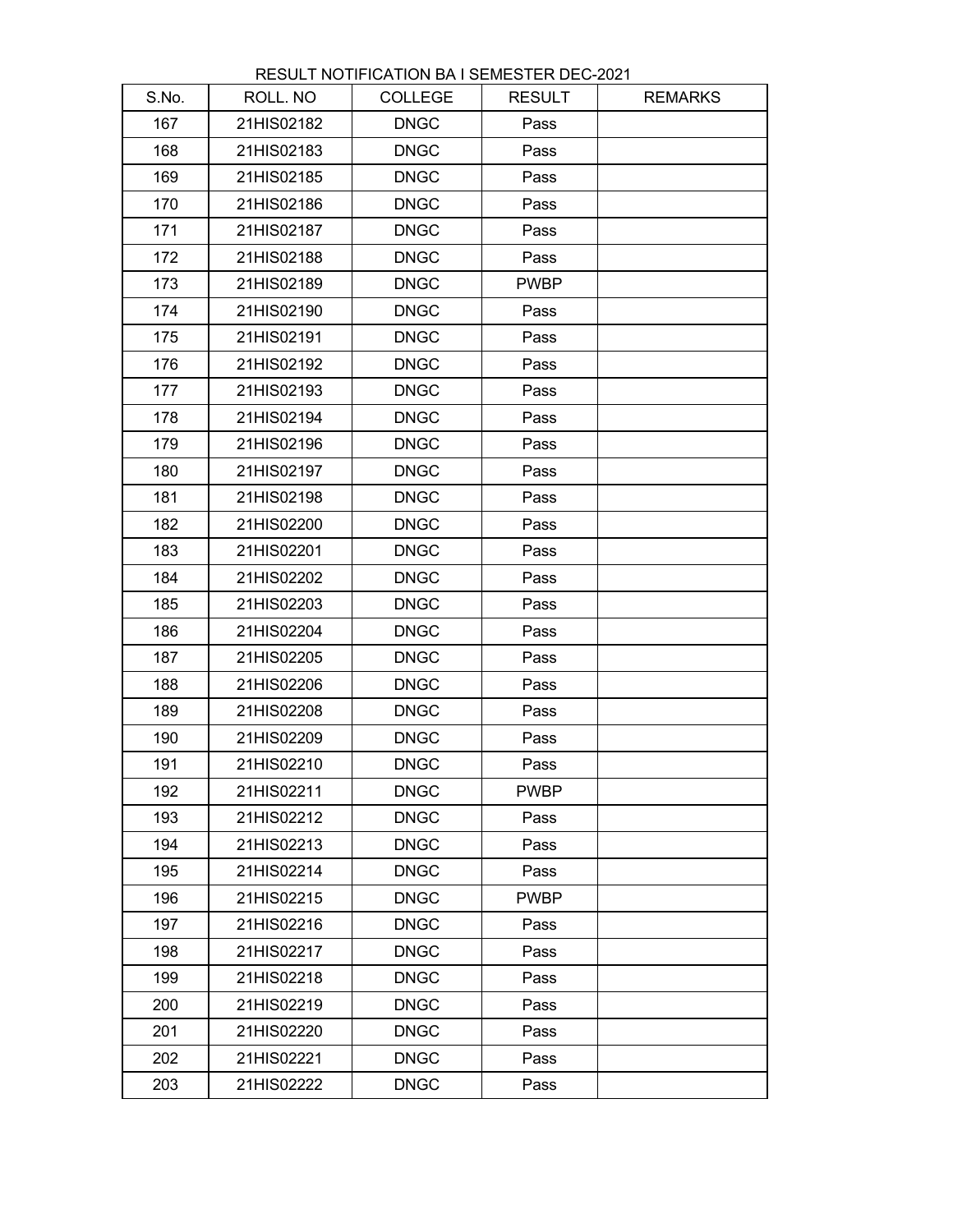| S.No.                   | ROLL. NO   | <b>COLLEGE</b> | <b>RESULT</b> | <b>REMARKS</b> |
|-------------------------|------------|----------------|---------------|----------------|
| 204                     | 21HIS02223 | <b>DNGC</b>    | Pass          |                |
| 205                     | 21HIS02224 | <b>DNGC</b>    | <b>PWBP</b>   |                |
| 206                     | 21HIS02225 | <b>DNGC</b>    | Pass          |                |
| 207                     | 21HIS02226 | <b>DNGC</b>    | Pass          |                |
| 208                     | 21HIS02228 | <b>DNGC</b>    | Pass          |                |
| 209                     | 21HIS02229 | <b>DNGC</b>    | Pass          |                |
| 210                     | 21HIS02230 | <b>DNGC</b>    | Pass          |                |
| 211                     | 21HIS02231 | <b>DNGC</b>    | <b>PWBP</b>   |                |
| 212                     | 21HIS02232 | <b>DNGC</b>    | Pass          |                |
| 213                     | 21HIS02234 | <b>DNGC</b>    | Pass          |                |
| 214                     | 21HIS02235 | <b>DNGC</b>    | Pass          |                |
| $\mathbf{1}$            | 21POL02001 | <b>DNGC</b>    | Pass          |                |
| $\overline{2}$          | 21POL02002 | <b>DNGC</b>    | Pass          |                |
| 3                       | 21POL02003 | <b>DNGC</b>    | Pass          |                |
| $\overline{\mathbf{4}}$ | 21POL02004 | <b>DNGC</b>    | Pass          |                |
| 5                       | 21POL02005 | <b>DNGC</b>    | Pass          |                |
| 6                       | 21POL02006 | <b>DNGC</b>    | Pass          |                |
| $\overline{7}$          | 21POL02007 | <b>DNGC</b>    | Pass          |                |
| 8                       | 21POL02008 | <b>DNGC</b>    | Pass          |                |
| 9                       | 21POL02009 | <b>DNGC</b>    | Pass          |                |
| 10                      | 21POL02010 | <b>DNGC</b>    | Pass          |                |
| 11                      | 21POL02011 | <b>DNGC</b>    | Pass          |                |
| 12 <sup>°</sup>         | 21POL02012 | <b>DNGC</b>    | Pass          |                |
| 13                      | 21POL02013 | <b>DNGC</b>    | Pass          |                |
| 14                      | 21POL02014 | <b>DNGC</b>    | Pass          |                |
| 15                      | 21POL02015 | <b>DNGC</b>    | Pass          |                |
| 16                      | 21POL02016 | <b>DNGC</b>    | Pass          |                |
| 17                      | 21POL02017 | <b>DNGC</b>    | Pass          |                |
| 18                      | 21POL02018 | <b>DNGC</b>    | Pass          |                |
| 19                      | 21POL02019 | <b>DNGC</b>    | Pass          |                |
| 20                      | 21POL02020 | <b>DNGC</b>    | Pass          |                |
| 21                      | 21POL02022 | <b>DNGC</b>    | Pass          |                |
| 22                      | 21POL02023 | <b>DNGC</b>    | Pass          |                |
| 23                      | 21POL02024 | <b>DNGC</b>    | Pass          |                |
| 24                      | 21POL02025 | <b>DNGC</b>    | Pass          |                |
| 25                      | 21POL02026 | <b>DNGC</b>    | Pass          |                |
| 26                      | 21POL02027 | <b>DNGC</b>    | Pass          |                |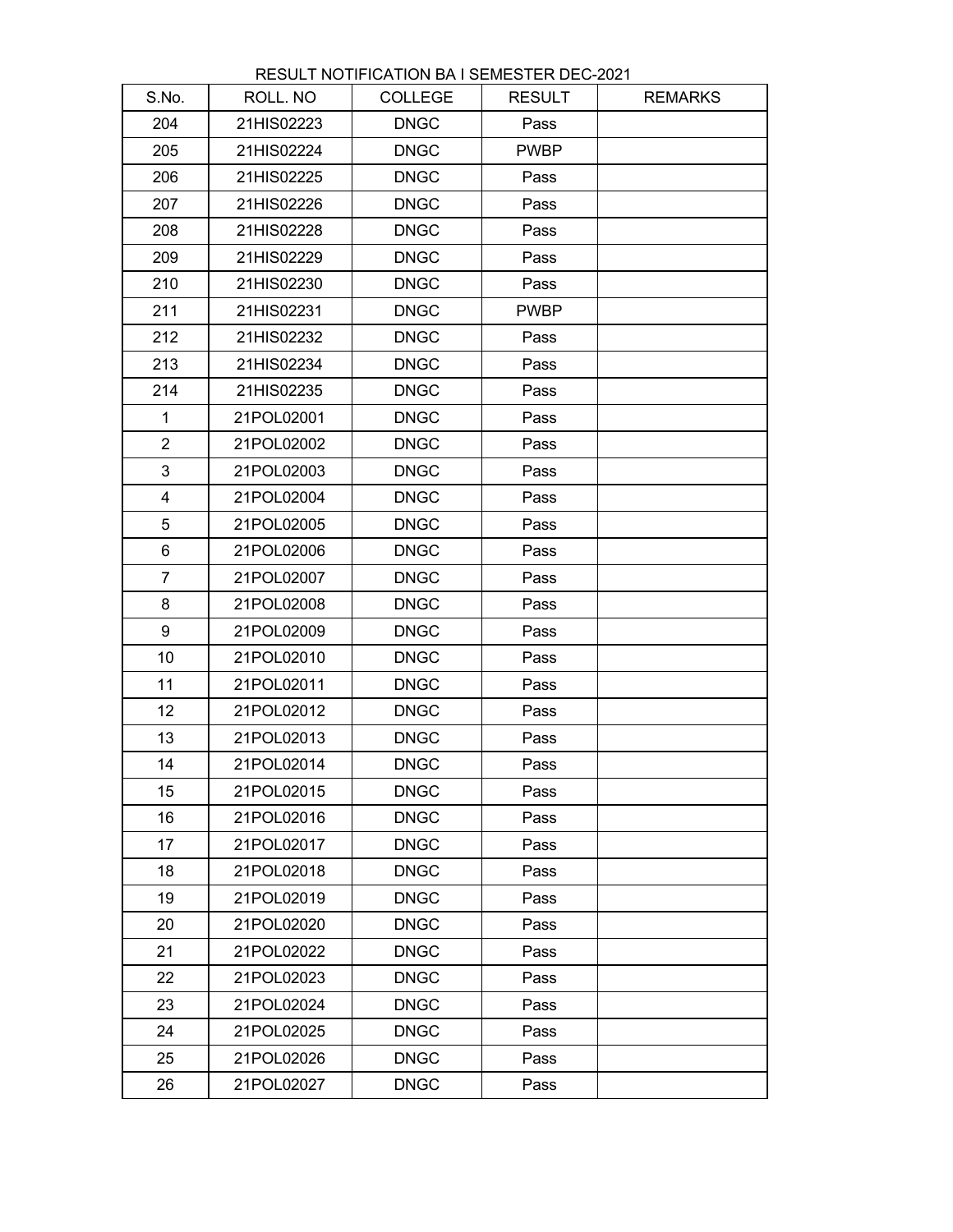| S.No. | ROLL. NO   | <b>COLLEGE</b> | <b>RESULT</b> | <b>REMARKS</b> |
|-------|------------|----------------|---------------|----------------|
| 27    | 21POL02028 | <b>DNGC</b>    | Pass          |                |
| 28    | 21POL02029 | <b>DNGC</b>    | Pass          |                |
| 29    | 21POL02030 | <b>DNGC</b>    | Pass          |                |
| 30    | 21POL02031 | <b>DNGC</b>    | Pass          |                |
| 31    | 21POL02032 | <b>DNGC</b>    | Pass          |                |
| 32    | 21POL02033 | <b>DNGC</b>    | Pass          |                |
| 33    | 21POL02034 | <b>DNGC</b>    | Pass          |                |
| 34    | 21POL02035 | <b>DNGC</b>    | Pass          |                |
| 35    | 21POL02036 | <b>DNGC</b>    | Pass          |                |
| 36    | 21POL02037 | <b>DNGC</b>    | Pass          |                |
| 37    | 21POL02038 | <b>DNGC</b>    | Pass          |                |
| 38    | 21POL02039 | <b>DNGC</b>    | Pass          |                |
| 39    | 21POL02040 | <b>DNGC</b>    | Pass          |                |
| 40    | 21POL02041 | <b>DNGC</b>    | Pass          |                |
| 41    | 21POL02042 | <b>DNGC</b>    | Pass          |                |
| 42    | 21POL02043 | <b>DNGC</b>    | Pass          |                |
| 43    | 21POL02044 | <b>DNGC</b>    | Pass          |                |
| 44    | 21POL02045 | <b>DNGC</b>    | Pass          |                |
| 45    | 21POL02046 | <b>DNGC</b>    | Pass          |                |
| 46    | 21POL02047 | <b>DNGC</b>    | Pass          |                |
| 47    | 21POL02048 | <b>DNGC</b>    | Pass          |                |
| 48    | 21POL02049 | <b>DNGC</b>    | <b>FAIL</b>   |                |
| 49    | 21POL02050 | <b>DNGC</b>    | Pass          |                |
| 50    | 21POL02051 | <b>DNGC</b>    | Pass          |                |
| 51    | 21POL02052 | <b>DNGC</b>    | Pass          |                |
| 52    | 21POL02053 | <b>DNGC</b>    | Pass          |                |
| 53    | 21POL02054 | <b>DNGC</b>    | Pass          |                |
| 54    | 21POL02055 | <b>DNGC</b>    | Pass          |                |
| 55    | 21POL02056 | <b>DNGC</b>    | Pass          |                |
| 56    | 21POL02057 | <b>DNGC</b>    | Pass          |                |
| 57    | 21POL02058 | <b>DNGC</b>    | Pass          |                |
| 58    | 21POL02060 | <b>DNGC</b>    | Pass          |                |
| 59    | 21POL02061 | <b>DNGC</b>    | Pass          |                |
| 60    | 21POL02062 | <b>DNGC</b>    | Pass          |                |
| 61    | 21POL02063 | <b>DNGC</b>    | Pass          |                |
| 62    | 21POL02064 | <b>DNGC</b>    | Pass          |                |
| 63    | 21POL02065 | <b>DNGC</b>    | Pass          |                |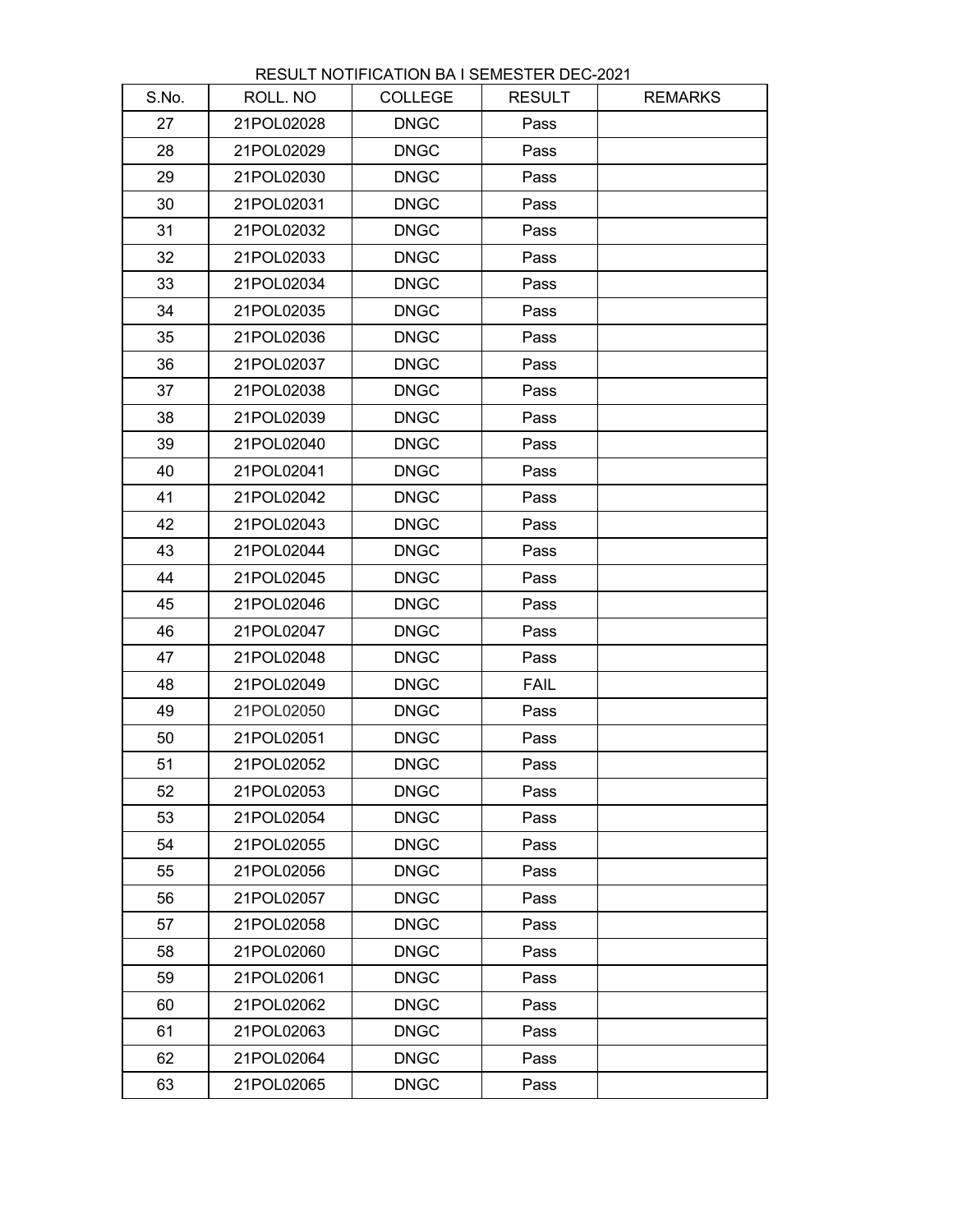| S.No. | ROLL. NO   | <b>COLLEGE</b> | <b>RESULT</b> | <b>REMARKS</b> |
|-------|------------|----------------|---------------|----------------|
| 64    | 21POL02066 | <b>DNGC</b>    | Pass          |                |
| 65    | 21POL02067 | <b>DNGC</b>    | Pass          |                |
| 66    | 21POL02068 | <b>DNGC</b>    | Pass          |                |
| 67    | 21POL02069 | <b>DNGC</b>    | Pass          |                |
| 68    | 21POL02070 | <b>DNGC</b>    | Pass          |                |
| 69    | 21POL02071 | <b>DNGC</b>    | Pass          |                |
| 70    | 21POL02072 | <b>DNGC</b>    | Pass          |                |
| 71    | 21POL02073 | <b>DNGC</b>    | Pass          |                |
| 72    | 21POL02075 | <b>DNGC</b>    | W             | IA             |
| 73    | 21POL02076 | <b>DNGC</b>    | Pass          |                |
| 74    | 21POL02077 | <b>DNGC</b>    | Pass          |                |
| 75    | 21POL02078 | <b>DNGC</b>    | Pass          |                |
| 76    | 21POL02079 | <b>DNGC</b>    | Pass          |                |
| 77    | 21POL02081 | <b>DNGC</b>    | Pass          |                |
| 78    | 21POL02082 | <b>DNGC</b>    | Pass          |                |
| 79    | 21POL02083 | <b>DNGC</b>    | Pass          |                |
| 80    | 21POL02084 | <b>DNGC</b>    | Pass          |                |
| 81    | 21POL02085 | <b>DNGC</b>    | Pass          |                |
| 82    | 21POL02086 | <b>DNGC</b>    | Pass          |                |
| 83    | 21POL02087 | <b>DNGC</b>    | Pass          |                |
| 84    | 21POL02088 | <b>DNGC</b>    | Pass          |                |
| 85    | 21POL02089 | <b>DNGC</b>    | Pass          |                |
| 86    | 21POL02090 | <b>DNGC</b>    | Pass          |                |
| 87    | 21POL02091 | <b>DNGC</b>    | Pass          |                |
| 88    | 21POL02092 | <b>DNGC</b>    | Pass          |                |
| 89    | 21POL02093 | <b>DNGC</b>    | Pass          |                |
| 90    | 21POL02094 | <b>DNGC</b>    | Pass          |                |
| 91    | 21POL02095 | <b>DNGC</b>    | Pass          |                |
| 92    | 21POL02096 | <b>DNGC</b>    | Pass          |                |
| 93    | 21POL02097 | <b>DNGC</b>    | Pass          |                |
| 94    | 21POL02098 | <b>DNGC</b>    | Pass          |                |
| 95    | 21POL02099 | <b>DNGC</b>    | Pass          |                |
| 96    | 21POL02100 | <b>DNGC</b>    | Pass          |                |
| 97    | 21POL02101 | <b>DNGC</b>    | Pass          |                |
| 98    | 21POL02102 | <b>DNGC</b>    | Pass          |                |
| 99    | 21POL02103 | <b>DNGC</b>    | Pass          |                |
| 100   | 21POL02104 | <b>DNGC</b>    | Pass          |                |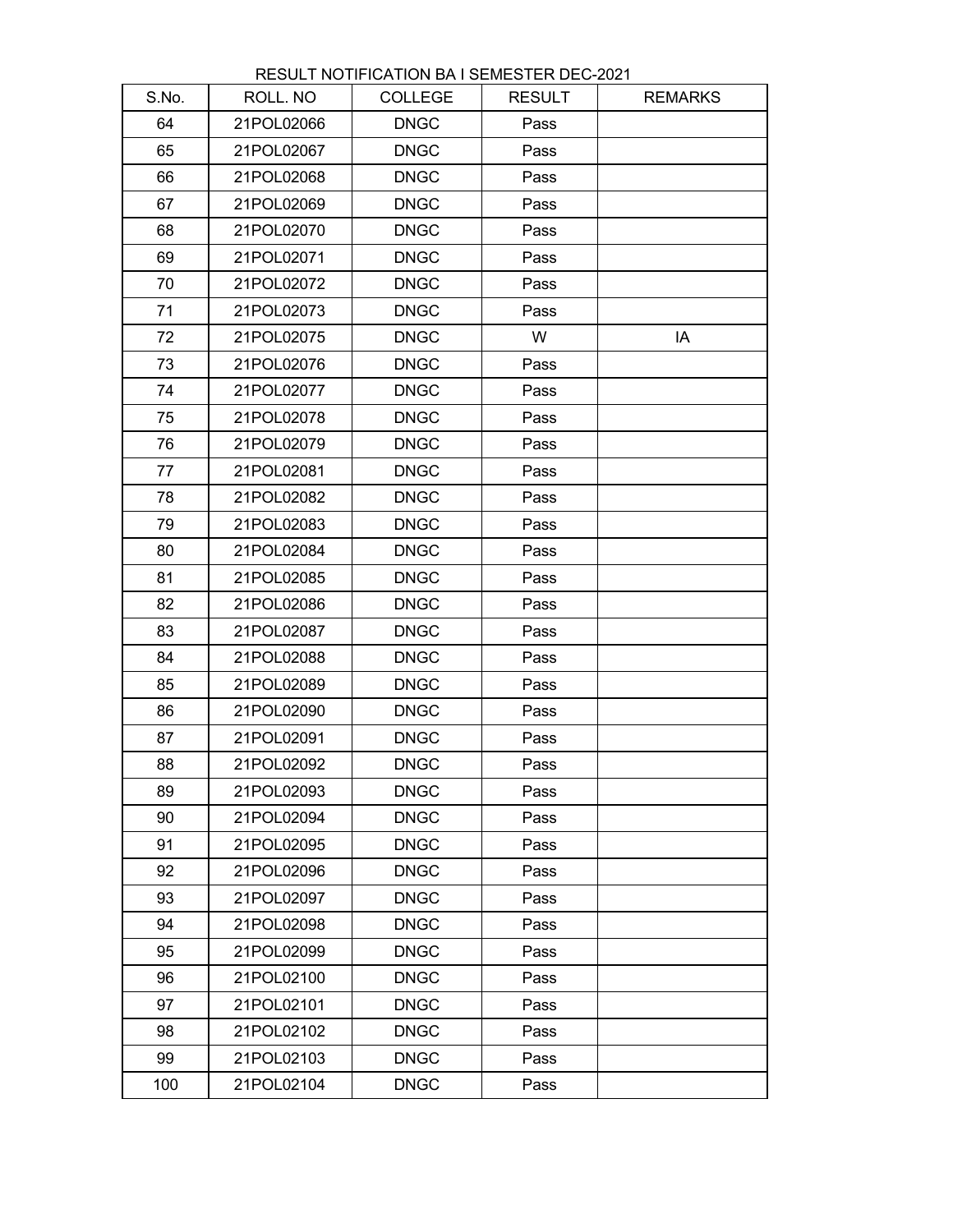| S.No. | ROLL. NO   | <b>COLLEGE</b> | <b>RESULT</b> | <b>REMARKS</b> |
|-------|------------|----------------|---------------|----------------|
| 101   | 21POL02105 | <b>DNGC</b>    | Pass          |                |
| 102   | 21POL02106 | <b>DNGC</b>    | Pass          |                |
| 103   | 21POL02108 | <b>DNGC</b>    | Pass          |                |
| 104   | 21POL02109 | <b>DNGC</b>    | Pass          |                |
| 105   | 21POL02110 | <b>DNGC</b>    | Pass          |                |
| 106   | 21POL02111 | <b>DNGC</b>    | Pass          |                |
| 107   | 21POL02112 | <b>DNGC</b>    | Pass          |                |
| 108   | 21POL02114 | <b>DNGC</b>    | Pass          |                |
| 109   | 21POL02115 | <b>DNGC</b>    | Pass          |                |
| 110   | 21POL02116 | <b>DNGC</b>    | Pass          |                |
| 111   | 21POL02117 | <b>DNGC</b>    | Pass          |                |
| 112   | 21POL02119 | <b>DNGC</b>    | Pass          |                |
| 113   | 21POL02120 | <b>DNGC</b>    | Pass          |                |
| 114   | 21POL02121 | <b>DNGC</b>    | Pass          |                |
| 115   | 21POL02122 | <b>DNGC</b>    | Pass          |                |
| 116   | 21POL02124 | <b>DNGC</b>    | Pass          |                |
| 117   | 21POL02125 | <b>DNGC</b>    | Pass          |                |
| 118   | 21POL02126 | <b>DNGC</b>    | Pass          |                |
| 119   | 21POL02127 | <b>DNGC</b>    | Pass          |                |
| 120   | 21POL02128 | <b>DNGC</b>    | <b>PWBP</b>   |                |
| 121   | 21POL02129 | <b>DNGC</b>    | Pass          |                |
| 122   | 21POL02130 | <b>DNGC</b>    | Pass          |                |
| 123   | 21POL02131 | <b>DNGC</b>    | Pass          |                |
| 124   | 21POL02132 | <b>DNGC</b>    | Pass          |                |
| 125   | 21POL02133 | <b>DNGC</b>    | Pass          |                |
| 126   | 21POL02134 | <b>DNGC</b>    | Pass          |                |
| 127   | 21POL02135 | <b>DNGC</b>    | Pass          |                |
| 128   | 21POL02136 | <b>DNGC</b>    | Pass          |                |
| 129   | 21POL02137 | <b>DNGC</b>    | Pass          |                |
| 130   | 21POL02138 | <b>DNGC</b>    | Pass          |                |
| 131   | 21POL02139 | <b>DNGC</b>    | Pass          |                |
| 132   | 21POL02140 | <b>DNGC</b>    | Pass          |                |
| 133   | 21POL02141 | <b>DNGC</b>    | Pass          |                |
| 134   | 21POL02143 | <b>DNGC</b>    | Pass          |                |
| 135   | 21POL02144 | <b>DNGC</b>    | Pass          |                |
| 136   | 21POL02145 | <b>DNGC</b>    | Pass          |                |
| 137   | 21POL02146 | <b>DNGC</b>    | Pass          |                |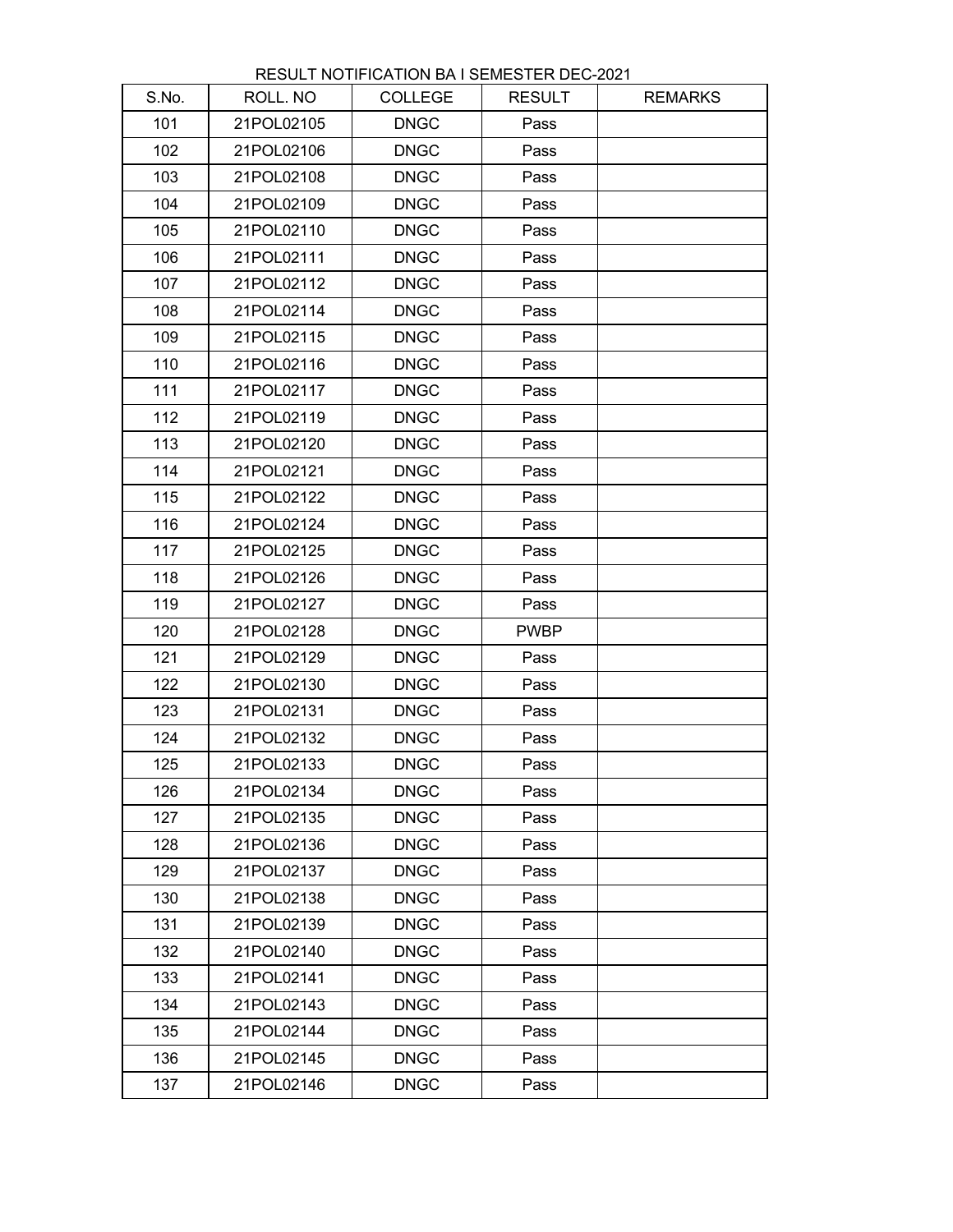| S.No. | ROLL. NO   | <b>COLLEGE</b> | <b>RESULT</b> | <b>REMARKS</b> |
|-------|------------|----------------|---------------|----------------|
| 138   | 21POL02147 | <b>DNGC</b>    | Pass          |                |
| 139   | 21POL02148 | <b>DNGC</b>    | Pass          |                |
| 140   | 21POL02149 | <b>DNGC</b>    | Pass          |                |
| 141   | 21POL02150 | <b>DNGC</b>    | Pass          |                |
| 142   | 21POL02151 | <b>DNGC</b>    | Pass          |                |
| 143   | 21POL02152 | <b>DNGC</b>    | Pass          |                |
| 144   | 21POL02153 | <b>DNGC</b>    | Pass          |                |
| 145   | 21POL02154 | <b>DNGC</b>    | Pass          |                |
| 146   | 21POL02155 | <b>DNGC</b>    | Pass          |                |
| 147   | 21POL02156 | <b>DNGC</b>    | Pass          |                |
| 148   | 21POL02157 | <b>DNGC</b>    | Pass          |                |
| 149   | 21POL02158 | <b>DNGC</b>    | Pass          |                |
| 150   | 21POL02160 | <b>DNGC</b>    | Pass          |                |
| 151   | 21POL02161 | <b>DNGC</b>    | Pass          |                |
| 152   | 21POL02162 | <b>DNGC</b>    | Pass          |                |
| 153   | 21POL02163 | <b>DNGC</b>    | Pass          |                |
| 154   | 21POL02164 | <b>DNGC</b>    | Pass          |                |
| 155   | 21POL02165 | <b>DNGC</b>    | Pass          |                |
| 156   | 21POL02166 | <b>DNGC</b>    | Pass          |                |
| 157   | 21POL02167 | <b>DNGC</b>    | Pass          |                |
| 158   | 21POL02168 | <b>DNGC</b>    | Pass          |                |
| 159   | 21POL02169 | <b>DNGC</b>    | Pass          |                |
| 160   | 21POL02170 | <b>DNGC</b>    | Pass          |                |
| 161   | 21POL02171 | <b>DNGC</b>    | Pass          |                |
| 162   | 21POL02172 | <b>DNGC</b>    | Pass          |                |
| 163   | 21POL02173 | <b>DNGC</b>    | Pass          |                |
| 164   | 21POL02174 | <b>DNGC</b>    | Pass          |                |
| 165   | 21POL02175 | <b>DNGC</b>    | Pass          |                |
| 166   | 21POL02177 | <b>DNGC</b>    | Pass          |                |
| 167   | 21POL02178 | <b>DNGC</b>    | Pass          |                |
| 168   | 21POL02179 | <b>DNGC</b>    | Pass          |                |
| 169   | 21POL02180 | <b>DNGC</b>    | Pass          |                |
| 170   | 21POL02181 | <b>DNGC</b>    | Pass          |                |
| 171   | 21POL02182 | <b>DNGC</b>    | Pass          |                |
| 172   | 21POL02183 | <b>DNGC</b>    | Pass          |                |
| 173   | 21POL02184 | <b>DNGC</b>    | Pass          |                |
| 174   | 21POL02185 | <b>DNGC</b>    | Pass          |                |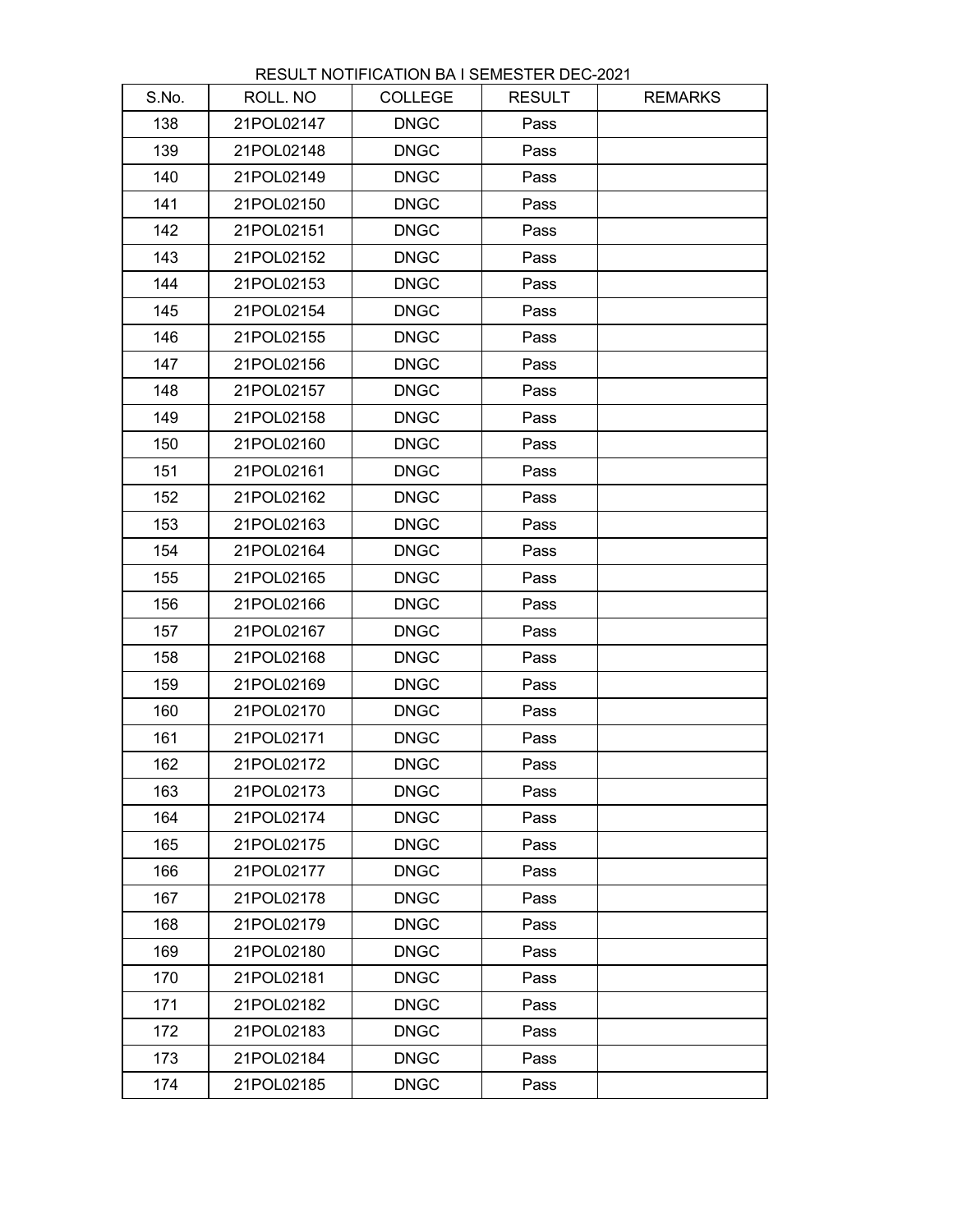| S.No. | ROLL. NO   | <b>COLLEGE</b> | <b>RESULT</b> | <b>REMARKS</b> |
|-------|------------|----------------|---------------|----------------|
| 175   | 21POL02186 | <b>DNGC</b>    | Pass          |                |
| 176   | 21POL02187 | <b>DNGC</b>    | Pass          |                |
| 177   | 21POL02188 | <b>DNGC</b>    | Pass          |                |
| 178   | 21POL02189 | <b>DNGC</b>    | Pass          |                |
| 179   | 21POL02190 | <b>DNGC</b>    | Pass          |                |
| 180   | 21POL02191 | <b>DNGC</b>    | Pass          |                |
| 181   | 21POL02192 | <b>DNGC</b>    | Pass          |                |
| 182   | 21POL02193 | <b>DNGC</b>    | <b>PWBP</b>   |                |
| 183   | 21POL02194 | <b>DNGC</b>    | Pass          |                |
| 184   | 21POL02195 | <b>DNGC</b>    | Pass          |                |
| 185   | 21POL02197 | <b>DNGC</b>    | Pass          |                |
| 186   | 21POL02198 | <b>DNGC</b>    | Pass          |                |
| 187   | 21POL02199 | <b>DNGC</b>    | Pass          |                |
| 188   | 21POL02200 | <b>DNGC</b>    | Pass          |                |
| 189   | 21POL02202 | <b>DNGC</b>    | Pass          |                |
| 190   | 21POL02203 | <b>DNGC</b>    | Pass          |                |
| 191   | 21POL02204 | <b>DNGC</b>    | Pass          |                |
| 192   | 21POL02205 | <b>DNGC</b>    | Pass          |                |
| 193   | 21POL02206 | <b>DNGC</b>    | Pass          |                |
| 194   | 21POL02207 | <b>DNGC</b>    | Pass          |                |
| 195   | 21POL02208 | <b>DNGC</b>    | Pass          |                |
| 196   | 21POL02209 | <b>DNGC</b>    | Pass          |                |
| 197   | 21POL02210 | <b>DNGC</b>    | W             | <b>REGN</b>    |
| 198   | 21POL02211 | <b>DNGC</b>    | Pass          |                |
| 199   | 21POL02213 | <b>DNGC</b>    | Pass          |                |
| 200   | 21POL02214 | <b>DNGC</b>    | Pass          |                |
| 201   | 21POL02215 | <b>DNGC</b>    | Pass          |                |
| 202   | 21POL02218 | <b>DNGC</b>    | Pass          |                |
| 203   | 21POL02221 | <b>DNGC</b>    | Pass          |                |
| 204   | 21POL02222 | <b>DNGC</b>    | Pass          |                |
| 205   | 21POL02223 | <b>DNGC</b>    | Pass          |                |
| 206   | 21POL02224 | <b>DNGC</b>    | Pass          |                |
| 207   | 21POL02225 | <b>DNGC</b>    | Pass          |                |
| 208   | 21POL02226 | <b>DNGC</b>    | Pass          |                |
| 209   | 21POL02227 | <b>DNGC</b>    | Pass          |                |
| 210   | 21POL02228 | <b>DNGC</b>    | Pass          |                |
| 211   | 21POL02229 | <b>DNGC</b>    | Pass          |                |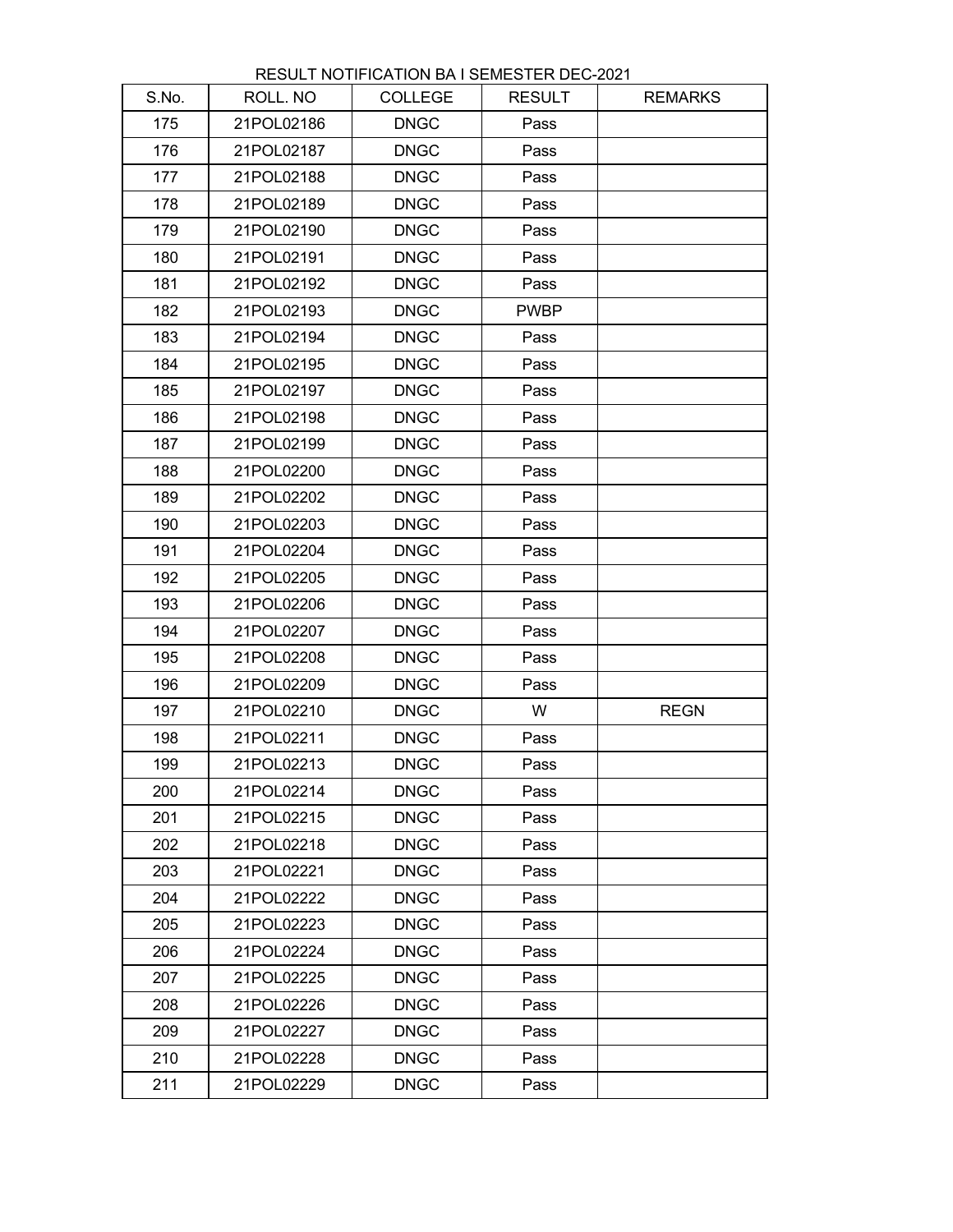| S.No.            | ROLL. NO   | <b>COLLEGE</b> | <b>RESULT</b> | <b>REMARKS</b> |
|------------------|------------|----------------|---------------|----------------|
| 212              | 21POL02230 | <b>DNGC</b>    | Pass          |                |
| 213              | 21POL02231 | <b>DNGC</b>    | Pass          |                |
| 214              | 21POL02232 | <b>DNGC</b>    | Pass          |                |
| 215              | 21POL02233 | <b>DNGC</b>    | Pass          |                |
| 216              | 21POL02234 | <b>DNGC</b>    | Pass          |                |
| 217              | 21POL02235 | <b>DNGC</b>    | Pass          |                |
| 218              | 21POL02236 | <b>DNGC</b>    | Pass          |                |
| 219              | 21POL02237 | <b>DNGC</b>    | Pass          |                |
| 220              | 21POL02238 | <b>DNGC</b>    | Pass          |                |
| 221              | 21POL02239 | <b>DNGC</b>    | Pass          |                |
| 222              | 21POL02240 | <b>DNGC</b>    | Pass          |                |
| 223              | 21POL02241 | <b>DNGC</b>    | Pass          |                |
| 224              | 21POL02242 | <b>DNGC</b>    | Pass          |                |
| 225              | 21POL02243 | <b>DNGC</b>    | Pass          |                |
| 226              | 21POL02244 | <b>DNGC</b>    | Pass          |                |
| 227              | 21POL02245 | <b>DNGC</b>    | Pass          |                |
| 228              | 21POL02246 | <b>DNGC</b>    | Pass          |                |
| 229              | 21POL02247 | <b>DNGC</b>    | Pass          |                |
| 230              | 21POL02248 | <b>DNGC</b>    | Pass          |                |
| 231              | 21POL02249 | <b>DNGC</b>    | Pass          |                |
| 232              | 21POL02250 | <b>DNGC</b>    | Pass          |                |
|                  |            |                | W             | <b>REGN</b>    |
| $\mathbf{1}$     | 21ENG06001 | <b>RFGC</b>    | Pass          |                |
| $\overline{2}$   | 21HIS06002 | <b>RFGC</b>    | Pass          |                |
| 3                | 21HIN06003 | <b>RFGC</b>    | Pass          |                |
| 4                | 21POL06004 | <b>RFGC</b>    | Pass          |                |
| 5                | 21POL06005 | <b>RFGC</b>    | Pass          |                |
| 6                | 21GEO06006 | <b>RFGC</b>    | Pass          |                |
| $\overline{7}$   | 21GEO06007 | <b>RFGC</b>    | Pass          |                |
| 8                | 21GEO06009 | <b>RFGC</b>    | Pass          |                |
| 9                | 21HIN06010 | <b>RFGC</b>    | Pass          |                |
| 10               | 21GEO06011 | <b>RFGC</b>    | Pass          |                |
| 11               | 21GEO06012 | <b>RFGC</b>    | Pass          |                |
| 12 <sub>2</sub>  | 21GEO06013 | <b>RFGC</b>    | Pass          |                |
| 13               | 21ENG06014 | <b>RFGC</b>    | Pass          |                |
| 14               | 21GEO06015 | <b>RFGC</b>    | Pass          |                |
| 15 <sub>15</sub> | 21POL06016 | <b>RFGC</b>    | Pass          |                |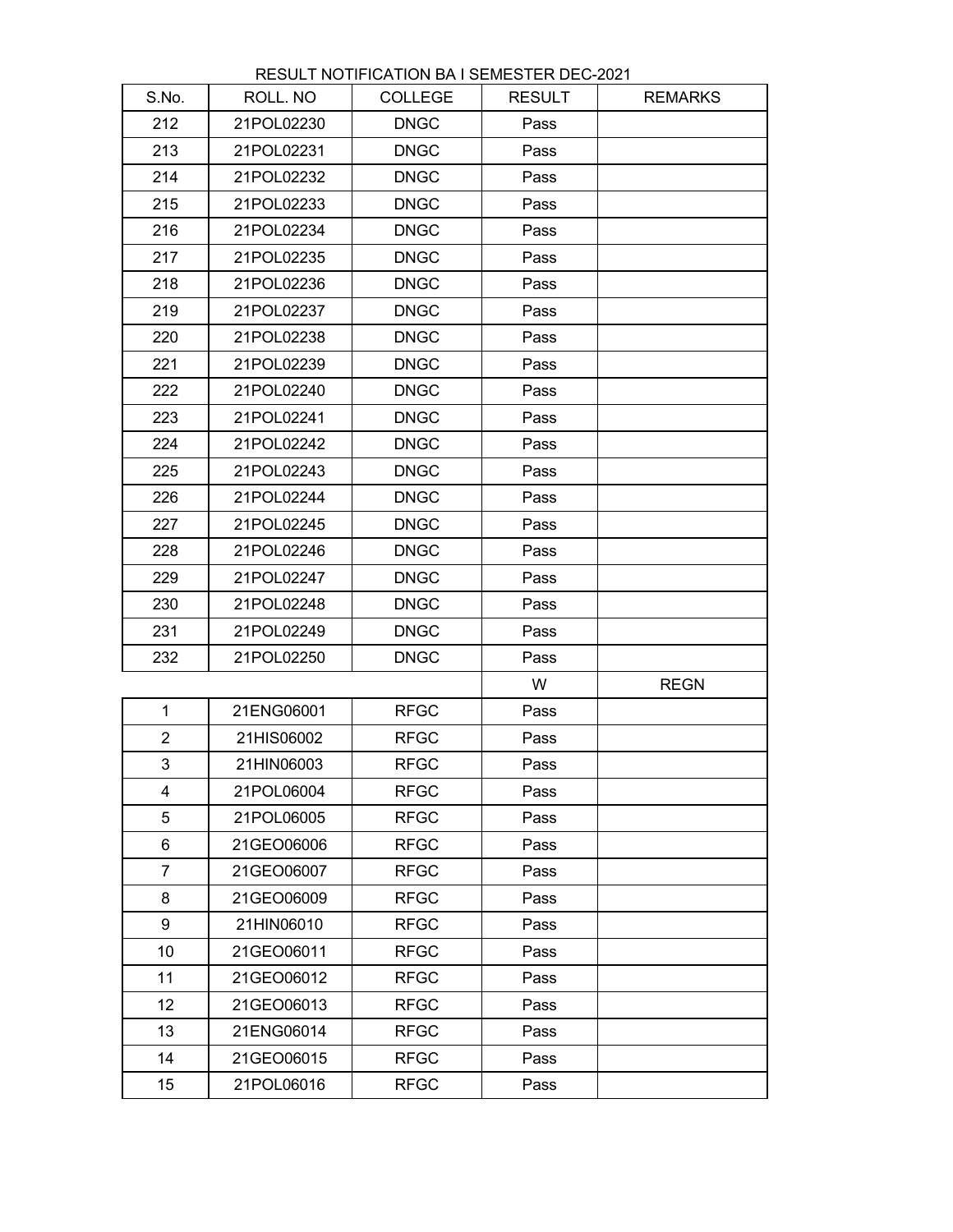| S.No. | ROLL. NO   | <b>COLLEGE</b> | <b>RESULT</b> | <b>REMARKS</b> |
|-------|------------|----------------|---------------|----------------|
| 16    | 21ENG06017 | <b>RFGC</b>    | Pass          |                |
| 17    | 21GEO06018 | <b>RFGC</b>    | Pass          |                |
| 18    | 21ECO06019 | <b>RFGC</b>    | Pass          |                |
| 19    | 21HIN06020 | <b>RFGC</b>    | <b>PWBP</b>   |                |
| 20    | 21GEO06021 | <b>RFGC</b>    | Pass          |                |
| 21    | 21GEO06022 | <b>RFGC</b>    | <b>FAIL</b>   | <b>PR</b>      |
| 22    | 21GEO06023 | <b>RFGC</b>    | Pass          |                |
| 23    | 21GEO06024 | <b>RFGC</b>    | Pass          |                |
| 24    | 21HIN06025 | <b>RFGC</b>    | Pass          |                |
| 25    | 21POL06026 | <b>RFGC</b>    | Pass          |                |
| 26    | 21ENG06027 | <b>RFGC</b>    | <b>PWBP</b>   |                |
| 27    | 21ECO06028 | <b>RFGC</b>    | Pass          |                |
| 28    | 21ENG06029 | <b>RFGC</b>    | Pass          |                |
| 29    | 21GEO06030 | <b>RFGC</b>    | Pass          |                |
| 30    | 21HIN06031 | <b>RFGC</b>    | Pass          |                |
| 31    | 21HIS06032 | <b>RFGC</b>    | Pass          |                |
| 32    | 21HIN06034 | <b>RFGC</b>    | Pass          |                |
| 33    | 21ENG06035 | <b>RFGC</b>    | Pass          |                |
| 34    | 21ENG06037 | <b>RFGC</b>    | Pass          |                |
| 35    | 21HIS06038 | <b>RFGC</b>    | Pass          |                |
| 36    | 21ECO06039 | <b>RFGC</b>    | Pass          |                |
| 37    | 21ECO06040 | <b>RFGC</b>    | Pass          |                |
| 38    | 21GEO06041 | <b>RFGC</b>    | Pass          |                |
| 39    | 21ENG06042 | <b>RFGC</b>    | Pass          |                |
| 40    | 21GEO06043 | <b>RFGC</b>    | <b>FAIL</b>   | <b>PR</b>      |
| 41    | 21ECO06044 | <b>RFGC</b>    | Pass          |                |
| 42    | 21HIN06045 | <b>RFGC</b>    | <b>PWBP</b>   | <b>AGG</b>     |
| 43    | 21ENG06046 | <b>RFGC</b>    | Pass          |                |
| 44    | 21ENG06047 | <b>RFGC</b>    | Pass          |                |
| 45    | 21ENG06048 | <b>RFGC</b>    | Pass          |                |
| 46    | 21HIN06049 | <b>RFGC</b>    | Pass          |                |
| 47    | 21HIN06050 | <b>RFGC</b>    | Pass          |                |
| 48    | 21HIN06051 | <b>RFGC</b>    | Pass          |                |
| 49    | 21ENG06052 | <b>RFGC</b>    | Pass          |                |
| 50    | 21HIN06053 | <b>RFGC</b>    | Pass          |                |
| 51    | 21ECO06055 | <b>RFGC</b>    | Pass          |                |
| 52    | 21ECO06056 | <b>RFGC</b>    | Pass          |                |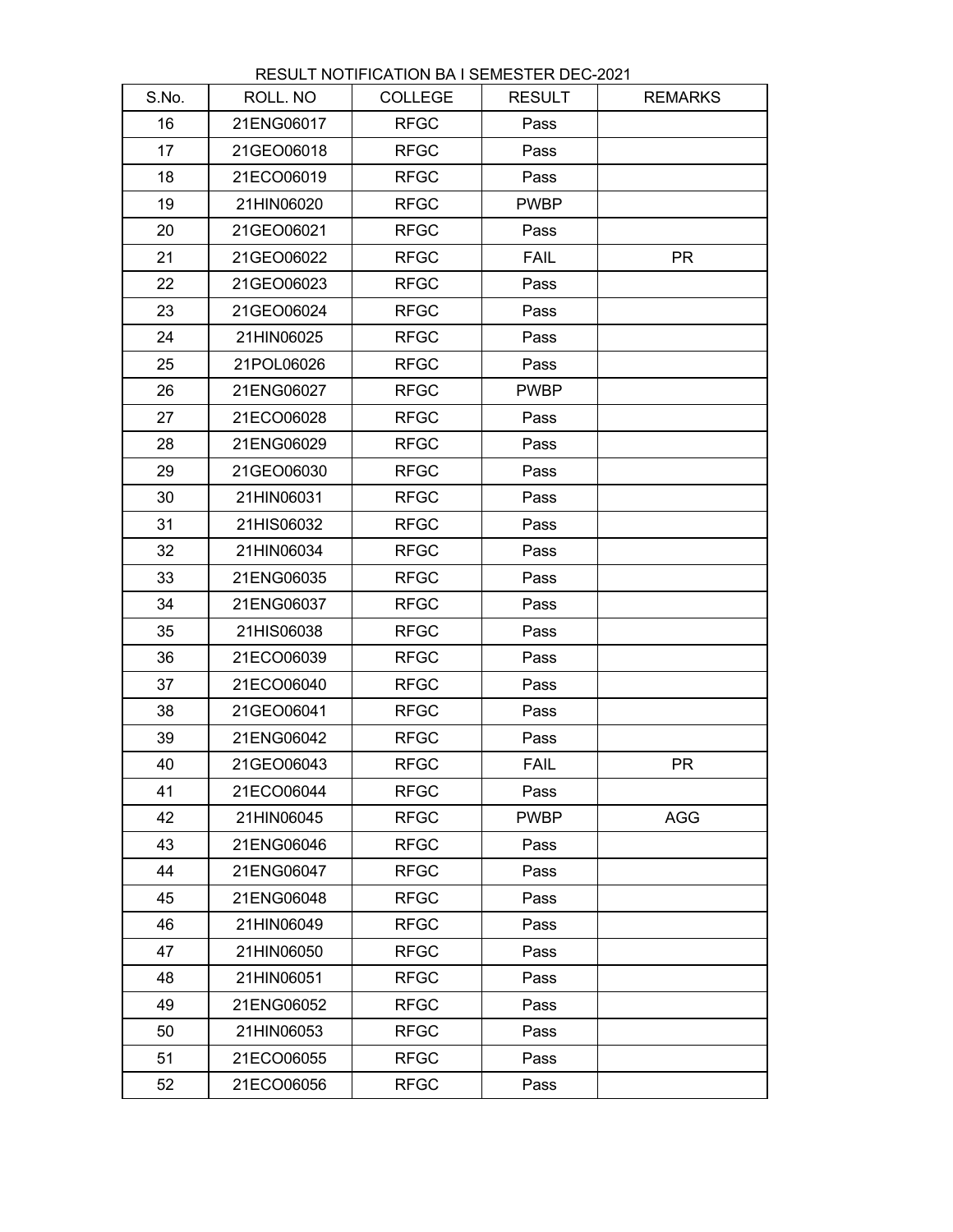| S.No. | ROLL. NO    | <b>COLLEGE</b> | <b>RESULT</b> | <b>REMARKS</b> |
|-------|-------------|----------------|---------------|----------------|
| 53    | 21GEO06057  | <b>RFGC</b>    | Pass          |                |
| 54    | 21GEO06058  | <b>RFGC</b>    | <b>FAIL</b>   | <b>PR</b>      |
| 55    | 21HIS06059  | <b>RFGC</b>    | Pass          |                |
| 56    | 21HIN06060  | <b>RFGC</b>    | Pass          |                |
| 57    | 21HIS06061  | <b>RFGC</b>    | Pass          |                |
| 58    | 21POL06062  | <b>RFGC</b>    | Pass          |                |
| 59    | 21HIS06063  | <b>RFGC</b>    | Pass          |                |
| 60    | 21GEO06064  | <b>RFGC</b>    | Pass          |                |
| 61    | 21POL06065  | <b>RFGC</b>    | Pass          |                |
| 62    | 21POL06066  | <b>RFGC</b>    | Pass          |                |
| 63    | 21HIN06067  | <b>RFGC</b>    | Pass          |                |
| 64    | 21HIN06068  | <b>RFGC</b>    | Pass          |                |
| 65    | 21POL06069  | <b>RFGC</b>    | Pass          |                |
| 66    | 21POL06070  | <b>RFGC</b>    | Pass          |                |
| 67    | 21GEO06071  | <b>RFGC</b>    | Pass          |                |
| 68    | 21HIN06072  | <b>RFGC</b>    | <b>PWBP</b>   | <b>AGG</b>     |
| 69    | 21POL06073  | <b>RFGC</b>    | Pass          |                |
| 70    | 21HIS06074  | <b>RFGC</b>    | Pass          |                |
| 71    | 21GEO06075  | <b>RFGC</b>    | Pass          |                |
| 72    | 21GEO06076  | <b>RFGC</b>    | Pass          |                |
| 73    | 21ENG06078  | <b>RFGC</b>    | Pass          |                |
| 74    | 21GEO06079  | <b>RFGC</b>    | Pass          |                |
| 75    | 21POL06080  | <b>RFGC</b>    | Pass          |                |
| 76    | 21GEO06081  | <b>RFGC</b>    | Pass          |                |
| 77    | 21GEO06082  | <b>RFGC</b>    | <b>FAIL</b>   | <b>PR</b>      |
| 78    | 21GEO06083  | <b>RFGC</b>    | <b>FAIL</b>   | <b>PR</b>      |
| 79    | 21ECO06084  | <b>RFGC</b>    | Pass          |                |
| 80    | 21POL06085  | <b>RFGC</b>    | Pass          |                |
| 81    | 21ENG06086  | <b>RFGC</b>    | <b>PWBP</b>   |                |
| 82    | 21POL06087  | <b>RFGC</b>    | Pass          |                |
| 83    | 21HIN06088  | <b>RFGC</b>    | Pass          |                |
| 84    | 21POL06089  | <b>RFGC</b>    | Pass          |                |
| 85    | 21HIS06090  | <b>RFGC</b>    | Pass          |                |
| 86    | 21ECO06091  | <b>RFGC</b>    | Pass          |                |
| 87    | 21POL06092  | <b>RFGC</b>    | Pass          |                |
| 88    | 21HIS06095  | <b>RFGC</b>    | <b>PWBP</b>   |                |
| 89    | 21EGEO06093 | <b>RFGC</b>    | <b>FAIL</b>   | <b>PR</b>      |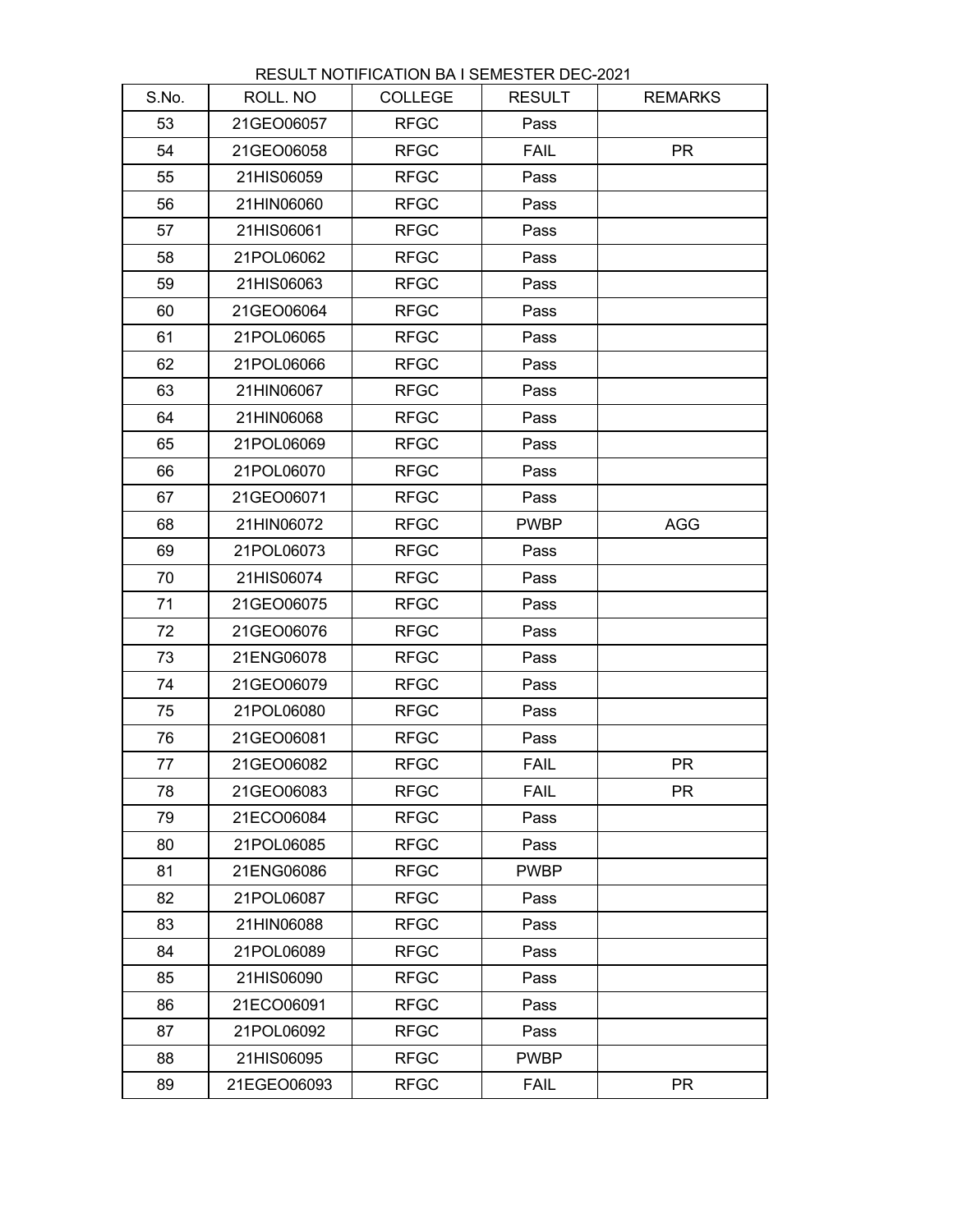| RESULT NOTIFICATION BA I SEMESTER DEC-2021 |  |
|--------------------------------------------|--|
|--------------------------------------------|--|

| S.No.          | ROLL. NO   | <b>COLLEGE</b> | <b>RESULT</b> | <b>REMARKS</b>           |
|----------------|------------|----------------|---------------|--------------------------|
| 90             | 21ENG06094 | <b>RFGC</b>    | Pass          |                          |
| 91             | 21POL06096 | <b>RFGC</b>    | Pass          |                          |
| 92             | 21ENG06097 | <b>RFGC</b>    | Pass          |                          |
| 93             | 21HIN06098 | <b>RFGC</b>    | Pass          |                          |
| 94             | 21ENG06099 | <b>RFGC</b>    | Pass          |                          |
| 95             | 21ENG06100 | <b>RFGC</b>    | Pass          |                          |
| 96             | 21GEO06101 | <b>RFGC</b>    | Pass          |                          |
| 97             | 21GEO06102 | <b>RFGC</b>    | Pass          |                          |
| 98             | 21ENG06103 | <b>RFGC</b>    | Pass          |                          |
| 99             | 21GEO06104 | <b>RFGC</b>    | Pass          |                          |
| 100            | 21HIN06105 | <b>RFGC</b>    | Pass          |                          |
| 101            | 21HIN06106 | <b>RFGC</b>    | Pass          |                          |
| 102            | 21ENG06107 | <b>RFGC</b>    | Pass          |                          |
| 103            | 21POL06108 | <b>RFGC</b>    | Pass          |                          |
| 104            | 21GEO06109 | <b>RFGC</b>    | <b>FAIL</b>   | <b>PR</b>                |
| 105            | 21POL06110 | <b>RFGC</b>    | Pass          |                          |
|                |            |                | W             | <b>REGN</b>              |
| $\mathbf{1}$   | 21POL13001 | <b>GCY</b>     | Pass          |                          |
| $\overline{2}$ | 21POL13002 | <b>GCY</b>     | <b>PWBP</b>   |                          |
| 3              | 21POL13003 | <b>GCY</b>     | Pass          |                          |
| 4              | 21POL13004 | <b>GCY</b>     | Pass          |                          |
| 5              | 21POL13005 | <b>GCY</b>     | Pass          |                          |
| 6              | 21POL13006 | <b>GCY</b>     | Pass          |                          |
| $\overline{7}$ | 21POL13007 | <b>GCY</b>     | Pass          |                          |
| 8              | 21POL13008 | <b>GCY</b>     | Pass          |                          |
| 9              | 21POL13009 | <b>GCY</b>     | Pass          |                          |
| 10             | 21POL13010 | <b>GCY</b>     | W             | <b>EMAIL ID RESUIRED</b> |
| 11             | 21POL13011 | <b>GCY</b>     | Pass          |                          |
| 12             | 21POL13012 | <b>GCY</b>     | Pass          |                          |
| 13             | 21POL13013 | <b>GCY</b>     | Pass          |                          |
| 14             | 21POL13014 | <b>GCY</b>     | Pass          |                          |
| 15             | 21POL13015 | <b>GCY</b>     | Pass          |                          |
| 16             | 21POL13017 | <b>GCY</b>     | Pass          |                          |
| 17             | 21POL13018 | <b>GCY</b>     | Pass          |                          |
| 18             | 21POL13019 | <b>GCY</b>     | Pass          |                          |
| 19             | 21POL13020 | <b>GCY</b>     | Pass          |                          |
| 20             | 21POL13021 | <b>GCY</b>     | Pass          |                          |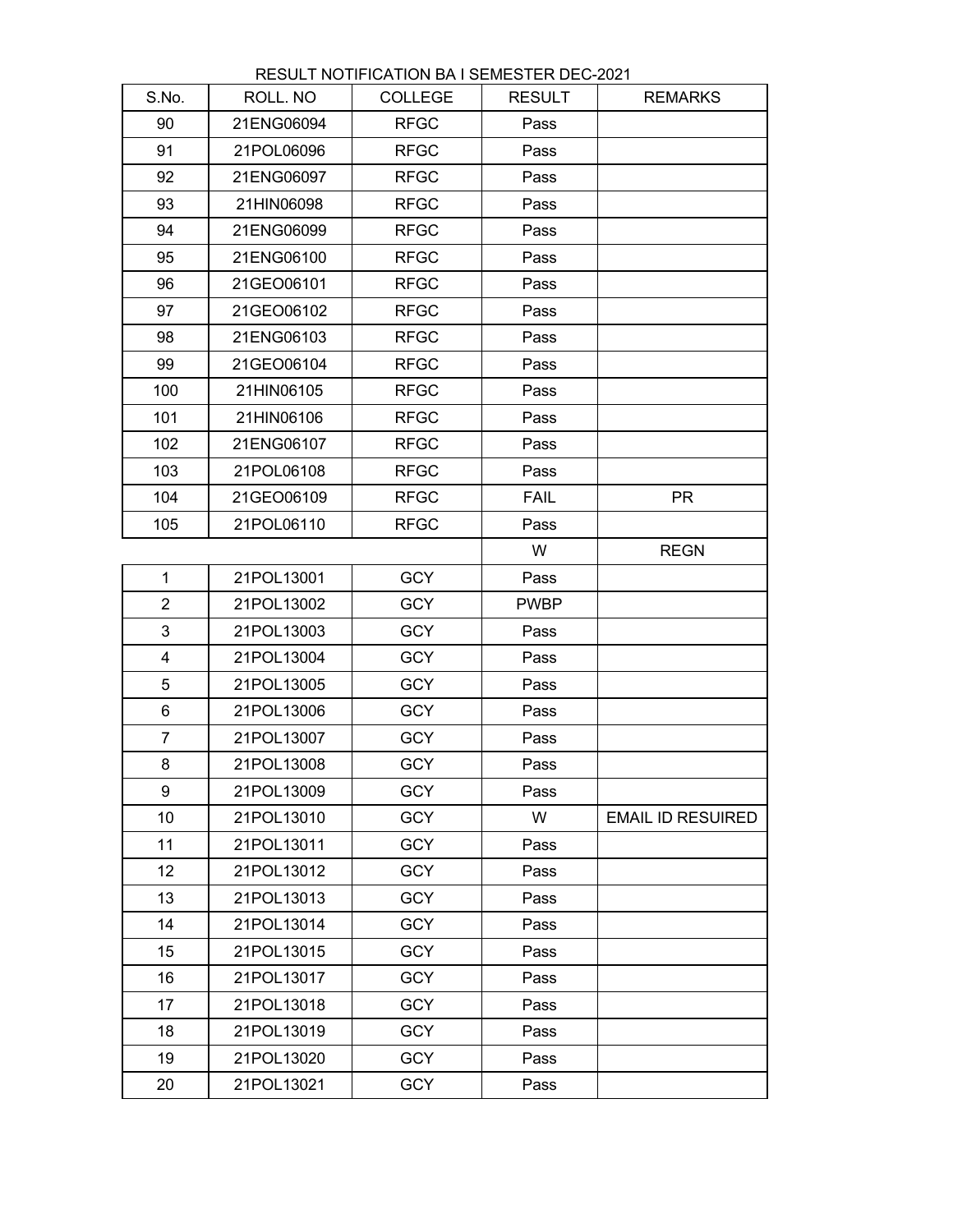| S.No.          | ROLL, NO    | <b>COLLEGE</b> | <b>RESULT</b> | <b>REMARKS</b> |
|----------------|-------------|----------------|---------------|----------------|
| 21             | 21POL13023  | <b>GCY</b>     | Pass          |                |
| 22             | 21POL13024  | <b>GCY</b>     | Pass          |                |
| 23             | 21POL13025  | <b>GCY</b>     | Pass          |                |
| 24             | 21POL13026  | <b>GCY</b>     | Pass          |                |
| 25             | 21ENG13001  | <b>GCY</b>     | Pass          |                |
| 26             | 21ENG13002  | <b>GCY</b>     | <b>PWBP</b>   |                |
| 27             | 21ENG13003  | <b>GCY</b>     | Pass          |                |
| 28             | 21ENG13004  | <b>GCY</b>     | Pass          |                |
| 29             | 21ENG13006  | <b>GCY</b>     | Pass          |                |
| 30             | 21ENG13007  | <b>GCY</b>     | Pass          |                |
| 31             | 21ENG13008  | <b>GCY</b>     | Pass          |                |
| 32             | 21EDU13001  | <b>GCY</b>     | Pass          |                |
| 33             | 21EDU13003  | <b>GCY</b>     | Pass          |                |
| 34             | 21EDU13004  | <b>GCY</b>     | W             | PHONE NO       |
| 35             | 21EDU13005  | <b>GCY</b>     | Pass          |                |
| 36             | 21EDU13006  | <b>GCY</b>     | Pass          |                |
| 37             | 21EDU13008  | <b>GCY</b>     | Pass          |                |
| 38             | 21EDU13009  | <b>GCY</b>     | Pass          |                |
| 39             | 21EDU13010  | <b>GCY</b>     | Pass          |                |
| 40             | 21EDU13011  | <b>GCY</b>     | Pass          |                |
| 41             | 21EDU13012  | <b>GCY</b>     | Pass          |                |
| 42             | 21HIST13003 | <b>GCY</b>     | <b>PWBP</b>   |                |
| 43             | 21ECO13001  | <b>GCY</b>     | Pass          |                |
| 44             | 21ECO13002  | <b>GCY</b>     | Pass          |                |
| 45             | 21ECO13004  | <b>GCY</b>     | <b>PWBP</b>   |                |
| 46             | 21HIN13001  | <b>GCY</b>     | Pass          |                |
| 47             | 21HIN13002  | <b>GCY</b>     | Pass          |                |
| 48             | 21HIN13003  | <b>GCY</b>     | Pass          |                |
| 49             | 21HIN13004  | <b>GCY</b>     | Pass          |                |
| 50             | 21HIN13005  | <b>GCY</b>     | Pass          |                |
| 51             | 21GEO13002  | <b>GCY</b>     | Pass          |                |
| 52             | 21GEO13003  | <b>GCY</b>     | Pass          |                |
| 53             | 21GEO13004  | <b>GCY</b>     | Pass          |                |
|                |             |                | W             | <b>REGN</b>    |
| $\mathbf{1}$   | 21HIS23001  | <b>GCDAP</b>   | Pass          |                |
| $\overline{2}$ | 21POL23002  | <b>GCDAP</b>   | <b>PWBP</b>   |                |
| 3              | 21POL23003  | <b>GCDAP</b>   | <b>PWBP</b>   |                |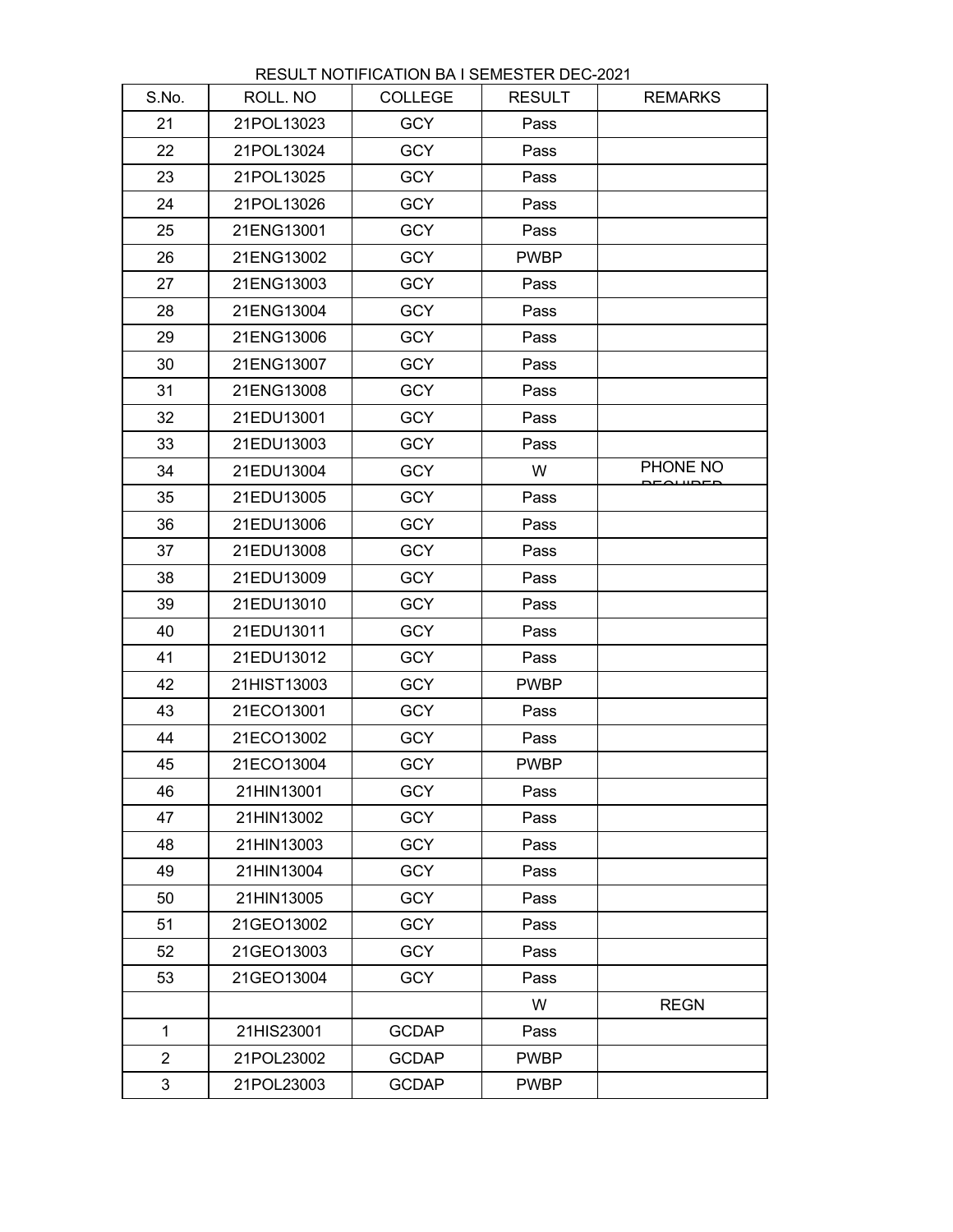| S.No.           | ROLL. NO   | <b>COLLEGE</b> | <b>RESULT</b> | <b>REMARKS</b> |
|-----------------|------------|----------------|---------------|----------------|
| $\overline{4}$  | 21POL23005 | <b>GCDAP</b>   | Pass          |                |
| 5               | 21ENG23006 | <b>GCDAP</b>   | Pass          |                |
| 6               | 21EDU23007 | <b>GCDAP</b>   | Pass          |                |
| $\overline{7}$  | 21POL23008 | <b>GCDAP</b>   | Pass          |                |
| 8               | 21EDU23009 | <b>GCDAP</b>   | <b>PWBP</b>   |                |
| 9               | 21HIS23011 | <b>GCDAP</b>   | <b>PWBP</b>   |                |
| 10              | 21POL23013 | <b>GCDAP</b>   | Pass          |                |
| 11              | 21ECO23014 | <b>GCDAP</b>   | <b>PWBP</b>   |                |
| 12 <sub>2</sub> | 21POL23015 | <b>GCDAP</b>   | Pass          |                |
| 13              | 21EDU23017 | <b>GCDAP</b>   | Pass          |                |
| 14              | 21POL23018 | <b>GCDAP</b>   | Pass          |                |
| 15              | 21POL23019 | <b>GCDAP</b>   | Pass          |                |
| 16              | 21POL23020 | <b>GCDAP</b>   | <b>PWBP</b>   |                |
| 17              | 21ECO23021 | <b>GCDAP</b>   | <b>PWBP</b>   |                |
| 18              | 21EDU23022 | <b>GCDAP</b>   | <b>PWBP</b>   |                |
| 19              | 21POL23024 | <b>GCDAP</b>   | Pass          |                |
| 20              | 21POL23025 | <b>GCDAP</b>   | Pass          |                |
| 21              | 21POL23026 | <b>GCDAP</b>   | Pass          |                |
| 22              | 21EDU23027 | <b>GCDAP</b>   | Pass          |                |
| 23              | 21POL23028 | <b>GCDAP</b>   | Pass          |                |
| 24              | 21HIS23029 | <b>GCDAP</b>   | Pass          |                |
| 25              | 21ECO23034 | <b>GCDAP</b>   | Pass          |                |
| 26              | 21POL23035 | <b>GCDAP</b>   | Pass          |                |
| 27              | 21EDU23038 | <b>GCDAP</b>   | Pass          |                |
| 28              | 21HIS23039 | <b>GCDAP</b>   | <b>PWBP</b>   |                |
| 29              | 21EDU23040 | <b>GCDAP</b>   | Pass          |                |
| 30              | 21HIS23041 | <b>GCDAP</b>   | Pass          |                |
| 31              | 21POL23042 | <b>GCDAP</b>   | <b>PWBP</b>   |                |
| 32              | 21POL23043 | <b>GCDAP</b>   | Pass          |                |
| 33              | 21POL12044 | <b>GCDAP</b>   | <b>PWBP</b>   |                |
| 34              | 21HIS23045 | <b>GCDAP</b>   | Pass          |                |
| 35              | 21POL23046 | <b>GCDAP</b>   | Pass          |                |
| 36              | 21POL23047 | <b>GCDAP</b>   | Pass          |                |
| 37              | 21POL23048 | <b>GCDAP</b>   | <b>PWBP</b>   |                |
| 38              | 21HIS23049 | <b>GCDAP</b>   | Pass          |                |
| 39              | 21ECO23050 | <b>GCDAP</b>   | <b>PWBP</b>   |                |
| 40              | 21POL23052 | <b>GCDAP</b>   | Pass          |                |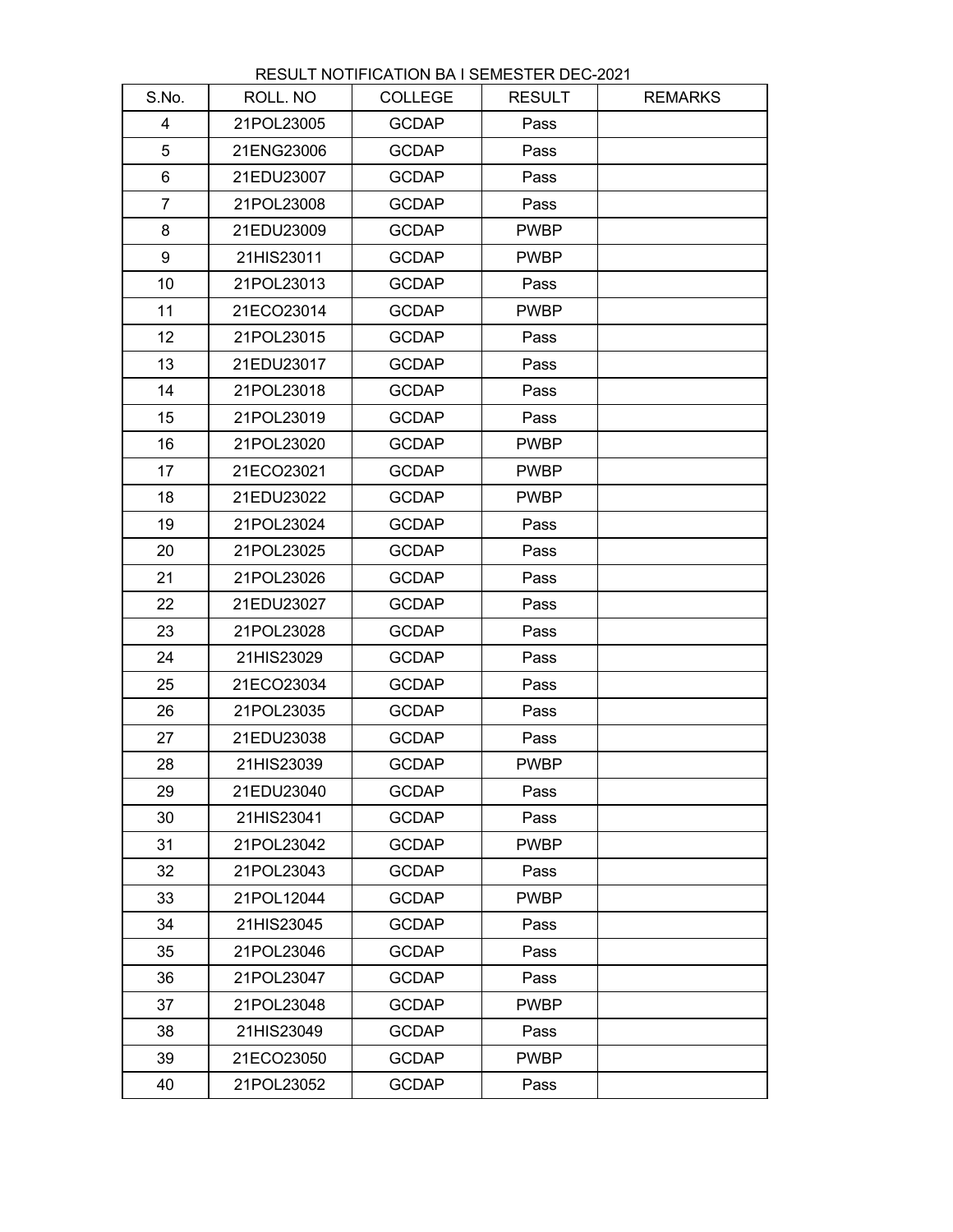| S.No. | ROLL. NO   | <b>COLLEGE</b> | <b>RESULT</b> | <b>REMARKS</b> |
|-------|------------|----------------|---------------|----------------|
| 41    | 21HIS23054 | <b>GCDAP</b>   | Pass          |                |
| 42    | 21ENG23055 | <b>GCDAP</b>   | Pass          |                |
| 43    | 21HIS23056 | <b>GCDAP</b>   | <b>PWBP</b>   |                |
| 44    | 21HIS23057 | <b>GCDAP</b>   | <b>PWBP</b>   |                |
| 45    | 21POL23058 | <b>GCDAP</b>   | Pass          |                |
| 46    | 21POL23060 | <b>GCDAP</b>   | <b>PWBP</b>   |                |
| 47    | 21ENG23061 | <b>GCDAP</b>   | Pass          |                |
| 48    | 21POL23062 | <b>GCDAP</b>   | Pass          |                |
| 49    | 21ENG23063 | <b>GCDAP</b>   | <b>PWBP</b>   |                |
| 50    | 21POL23064 | <b>GCDAP</b>   | <b>PWBP</b>   |                |
| 51    | 21POL23065 | <b>GCDAP</b>   | <b>PWBP</b>   |                |
| 52    | 21POL23066 | <b>GCDAP</b>   | Pass          |                |
| 53    | 21POL23067 | <b>GCDAP</b>   | Pass          |                |
| 54    | 21POL23068 | <b>GCDAP</b>   | Pass          |                |
| 55    | 21ENG23069 | <b>GCDAP</b>   | <b>PWBP</b>   |                |
| 56    | 21POL23070 | <b>GCDAP</b>   | Pass          |                |
| 57    | 21POL23071 | <b>GCDAP</b>   | Pass          |                |
| 58    | 21ENG23072 | <b>GCDAP</b>   | Pass          |                |
| 59    | 21POL23073 | <b>GCDAP</b>   | <b>PWBP</b>   |                |
| 60    | 21ENG23074 | <b>GCDAP</b>   | Pass          |                |
| 61    | 21POL23076 | <b>GCDAP</b>   | Pass          |                |
| 62    | 21HIS23077 | <b>GCDAP</b>   | Pass          |                |
| 63    | 21HIN23078 | <b>GCDAP</b>   | <b>PWBP</b>   |                |
| 64    | 21POL23079 | <b>GCDAP</b>   | <b>PWBP</b>   |                |
| 65    | 21HIS23081 | <b>GCDAP</b>   | Pass          |                |
| 66    | 21HIS23082 | <b>GCDAP</b>   | Pass          |                |
| 67    | 21HIS23083 | <b>GCDAP</b>   | Pass          |                |
| 68    | 21POL23084 | <b>GCDAP</b>   | Pass          |                |
| 69    | 21POL23085 | <b>GCDAP</b>   | Pass          |                |
| 70    | 21POL23086 | <b>GCDAP</b>   | Pass          |                |
| 71    | 21POL23087 | <b>GCDAP</b>   | Pass          |                |
| 72    | 21POL23089 | <b>GCDAP</b>   | Pass          |                |
| 73    | 21ECO23090 | <b>GCDAP</b>   | Pass          |                |
| 74    | 21ENG23091 | <b>GCDAP</b>   | <b>PWBP</b>   |                |
| 75    | 21EDU23092 | <b>GCDAP</b>   | Pass          |                |
| 76    | 21POL23093 | <b>GCDAP</b>   | Pass          |                |
| 77    | 21POL23094 | <b>GCDAP</b>   | <b>PWBP</b>   |                |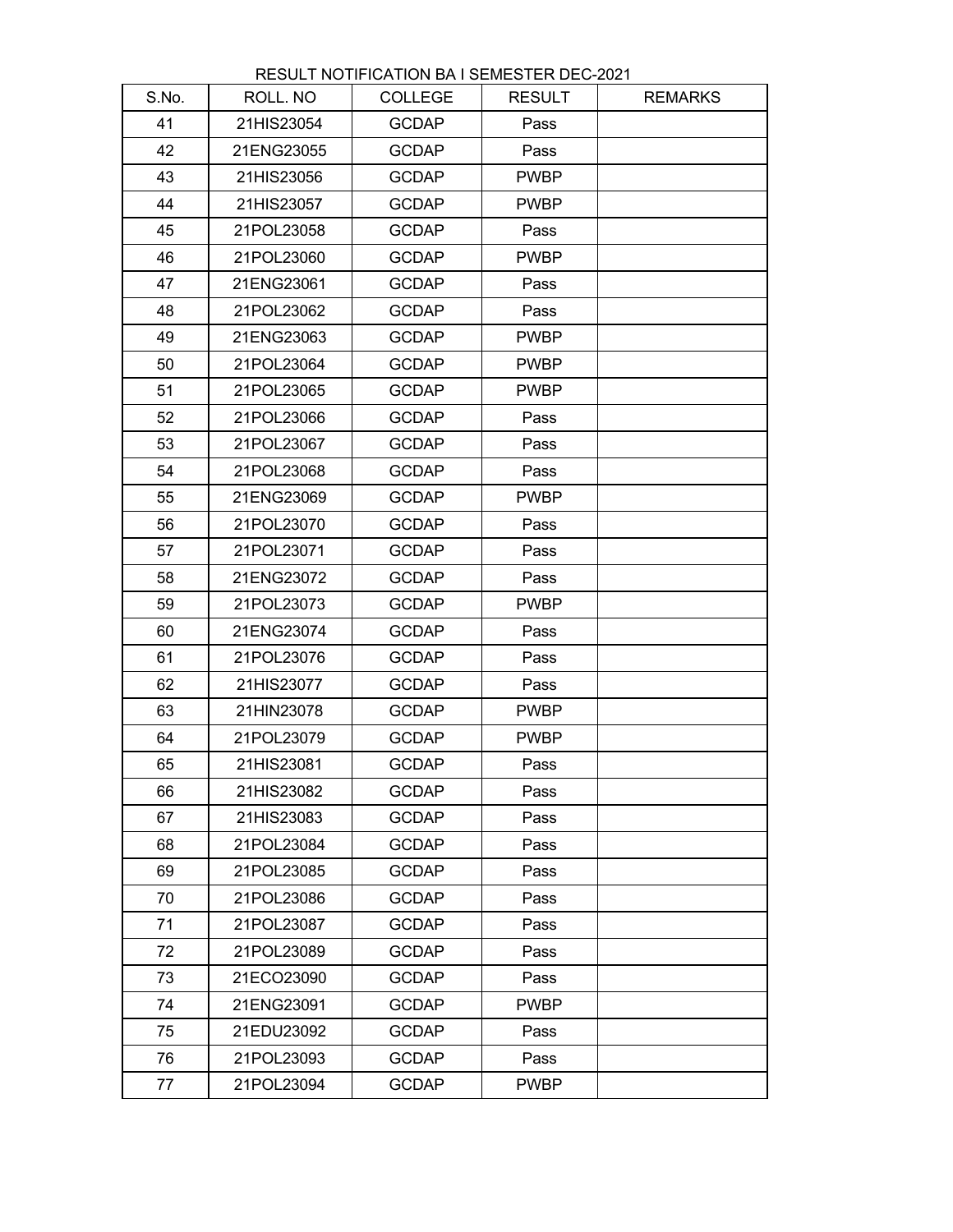| RESULT NOTIFICATION BA I SEMESTER DEC-2021 |  |
|--------------------------------------------|--|
|--------------------------------------------|--|

| S.No. | ROLL. NO   | <b>COLLEGE</b> | <b>RESULT</b> | <b>REMARKS</b> |
|-------|------------|----------------|---------------|----------------|
| 78    | 21POL23096 | <b>GCDAP</b>   | <b>PWBP</b>   |                |
| 79    | 21POL23097 | <b>GCDAP</b>   | Pass          |                |
| 80    | 21POL23101 | <b>GCDAP</b>   | Pass          |                |
| 81    | 21HIS23102 | <b>GCDAP</b>   | <b>PWBP</b>   |                |
| 82    | 21ECO23103 | <b>GCDAP</b>   | Pass          |                |
| 83    | 21ECO23104 | <b>GCDAP</b>   | <b>PWBP</b>   |                |
| 84    | 21POL23106 | <b>GCDAP</b>   | <b>PWBP</b>   |                |
| 85    | 21HIS23107 | <b>GCDAP</b>   | Pass          |                |
| 86    | 21POL23108 | <b>GCDAP</b>   | Pass          |                |
| 87    | 21POL23109 | <b>GCDAP</b>   | Pass          |                |
| 88    | 21POL23110 | <b>GCDAP</b>   | Pass          |                |
| 89    | 21POL23111 | <b>GCDAP</b>   | Pass          |                |
| 90    | 21POL23112 | <b>GCDAP</b>   | Pass          |                |
| 91    | 21POL23113 | <b>GCDAP</b>   | Pass          |                |
| 92    | 21POL23114 | <b>GCDAP</b>   | Pass          |                |
| 93    | 21POL23115 | <b>GCDAP</b>   | Pass          |                |
| 94    | 21POL23116 | <b>GCDAP</b>   | Pass          |                |
| 95    | 21POL23117 | <b>GCDAP</b>   | Pass          |                |
| 96    | 21POL23118 | <b>GCDAP</b>   | <b>PWBP</b>   |                |
| 97    | 21POL23119 | <b>GCDAP</b>   | Pass          |                |
| 98    | 21EDU23121 | <b>GCDAP</b>   | Pass          |                |
| 99    | 21POL23122 | <b>GCDAP</b>   | Pass          |                |
| 100   | 21POL23123 | <b>GCDAP</b>   | Pass          |                |
| 101   | 21POL23126 | <b>GCDAP</b>   | Pass          |                |
| 102   | 21HIN23127 | <b>GCDAP</b>   | Pass          |                |
| 103   | 21POL23130 | <b>GCDAP</b>   | Pass          |                |
| 104   | 21HIS23131 | <b>GCDAP</b>   | Pass          |                |
| 105   | 21POL23133 | <b>GCDAP</b>   | Pass          |                |
| 106   | 21ENG23137 | <b>GCDAP</b>   | Pass          |                |
| 107   | 21POL23138 | <b>GCDAP</b>   | Pass          |                |
| 108   | 21HIS23139 | <b>GCDAP</b>   | Pass          |                |
| 109   | 21HIS23141 | <b>GCDAP</b>   | Pass          |                |
| 110   | 21ECO23142 | <b>GCDAP</b>   | Pass          |                |
| 111   | 21POL23143 | <b>GCDAP</b>   | <b>PWBP</b>   |                |
| 112   | 21ECO23145 | <b>GCDAP</b>   | <b>PWBP</b>   |                |
| 113   | 21ENG23146 | <b>GCDAP</b>   | <b>PWBP</b>   |                |
| 114   | 21ECO23149 | <b>GCDAP</b>   | <b>PWBP</b>   |                |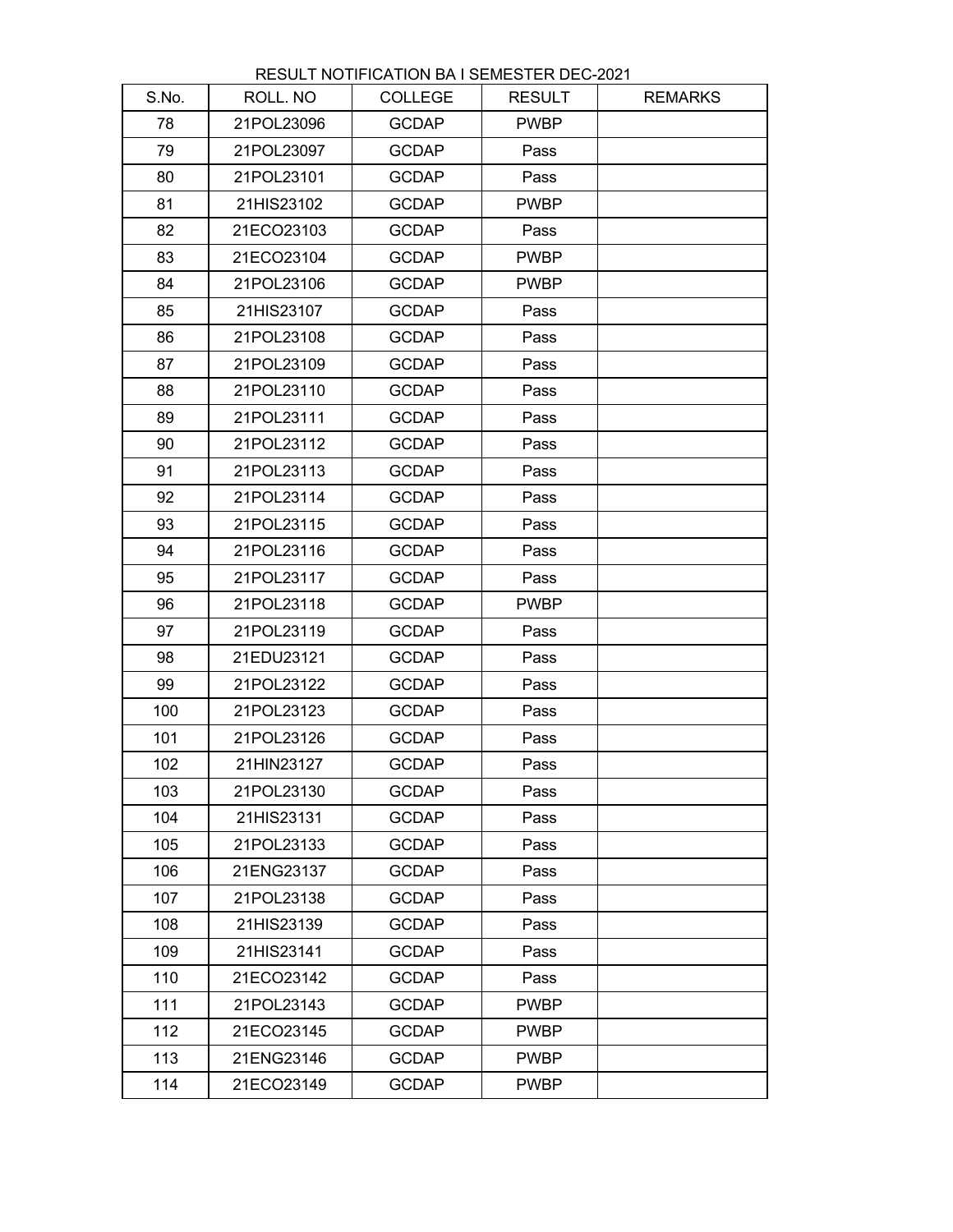| RESULT NOTIFICATION BA I SEMESTER DEC-2021 |  |
|--------------------------------------------|--|
|--------------------------------------------|--|

| S.No. | ROLL. NO   | <b>COLLEGE</b> | <b>RESULT</b> | <b>REMARKS</b> |
|-------|------------|----------------|---------------|----------------|
| 115   | 21ECO23150 | <b>GCDAP</b>   | <b>PWBP</b>   |                |
| 116   | 21POL23151 | <b>GCDAP</b>   | <b>PWBP</b>   |                |
| 117   | 21POL23154 | <b>GCDAP</b>   | Pass          |                |
| 118   | 21EDU23155 | <b>GCDAP</b>   | Pass          |                |
| 119   | 21POL23156 | <b>GCDAP</b>   | Pass          |                |
| 120   | 21EDU23157 | <b>GCDAP</b>   | <b>PWBP</b>   |                |
| 121   | 21POL23158 | <b>GCDAP</b>   | <b>PWBP</b>   |                |
| 122   | 21HIN23160 | <b>GCDAP</b>   | Pass          |                |
| 123   | 21ENG23161 | <b>GCDAP</b>   | Pass          |                |
| 124   | 21ENG23162 | <b>GCDAP</b>   | Pass          |                |
| 125   | 21POL23163 | <b>GCDAP</b>   | Pass          |                |
| 126   | 21POL23164 | <b>GCDAP</b>   | Pass          |                |
| 127   | 21EDU23165 | <b>GCDAP</b>   | Pass          |                |
| 128   | 21EDU23166 | <b>GCDAP</b>   | Pass          |                |
| 129   | 21POL23167 | <b>GCDAP</b>   | <b>PWBP</b>   |                |
| 130   | 21POL23168 | <b>GCDAP</b>   | Pass          |                |
| 131   | 21HIS23169 | <b>GCDAP</b>   | Pass          |                |
| 132   | 21POL23170 | <b>GCDAP</b>   | <b>PWBP</b>   |                |
| 133   | 21POL23171 | <b>GCDAP</b>   | <b>PWBP</b>   |                |
| 134   | 21POL23172 | <b>GCDAP</b>   | <b>PWBP</b>   |                |
| 135   | 21HIN23173 | <b>GCDAP</b>   | <b>PWBP</b>   |                |
| 136   | 21EDU23174 | <b>GCDAP</b>   | Pass          |                |
| 137   | 21ENG23175 | <b>GCDAP</b>   | Pass          |                |
| 138   | 21ENG23176 | <b>GCDAP</b>   | Pass          |                |
| 139   | 21EDU23179 | <b>GCDAP</b>   | Pass          |                |
| 140   | 21POL23180 | <b>GCDAP</b>   | Pass          |                |
| 141   | 21ENG23181 | <b>GCDAP</b>   | Pass          |                |
| 142   | 21ENG23182 | <b>GCDAP</b>   | Pass          |                |
| 143   | 21HIS23183 | <b>GCDAP</b>   | Pass          |                |
| 144   | 21HIS23184 | <b>GCDAP</b>   | Pass          |                |
| 145   | 21POL23186 | <b>GCDAP</b>   | <b>PWBP</b>   |                |
| 146   | 21ENG23188 | <b>GCDAP</b>   | Pass          |                |
| 147   | 21ENG23190 | <b>GCDAP</b>   | Pass          |                |
| 148   | 21POL23191 | <b>GCDAP</b>   | Pass          |                |
| 149   | 21POL23192 | <b>GCDAP</b>   | <b>PWBP</b>   |                |
| 150   | 21POL23193 | <b>GCDAP</b>   | <b>PWBP</b>   |                |
| 151   | 21POL23196 | <b>GCDAP</b>   | <b>PWBP</b>   |                |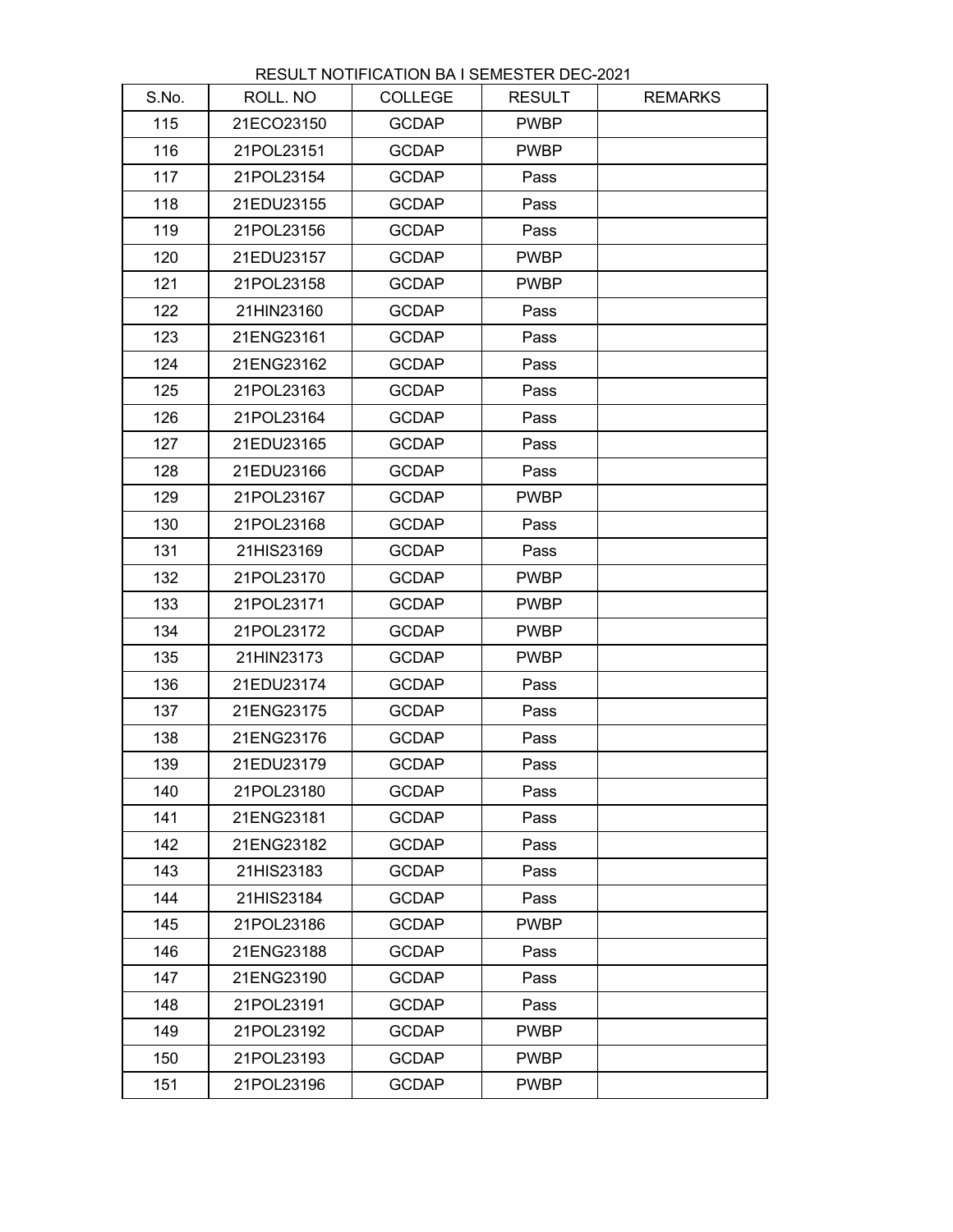| S.No. | ROLL. NO   | <b>COLLEGE</b> | <b>RESULT</b> | <b>REMARKS</b> |
|-------|------------|----------------|---------------|----------------|
| 152   | 21ENG23197 | <b>GCDAP</b>   | Pass          |                |
| 153   | 21ENG23199 | <b>GCDAP</b>   | Pass          |                |
| 154   | 21POL23200 | <b>GCDAP</b>   | Pass          |                |
| 155   | 21POL23202 | <b>GCDAP</b>   | <b>PWBP</b>   |                |
| 156   | 21HIN23203 | <b>GCDAP</b>   | <b>PWBP</b>   |                |
| 157   | 21HIN23204 | <b>GCDAP</b>   | <b>PWBP</b>   |                |
| 158   | 21POL23205 | <b>GCDAP</b>   | Pass          |                |
| 159   | 21POL23206 | <b>GCDAP</b>   | <b>PWBP</b>   |                |
| 160   | 21POL23208 | <b>GCDAP</b>   | Pass          |                |
| 161   | 21HIN23209 | <b>GCDAP</b>   | <b>PWBP</b>   |                |
| 162   | 21HIN23211 | <b>GCDAP</b>   | Pass          |                |
| 163   | 21HIN23216 | <b>GCDAP</b>   | Pass          |                |
| 164   | 21HIN23217 | <b>GCDAP</b>   | Pass          |                |
| 165   | 21HIN23218 | <b>GCDAP</b>   | Pass          |                |
| 166   | 21HIN23219 | <b>GCDAP</b>   | <b>PWBP</b>   |                |
| 167   | 21ENG23221 | <b>GCDAP</b>   | Pass          |                |
| 168   | 21POL23222 | <b>GCDAP</b>   | <b>PWBP</b>   |                |
| 169   | 21POL23227 | <b>GCDAP</b>   | Pass          |                |
| 170   | 21ENG23231 | <b>GCDAP</b>   | Pass          |                |
| 171   | 21ENG23232 | <b>GCDAP</b>   | Pass          |                |
| 172   | 21POL23234 | <b>GCDAP</b>   | Pass          |                |
| 173   | 21HIS23236 | <b>GCDAP</b>   | Pass          |                |
| 174   | 21EDU23237 | <b>GCDAP</b>   | Pass          |                |
| 175   | 21POL23238 | <b>GCDAP</b>   | <b>PWBP</b>   |                |
| 176   | 21HIS23240 | <b>GCDAP</b>   | Pass          |                |
| 177   | 21POL23242 | <b>GCDAP</b>   | <b>PWBP</b>   |                |
| 178   | 21POL23244 | <b>GCDAP</b>   | Pass          |                |
| 179   | 21HIS23249 | <b>GCDAP</b>   | <b>PWBP</b>   |                |
| 180   | 21POL23251 | <b>GCDAP</b>   | Pass          |                |
| 181   | 21ENG23252 | <b>GCDAP</b>   | Pass          |                |
| 182   | 21ENG23255 | <b>GCDAP</b>   | Pass          |                |
| 183   | 21POL23256 | <b>GCDAP</b>   | <b>PWBP</b>   |                |
| 184   | 21HIS23259 | <b>GCDAP</b>   | Pass          |                |
| 185   | 21HIS23260 | <b>GCDAP</b>   | <b>PWBP</b>   |                |
| 186   | 21HIS23261 | <b>GCDAP</b>   | Pass          |                |
| 187   | 21POL23262 | <b>GCDAP</b>   | Pass          |                |
| 188   | 21ECO23264 | <b>GCDAP</b>   | <b>PWBP</b>   |                |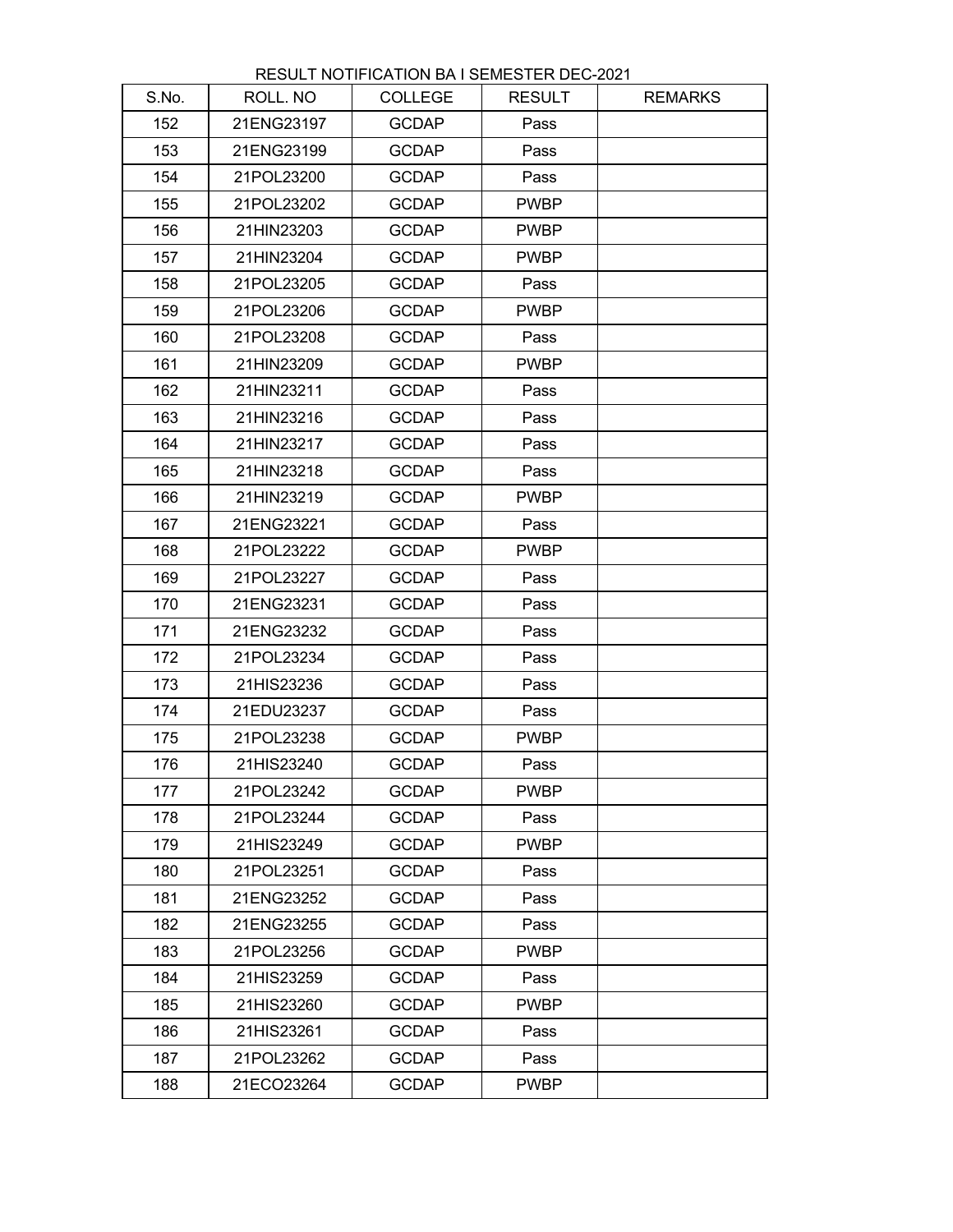| S.No.           | ROLL. NO   | <b>COLLEGE</b> | <b>RESULT</b> | <b>REMARKS</b> |
|-----------------|------------|----------------|---------------|----------------|
| 189             | 21ENG23265 | <b>GCDAP</b>   | Pass          |                |
| 190             | 21POL23266 | <b>GCDAP</b>   | <b>PWBP</b>   |                |
| 191             | 21POL23267 | <b>GCDAP</b>   | Pass          |                |
| 192             | 21POL23270 | <b>GCDAP</b>   | Pass          |                |
| 193             | 21POL23271 | <b>GCDAP</b>   | Pass          |                |
| 194             | 21POL23272 | <b>GCDAP</b>   | <b>PWBP</b>   |                |
| 195             | 21ENG23273 | <b>GCDAP</b>   | Pass          |                |
| 196             | 21HIS23274 | <b>GCDAP</b>   | Pass          |                |
| 197             | 21POL23275 | <b>GCDAP</b>   | Pass          |                |
| 198             | 21POL23278 | <b>GCDAP</b>   | Pass          |                |
| 199             | 21POL23283 | <b>GCDAP</b>   | Pass          |                |
| 200             | 21POL23284 | <b>GCDAP</b>   | Pass          |                |
| 201             | 21POL23285 | <b>GCDAP</b>   | Pass          |                |
| 202             | 21POL23286 | <b>GCDAP</b>   | Pass          |                |
| 203             | 21POL23287 | <b>GCDAP</b>   | Pass          |                |
| 204             | 21POL23291 | <b>GCDAP</b>   | Pass          |                |
| 205             | 21POL23293 | <b>GCDAP</b>   | Pass          |                |
| 206             | 21HIS23294 | <b>GCDAP</b>   | <b>PWBP</b>   |                |
|                 |            |                | W             | <b>REGN</b>    |
| 1               | 21HIS25001 | <b>MLBC</b>    | Pass          |                |
| $\overline{2}$  | 21HIS25002 | <b>MLBC</b>    | Pass          |                |
| 3               | 21POL25004 | <b>MLBC</b>    | Pass          |                |
| 4               | 21POL25005 | <b>MLBC</b>    | Pass          |                |
| 5               | 21POL25006 | <b>MLBC</b>    | Pass          |                |
| 6               | 21POL25007 | <b>MLBC</b>    | Pass          |                |
| $\overline{7}$  | 21POL25008 | <b>MLBC</b>    | Pass          |                |
| 8               | 21POL25010 | <b>MLBC</b>    | Pass          |                |
| 9               | 21POL25011 | <b>MLBC</b>    | Pass          |                |
| 10              | 21POL25012 | <b>MLBC</b>    | Pass          |                |
| 11              | 21POL25013 | <b>MLBC</b>    | Pass          |                |
| 12 <sub>2</sub> | 21EDU25014 | <b>MLBC</b>    | W             | <b>REGN</b>    |
| 13              | 21EDU25015 | <b>MLBC</b>    | W             | <b>REGN</b>    |
| 14              | 21ECO25016 | <b>MLBC</b>    | Pass          |                |
| 15              | 21ECO25017 | <b>MLBC</b>    | Pass          |                |
| 16              | 21ECO25018 | <b>MLBC</b>    | Pass          |                |

17 21SOC25019 MLBC Pass 18 21SOC25020 MLBC Pass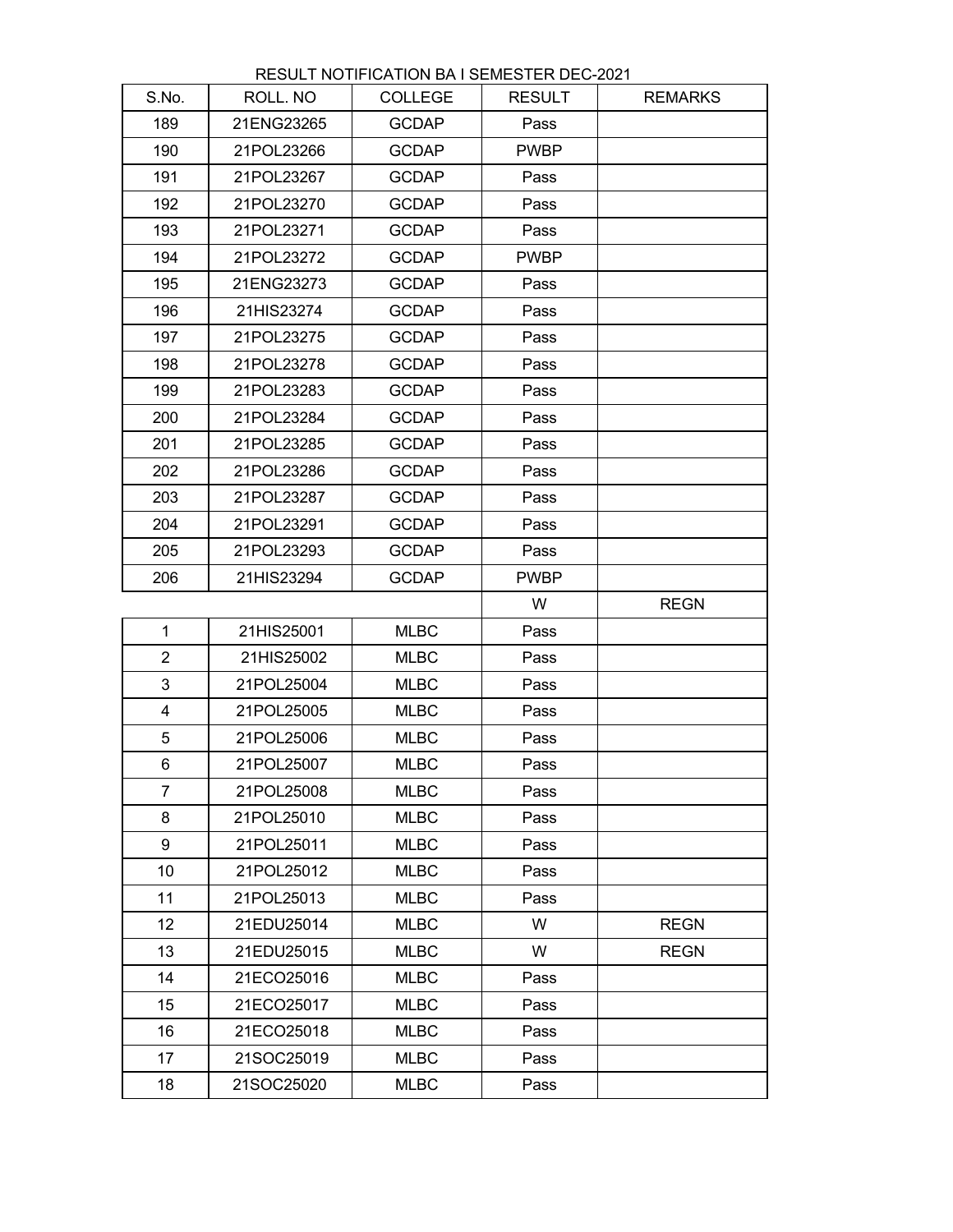|  | <b>RESULT NOTIFICATION BA I SEMESTER DEC-2021</b> |  |
|--|---------------------------------------------------|--|
|  |                                                   |  |
|  |                                                   |  |

| S.No.          | ROLL. NO   | <b>COLLEGE</b> | <b>RESULT</b> | <b>REMARKS</b> |
|----------------|------------|----------------|---------------|----------------|
| 19             | 21SOC25021 | <b>MLBC</b>    | Pass          |                |
| 20             | 21GEO25022 | <b>MLBC</b>    | Pass          |                |
| 21             | 21GEO25023 | <b>MLBC</b>    | Pass          |                |
| 22             | 21GEO25024 | <b>MLBC</b>    | Pass          |                |
| 23             | 21GEO25025 | <b>MLBC</b>    | Pass          |                |
| 24             | 21GEO25026 | <b>MLBC</b>    | Pass          |                |
| 25             | 21ENG25027 | <b>MLBC</b>    | W             | <b>REGN</b>    |
| 26             | 21ENG25028 | <b>MLBC</b>    | Pass          |                |
| 27             | 21ENG25029 | <b>MLBC</b>    | Pass          |                |
| 28             | 21HIN25030 | <b>MLBC</b>    | Pass          |                |
| 29             | 21HIN25031 | <b>MLBC</b>    | Pass          |                |
|                |            |                | W             | <b>REGN</b>    |
| $\mathbf 1$    | 21GEO38001 | <b>DKGCT</b>   | Pass          |                |
| $\overline{2}$ | 21ENG38002 | <b>DKGCT</b>   | Pass          |                |
| 3              | 21HIS38003 | <b>DKGCT</b>   | Pass          |                |
| $\overline{4}$ | 21HIS38004 | <b>DKGCT</b>   | Pass          |                |
| 5              | 21ENG38006 | <b>DKGCT</b>   | Pass          |                |
| $6\phantom{1}$ | 21HIS38008 | <b>DKGCT</b>   | Pass          |                |
| $\overline{7}$ | 21POL38009 | <b>DKGCT</b>   | Pass          |                |
| 8              | 21POL38011 | <b>DKGCT</b>   | Pass          |                |
| 9              | 21HIN38012 | <b>DKGCT</b>   | Pass          |                |
| 10             | 21HIS38013 | <b>DKGCT</b>   | Pass          |                |
| 11             | 21HIS38014 | <b>DKGCT</b>   | Pass          |                |
| 12             | 21HIN38017 | <b>DKGCT</b>   | Pass          |                |
| 13             | 21HIN38018 | <b>DKGCT</b>   | Pass          |                |
| 14             | 21POL38019 | <b>DKGCT</b>   | Pass          |                |
| 15             | 21POL38020 | <b>DKGCT</b>   | Pass          |                |
| 16             | 21HIS38021 | <b>DKGCT</b>   | Pass          |                |
| 17             | 21ECO38022 | <b>DKGCT</b>   | Pass          |                |
| 18             | 21HIS38025 | <b>DKGCT</b>   | Pass          |                |
| 19             | 21GEO38026 | <b>DKGCT</b>   | Pass          |                |
| 20             | 21ECO38027 | <b>DKGCT</b>   | Pass          |                |
| 21             | 21HIS38028 | <b>DKGCT</b>   | Pass          |                |
| 22             | 21POL38029 | <b>DKGCT</b>   | Pass          |                |
| 23             | 21POL38031 | <b>DKGCT</b>   | Pass          |                |
| 24             | 21GEO38032 | <b>DKGCT</b>   | Pass          |                |
| 25             | 21POL38034 | <b>DKGCT</b>   | Pass          |                |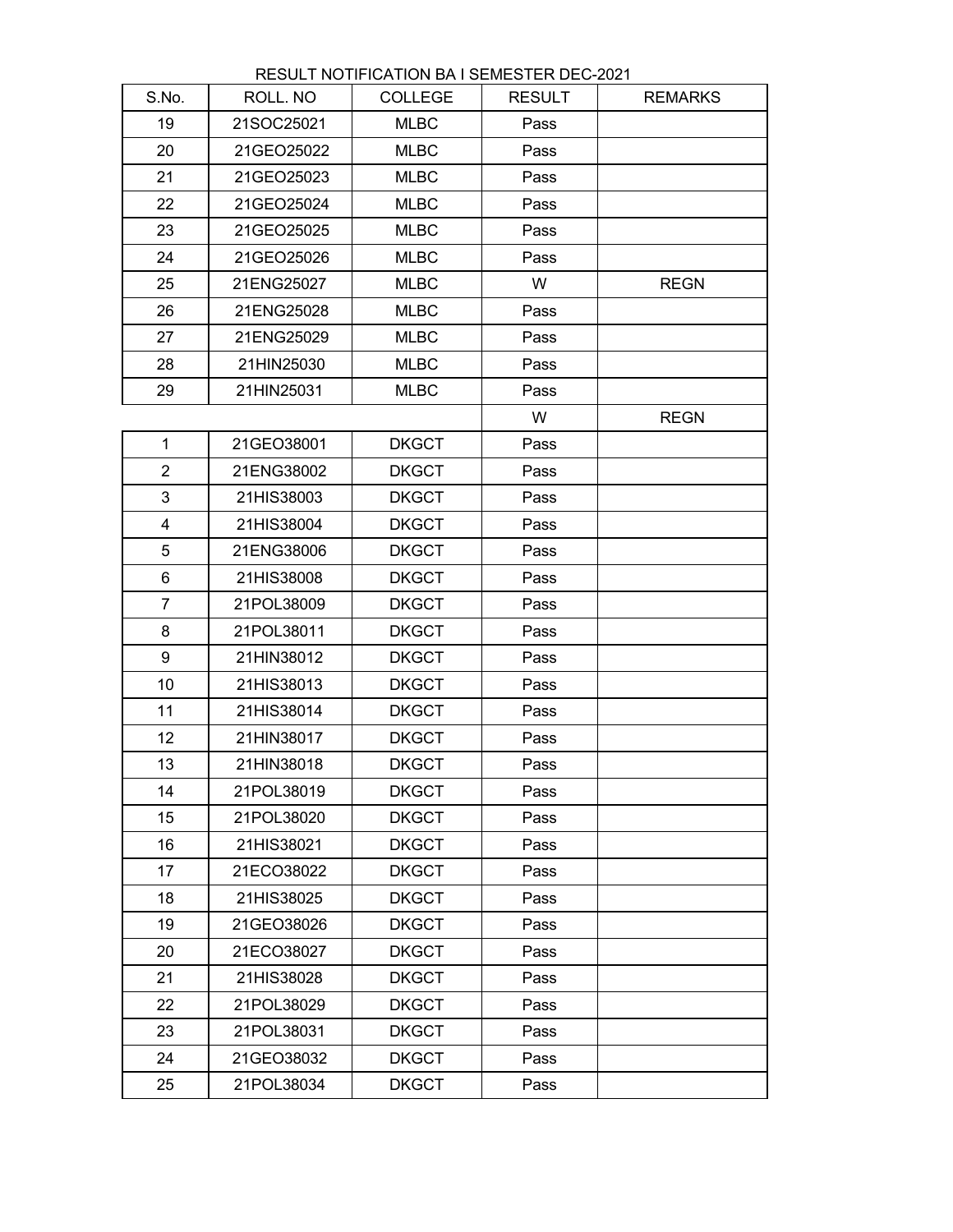| S.No. | ROLL. NO   | <b>COLLEGE</b> | <b>RESULT</b> | <b>REMARKS</b> |
|-------|------------|----------------|---------------|----------------|
| 26    | 21HIS38036 | <b>DKGCT</b>   | Pass          |                |
| 27    | 21ENG38037 | <b>DKGCT</b>   | Pass          |                |
| 28    | 21GEO38038 | <b>DKGCT</b>   | Pass          |                |
| 29    | 21HIS38040 | <b>DKGCT</b>   | Pass          |                |
| 30    | 21POL38041 | <b>DKGCT</b>   | Pass          |                |
| 31    | 21GEO38042 | <b>DKGCT</b>   | Pass          |                |
| 32    | 21ENG38044 | <b>DKGCT</b>   | Pass          |                |
| 33    | 21ENG38045 | <b>DKGCT</b>   | <b>PWBP</b>   |                |
| 34    | 21GEO38046 | <b>DKGCT</b>   | Pass          |                |
| 35    | 21ENG38047 | <b>DKGCT</b>   | Pass          |                |
| 36    | 21HIS38048 | <b>DKGCT</b>   | Pass          |                |
| 37    | 21GEO38050 | <b>DKGCT</b>   | Pass          |                |
| 38    | 21POL38052 | <b>DKGCT</b>   | Pass          |                |
| 39    | 21HIS38053 | <b>DKGCT</b>   | Pass          |                |
| 40    | 21POL38054 | <b>DKGCT</b>   | Pass          |                |
| 41    | 21HIS38055 | <b>DKGCT</b>   | Pass          |                |
| 42    | 21HIS38056 | <b>DKGCT</b>   | Pass          |                |
| 43    | 21POL38057 | <b>DKGCT</b>   | Pass          |                |
| 44    | 21GEO38058 | <b>DKGCT</b>   | Pass          |                |
| 45    | 21POL38059 | <b>DKGCT</b>   | Pass          |                |
| 46    | 21ENG38060 | <b>DKGCT</b>   | Pass          |                |
| 47    | 21HIN38061 | <b>DKGCT</b>   | Pass          |                |
| 48    | 21POL38064 | <b>DKGCT</b>   | Pass          |                |
| 49    | 21GEO38065 | <b>DKGCT</b>   | Pass          |                |
| 50    | 21GEO38067 | <b>DKGCT</b>   | Pass          |                |
| 51    | 21POL38068 | <b>DKGCT</b>   | Pass          |                |
| 52    | 21POL38069 | <b>DKGCT</b>   | Pass          |                |
| 53    | 21GEO38070 | <b>DKGCT</b>   | Pass          |                |
| 54    | 21HIS38071 | <b>DKGCT</b>   | Pass          |                |
| 55    | 21ENG38074 | <b>DKGCT</b>   | Pass          |                |
| 56    | 21POL38076 | <b>DKGCT</b>   | Pass          |                |
| 57    | 21POL38078 | <b>DKGCT</b>   | Pass          |                |
| 58    | 21GEO38080 | <b>DKGCT</b>   | Pass          |                |
| 59    | 21GEO38081 | <b>DKGCT</b>   | Pass          |                |
| 60    | 21POL38082 | <b>DKGCT</b>   | Pass          |                |
| 61    | 21HIN38083 | <b>DKGCT</b>   | Pass          |                |
| 62    | 21POL38084 | <b>DKGCT</b>   | Pass          |                |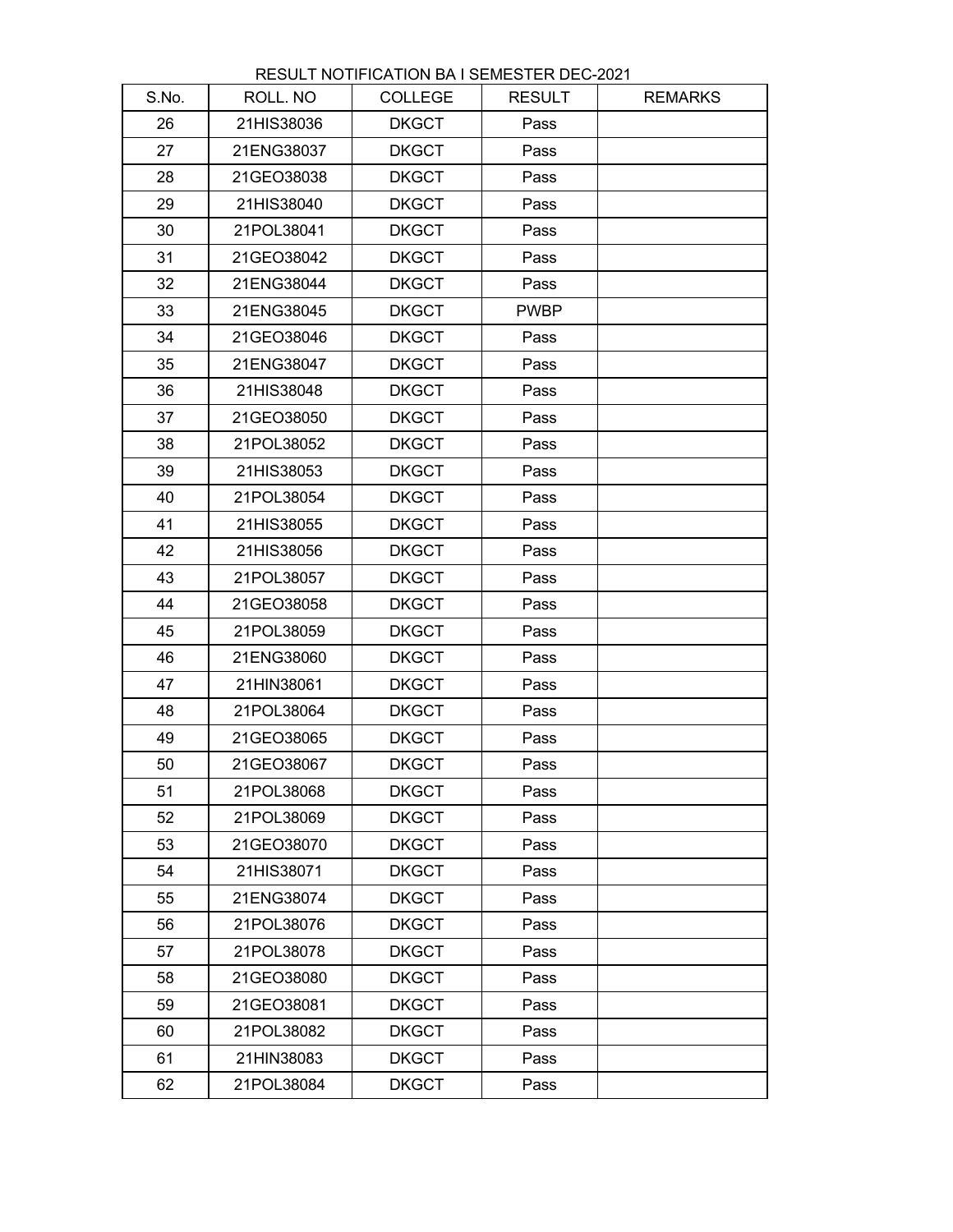| S.No. | ROLL. NO   | <b>COLLEGE</b> | <b>RESULT</b> | <b>REMARKS</b> |
|-------|------------|----------------|---------------|----------------|
| 63    | 21HIS38087 | <b>DKGCT</b>   | Pass          |                |
| 64    | 21POL38089 | <b>DKGCT</b>   | Pass          |                |
| 65    | 21HIN38090 | <b>DKGCT</b>   | Pass          |                |
| 66    | 21HIS38091 | <b>DKGCT</b>   | Pass          |                |
| 67    | 21HIS38092 | <b>DKGCT</b>   | Pass          |                |
| 68    | 21HIS38093 | <b>DKGCT</b>   | Pass          |                |
| 69    | 21ECO38094 | <b>DKGCT</b>   | Pass          |                |
| 70    | 21HIS38095 | <b>DKGCT</b>   | Pass          |                |
| 71    | 21POL38099 | <b>DKGCT</b>   | Pass          |                |
| 72    | 21HIS38100 | <b>DKGCT</b>   | Pass          |                |
| 73    | 21HIS38101 | <b>DKGCT</b>   | Pass          |                |
| 74    | 21HIS38103 | <b>DKGCT</b>   | Pass          |                |
| 75    | 21HIS38104 | <b>DKGCT</b>   | Pass          |                |
| 76    | 21HIS38110 | <b>DKGCT</b>   | Pass          |                |
| 77    | 21HIS38111 | <b>DKGCT</b>   | Pass          |                |
| 78    | 21GEO38122 | <b>DKGCT</b>   | Pass          |                |
| 79    | 21ENG38123 | <b>DKGCT</b>   | Pass          |                |
| 80    | 21ENG38132 | <b>DKGCT</b>   | Pass          |                |
| 81    | 21GEO38135 | <b>DKGCT</b>   | Pass          |                |
| 82    | 21GEO38138 | <b>DKGCT</b>   | Pass          |                |
| 83    | 21GEO38139 | <b>DKGCT</b>   | Pass          |                |
| 84    | 21ECO38140 | <b>DKGCT</b>   | Pass          |                |
| 85    | 21HIS38141 | <b>DKGCT</b>   | Pass          |                |
| 86    | 21GEO38142 | <b>DKGCT</b>   | Pass          |                |
| 87    | 21ECO38144 | <b>DKGCT</b>   | Pass          |                |
| 88    | 21POL38148 | <b>DKGCT</b>   | Pass          |                |
| 89    | 21GEO38149 | <b>DKGCT</b>   | Pass          |                |
| 90    | 21ECO38150 | <b>DKGCT</b>   | Pass          |                |
| 91    | 21GEO38152 | <b>DKGCT</b>   | Pass          |                |
| 92    | 21POL38154 | <b>DKGCT</b>   | Pass          |                |
| 93    | 21ENG38155 | <b>DKGCT</b>   | Pass          |                |
| 94    | 21ENG38156 | <b>DKGCT</b>   | Pass          |                |
| 95    | 21ECO38160 | <b>DKGCT</b>   | Pass          |                |
| 96    | 21HIS38162 | <b>DKGCT</b>   | Pass          |                |
| 97    | 21HIS38164 | <b>DKGCT</b>   | Pass          |                |
| 98    | 21HIS38165 | <b>DKGCT</b>   | Pass          |                |
| 99    | 21POL38166 | <b>DKGCT</b>   | <b>PWBP</b>   |                |